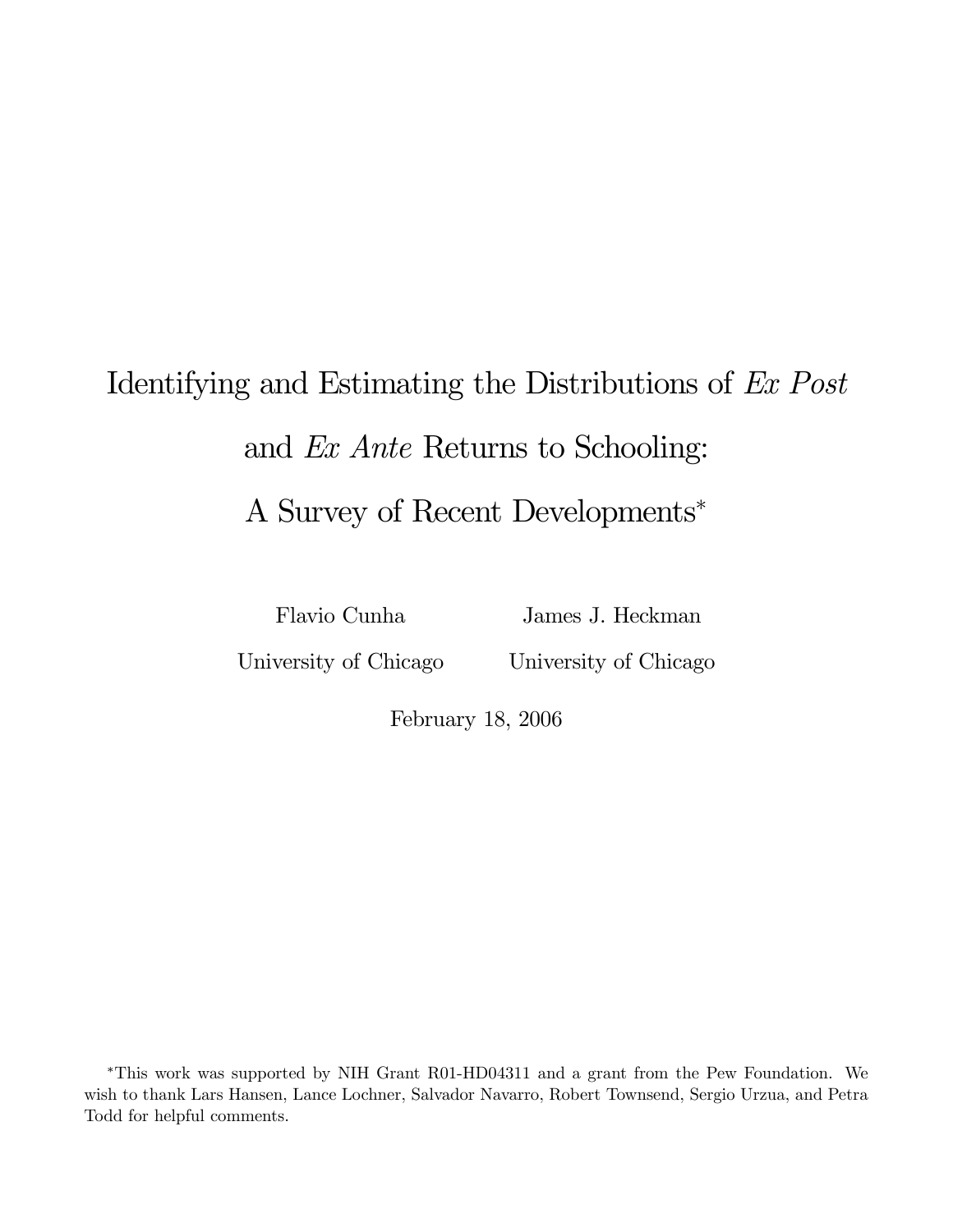#### Abstract

This paper surveys a recent body of research by Carneiro, Hansen, and Heckman (2001, 2003), Cunha and Heckman (2006), Cunha, Heckman, and Navarro (2005a,b, 2006), Heckman and Navarro (2006) and Navarro (2004) that estimates and identifies the ex post distribution of returns to schooling and determines ex ante distributions of returns on which agents base their schooling choices. We discuss methods and evidence, and state a fundamental identification problem concerning the separation of preferences, market structures and agent information sets. For a variety of market structures and preference specifications, we estimate that over 50% of the ex post variance in returns to college are forecastable at the time agents make their schooling choices.

#### JEL Code: C31

Key Words: Ex Ante Returns to Schooling; Ex Post Returns to Schooling; Agent Information Sets.

> Flavio Cunha James J. Heckman Department of Economics Department of Economics University of Chicago University of Chicago 1126 E. 59th Street 1126 E. 59th Street Chicago, IL 60637 Chicago, IL 60637 flavio@uchicago.edu jjh@uchicago.edu phone: 773-256-6216 phone: 773-702-0634 fax: 773-702-8490 fax: 773-702-8490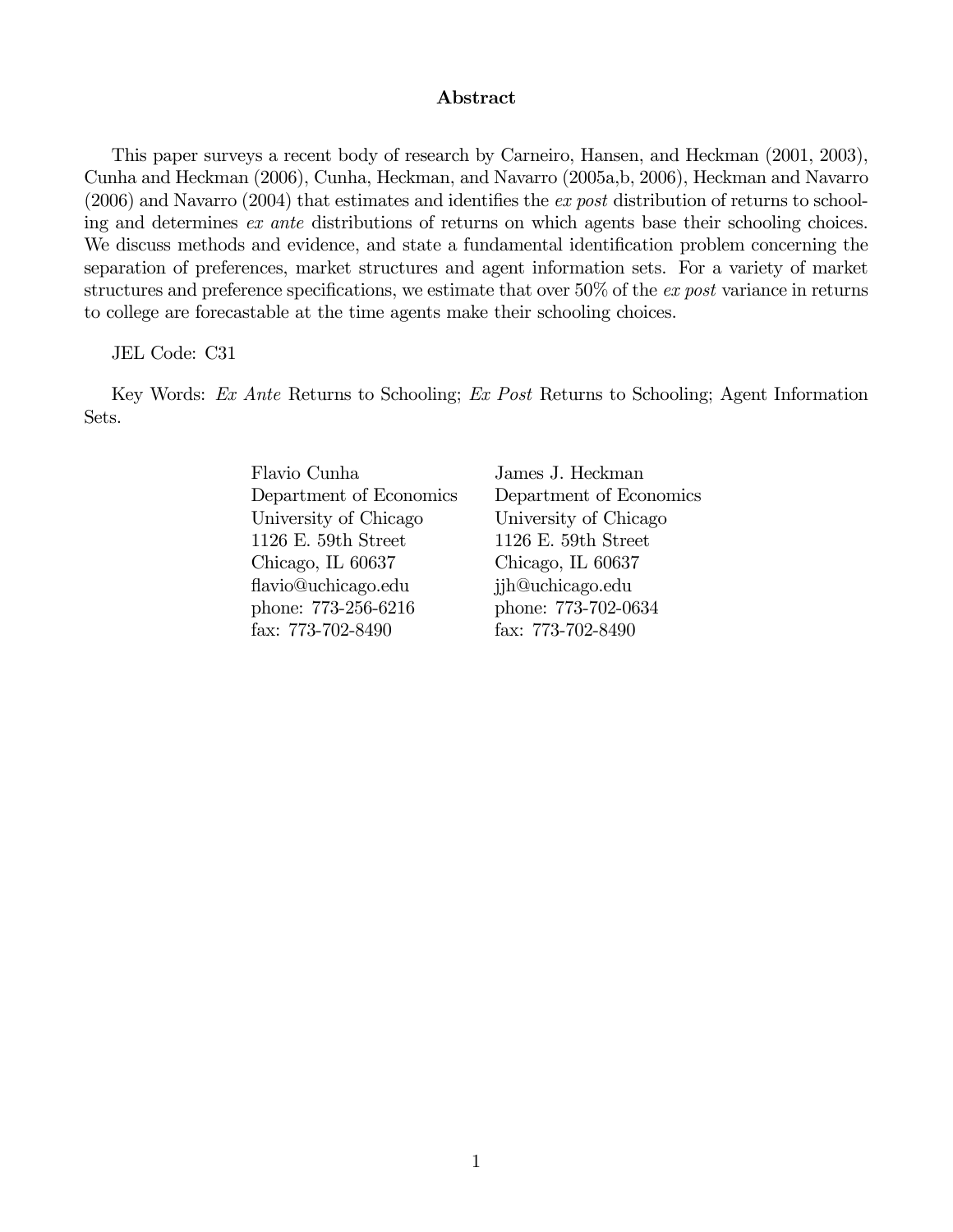### 1 Introduction

In computing ex ante returns to schooling, it is necessary to characterize what is in the agent's information set at the time schooling decisions are made. To do so, the recent literature exploits the key idea that if agents know something and use that information in making their schooling decisions, it will affect their schooling choices. With panel data on earnings we can measure realized outcomes and assess what components of those outcomes were known at the time schooling choices were made.<sup>1</sup>

The literature on panel data earnings dynamics (e.g. Lillard and Willis, 1978; MaCurdy, 1982) is not designed to estimate what is in agent information sets. It estimates earnings equations of the following type:

$$
Y_{i,t} = X_{i,t}\beta + S_i\tau + U_{i,t},\tag{1}
$$

where  $Y_{i,t}, X_{i,t}, S_i, U_{i,t}$  denote (for person i at time t) the realized earnings, observable characteristics, educational attainment, and unobservable characteristics, respectively, from the point of view of the observing economist. The variables generating outcomes realized at time  $t$  may or may not have been known to the agents at the time they made their schooling decisions.

The error term  $U_{i,t}$  is usually decomposed into two or more components. For example, it is common to specify that

$$
U_{i,t} = \phi_i + \delta_{i,t}.\tag{2}
$$

The term  $\phi_i$  is a person-specific effect. The error term  $\delta_{i,t}$  is often assumed to follow an ARMA  $(p, q)$  process (see Hause, 1980; MaCurdy, 1982) such as  $\delta_{i,t} = \rho \delta_{i,t-1} + m_{i,t}$ , where  $m_{i,t}$  is a mean zero innovation independent of  $X_{i,t}$  and the other error components. The components  $X_{i,t}$ ,  $\phi_i$ , and  $\delta_{i,t}$  all contribute to measured ex post variability across persons. However, the literature is silent about the difference between heterogeneity and uncertainty, the unforecastable part of earnings as of a given age. The literature on income mobility and on inequality measures all variability ex post as in Chiswick (1974), Mincer (1974) and Chiswick and Mincer (1972).

<sup>&</sup>lt;sup>1</sup>An alternative approach summarized by Manski (2004) is to use survey methods to elicit expectations. We do not survey that literature in this paper.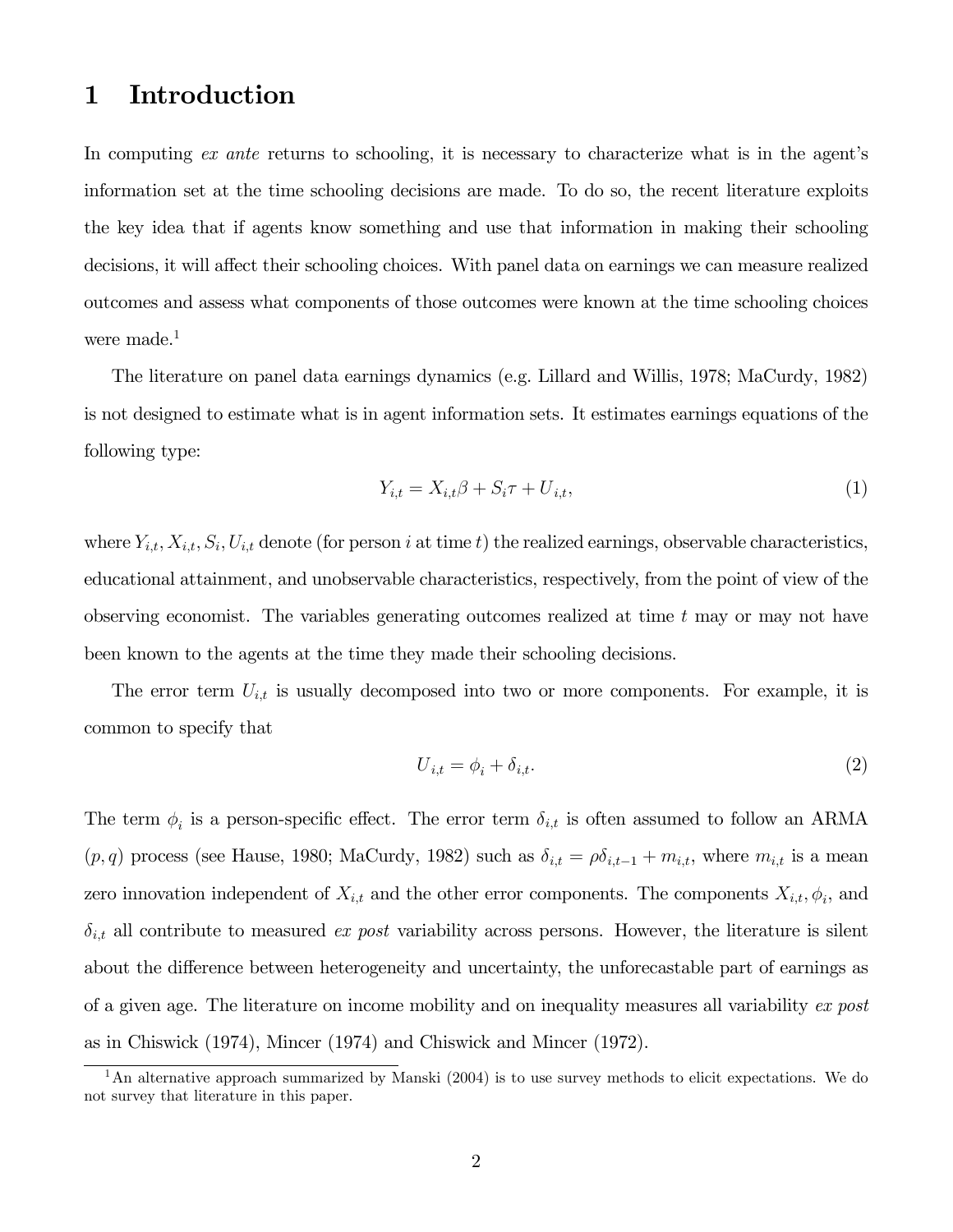An alternative specification of the error process postulates a factor structure for earnings,

$$
U_{i,t} = \theta_i \alpha_t + \varepsilon_{i,t},\tag{3}
$$

where  $\theta_i$  is a vector of skills (e.g., ability, initial human capital, motivation, and the like),  $\alpha_t$  is a vector of skill prices, and the  $\varepsilon_{i,t}$  are mutually independent mean zero shocks independent of  $\theta_i$ . Hause (1980) and Heckman and Scheinkman (1987) analyze such earnings models. Any process in the form of equation (2) can be written in terms of (3). The latter specification is more directly interpretable as a pricing equation than (2).

Depending on the available market arrangements for coping with risk, the predictable components of  $U_{i,t}$  will have a different effect on choices and economic welfare than the unpredictable components, if people are risk averse and cannot fully insure against uncertainty. Statistical decompositions based on  $(1)$ ,  $(2)$ , and  $(3)$  or versions of them describe *ex post* variability but tell us nothing about which components of (1) or (3) are forecastable by agents ex ante. Is  $\phi_i$  unknown to the agent?  $\delta_{i,t}$ ? Or  $\phi_i + \delta_{i,t}$ ? Or  $m_{i,t}$ ? In representation (3), the entire vector  $\theta_i$ , components of the  $\theta_i$ , the  $\varepsilon_{i,t}$ , or all of these may or may not be known to the agent at the time schooling choices are made.

The methodology developed in Carneiro, Hansen, and Heckman (2003), Cunha, Heckman, and Navarro (2005a,b) and Cunha and Heckman (2006) provides a framework within which it is possible to identify components of life cycle outcomes that are forecastable and acted on at the time decisions are taken from ones that are not. In order to choose between high school and college, agents forecast future earnings (and other returns and costs) for each schooling level. Using information about educational choices at the time the choice is made, together with the ex post realization of earnings and costs that are observed at later ages, it is possible to estimate and test which components of future earnings and costs are forecast by the agent. This can be done provided we know, or can estimate, the earnings of agents under both schooling choices and provided we specify the market environment under which they operate as well as their preferences over outcomes.

For certain market environments where separation theorems are valid, so that consumption de-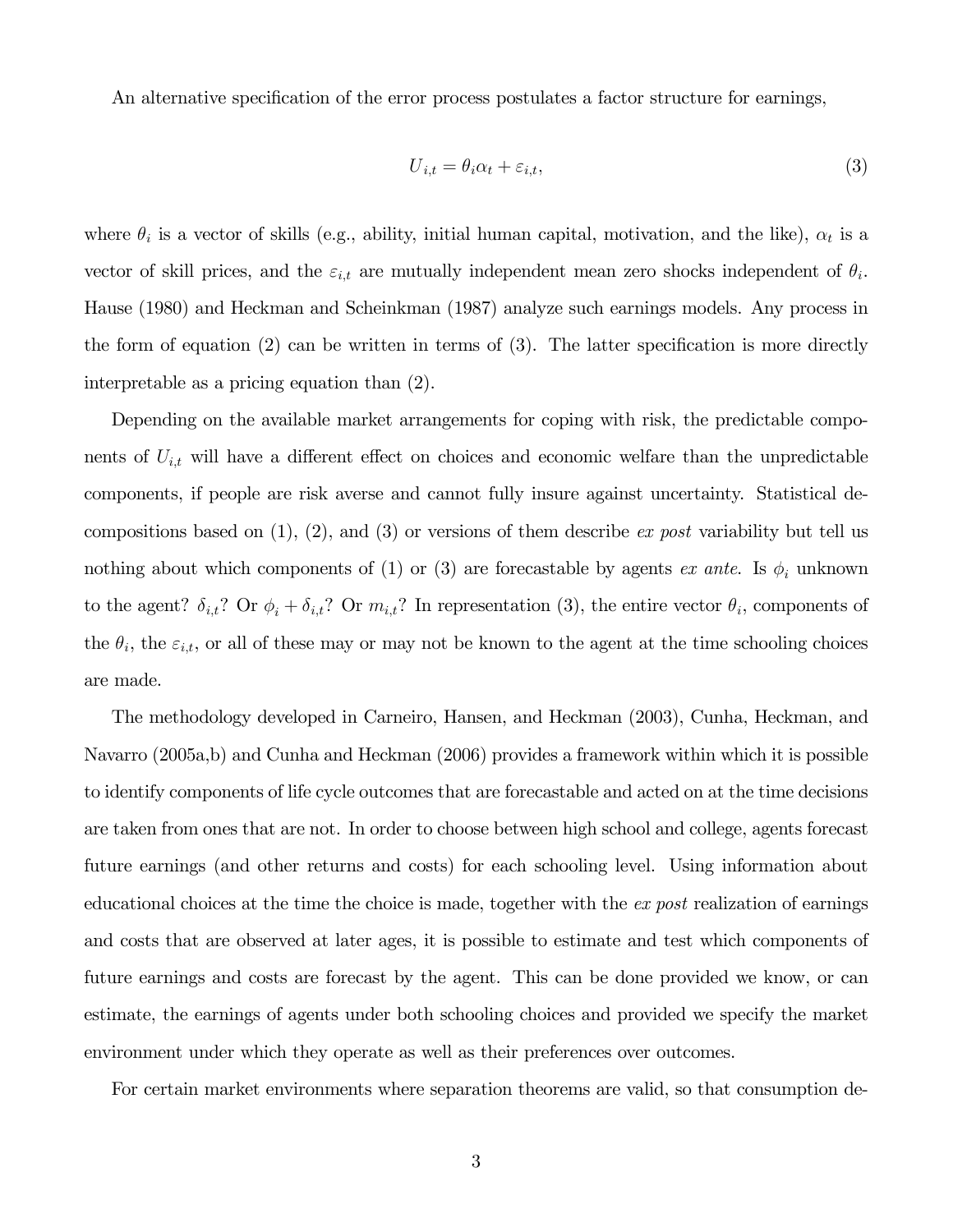cisions are made independently of wealth maximizing decisions, it is not necessary to know agent preferences to decompose realized earnings outcomes in this fashion. Carneiro, Hansen, and Heckman (2003), Cunha, Heckman, and Navarro (2005a,b) and Cunha and Heckman (2006) use choice information to extract ex ante or forecast components of earnings and to distinguish them from realized earnings under different market environments. The difference between forecast and realized earnings allows them to identify the distributions of the components of uncertainty facing agents at the time they make their schooling decisions.

### 2 A Generalized Roy Model

To state these issues more precisely, consider a version of the generalized Roy (1951) economy with two sectors.<sup>2</sup> Let  $S_i$  denote different schooling levels.  $S_i = 0$  denotes choice of the high school sector for person i, and  $S_i = 1$  denotes choice of the college sector. Each person chooses to be in one or the other sector but cannot be in both. Let the two potential outcomes be represented by the pair  $(Y_{0,i}, Y_{1,i})$ , only one of which is observed by the analyst for any agent. Denote by  $C_i$  the direct cost of choosing sector 1, which is associated with choosing the college sector (e.g., tuition and non-pecuniary costs of attending college expressed in monetary values).

 $Y_{1,i}$  is the ex post present value of earnings in the college sector, discounted over horizon T for a person choosing at a fixed age, assumed for convenience to be zero,

$$
Y_{1,i} = \sum_{t=0}^{T} \frac{Y_{1,i,t}}{(1+r)^t},
$$

and  $Y_{0,i}$  is the ex post present value of earnings in the high school sector at age zero,

$$
Y_{0,i} = \sum_{t=0}^{T} \frac{Y_{0,i,t}}{(1+r)^t},
$$

where r is the one-period risk-free interest rate.  $Y_{1,i}$  and  $Y_{0,i}$  can be constructed from time se-

<sup>&</sup>lt;sup>2</sup>See Heckman (1990) and Heckman and Smith (1998) for discussions of the generalized Roy model. In this paper we assume only two schooling levels for expositional simplicity, although our methods apply more generally.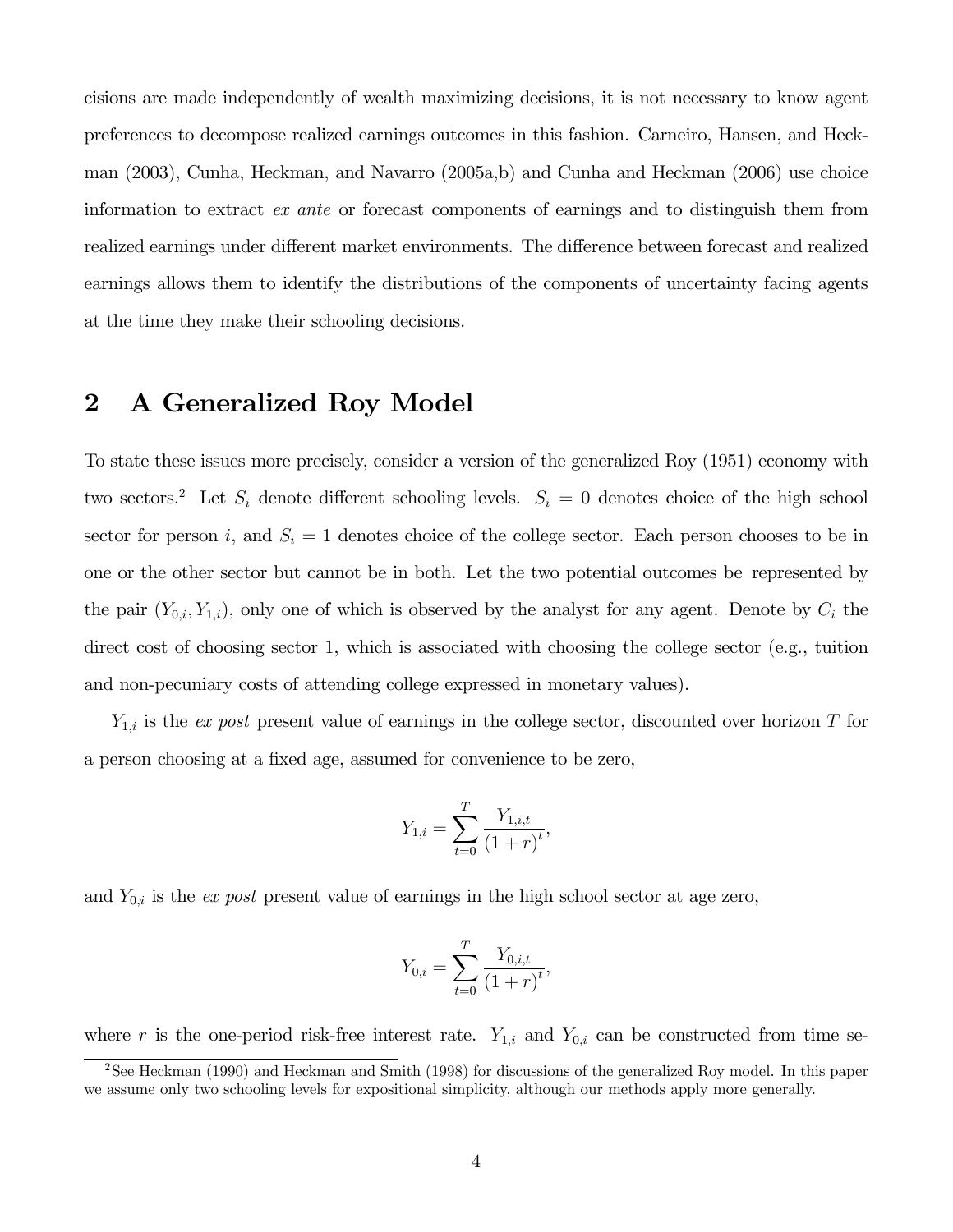ries of ex post potential earnings streams in the two states:  $(Y_{0,i,0},\ldots,Y_{0,i,T})$  for high school and  $(Y_{1,i,0},\ldots,Y_{1,i,T})$  for college. A practical problem is that we only observe one or the other of these streams. This partial observability creates a fundamental identification problem which can be solved using the methods described in Heckman, Lochner, and Todd (2006) and the references they cite.

The variables  $Y_{1,i}, Y_{0,i}$ , and  $C_i$  are ex post realizations of returns and costs, respectively. At the time agents make their schooling choices, these may be only partially known to the agent, if at all. Let  $\mathcal{I}_{i,0}$  denote the information set of agent i at the time the schooling choice is made, which is time period  $t = 0$  in our notation. Under a complete markets assumption with all risks diversifiable (so that there is risk-neutral pricing) or under a perfect foresight model with unrestricted borrowing or lending but full repayment, the decision rule governing sectoral choices at decision time '0' is

$$
S_{i} = \begin{cases} 1, & \text{if } E(Y_{1,i} - Y_{0,i} - C_{i} | \mathcal{I}_{i,0}) \ge 0 \\ 0, & \text{otherwise.} \end{cases}
$$
 (4)

Under perfect foresight, the postulated information set would include  $Y_{1,i}, Y_{0,i}$ , and  $C_i$ . Under either model of information, the decision rule is simple: one attends school if the expected gains from schooling are greater than or equal to the expected costs. Thus under either set of assumptions, a separation theorem governs choices. Agents maximize expected wealth independently of their consumption decisions over time.

The decision rule is more complicated in the absence of full risk diversifiability and depends on the curvature of utility functions, the availability of markets to spread risk, and possibilities for storage. (See Cunha and Heckman, 2006, and Navarro, 2004, for a more extensive discussion.) In these more realistic economic settings, the components of earnings and costs required to forecast the gain to schooling depend on higher moments than the mean. In this paper we use a model with a simple market setting to motivate the identification analysis of a more general environment analyzed elsewhere (Carneiro, Hansen, and Heckman, 2003, and Cunha, Heckman, and Navarro, 2005a).

Suppose that we seek to determine  $\mathcal{I}_{i,0}$ . This is a difficult task. Typically we can only partially

<sup>&</sup>lt;sup>3</sup>If there are aggregate sources of risk, full insurance would require a linear utility function.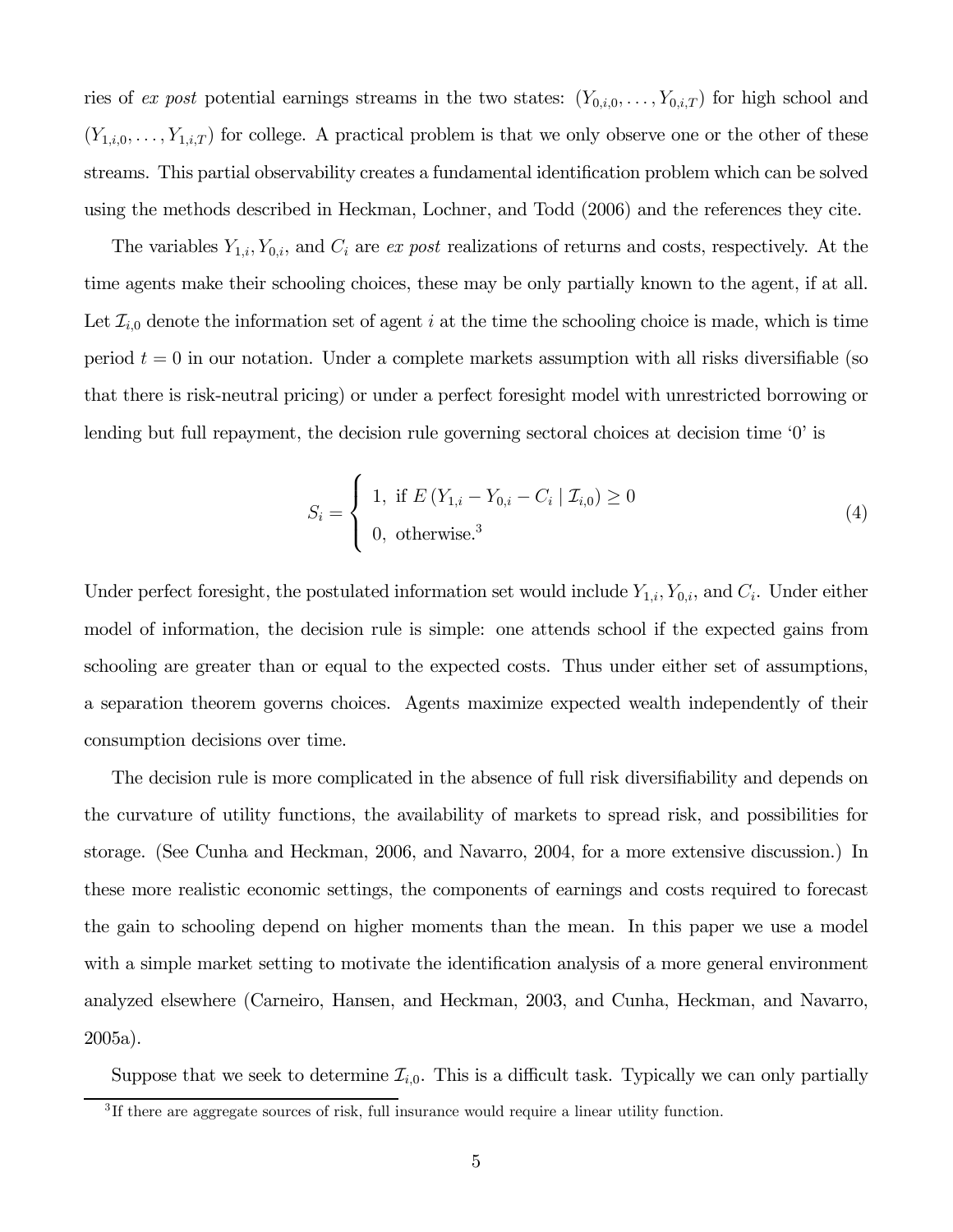identify  $\mathcal{I}_{i,0}$  and generate a list of candidate variables that belong in the information set. We can usually only estimate the distributions of the unobservables in  $\mathcal{I}_{i,0}$  (from the standpoint of the econometrician) and not individual person-specific information sets. Before describing their analysis, we consider how this question might be addressed in the linear-in-the-parameters Card (2001) model.

## 3 Identifying Information Sets in Card's Model of Schooling

We seek to decompose the "returns" coefficient or the gross gains from schooling in an earningsschooling model into components that are known at the time schooling choices are made and components that are not known. For simplicity assume that, for person  $i$ , returns are the same at all levels of schooling. Write discounted lifetime earnings of person i as

$$
Y_i = \alpha + \rho_i S_i + U_i,\tag{5}
$$

where  $\rho_i$  is the person-specific ex post return,  $S_i$  is years of schooling, and  $U_i$  is a mean zero unobservable. We seek to decompose  $\rho_i$  into two components  $\rho_i = \eta_i + \nu_i$ , where  $\eta_i$  is a component known to the agent when he/she makes schooling decisions and  $\nu_i$  is revealed after the choice is made. Schooling choices are assumed to depend on what is known to the agent at the time decisions are made,  $S_i = \lambda(\eta_i, Z_i, \tau_i)$ , where the  $Z_i$  are other observed determinants of schooling and  $\tau_i$  represents additional factors unobserved by the analyst but known to the agent. Both of these variables are in the agent's information set at the time schooling choices are made. We seek to determine what components of  $ex$  post lifetime earnings  $Y_i$  enter the schooling choice equation.

If  $\eta_i$  is known to the agent and acted on, it enters the schooling choice equation. Otherwise it does not. Component  $\nu_i$  and any measurement errors in  $Y_{1,i}$  or  $Y_{0,i}$  should not be determinants of schooling choices. Neither should future skill prices that are unknown at the time agents make their decisions. If agents do not use  $\eta_i$  in making their schooling choices, even if they know it,  $\eta_i$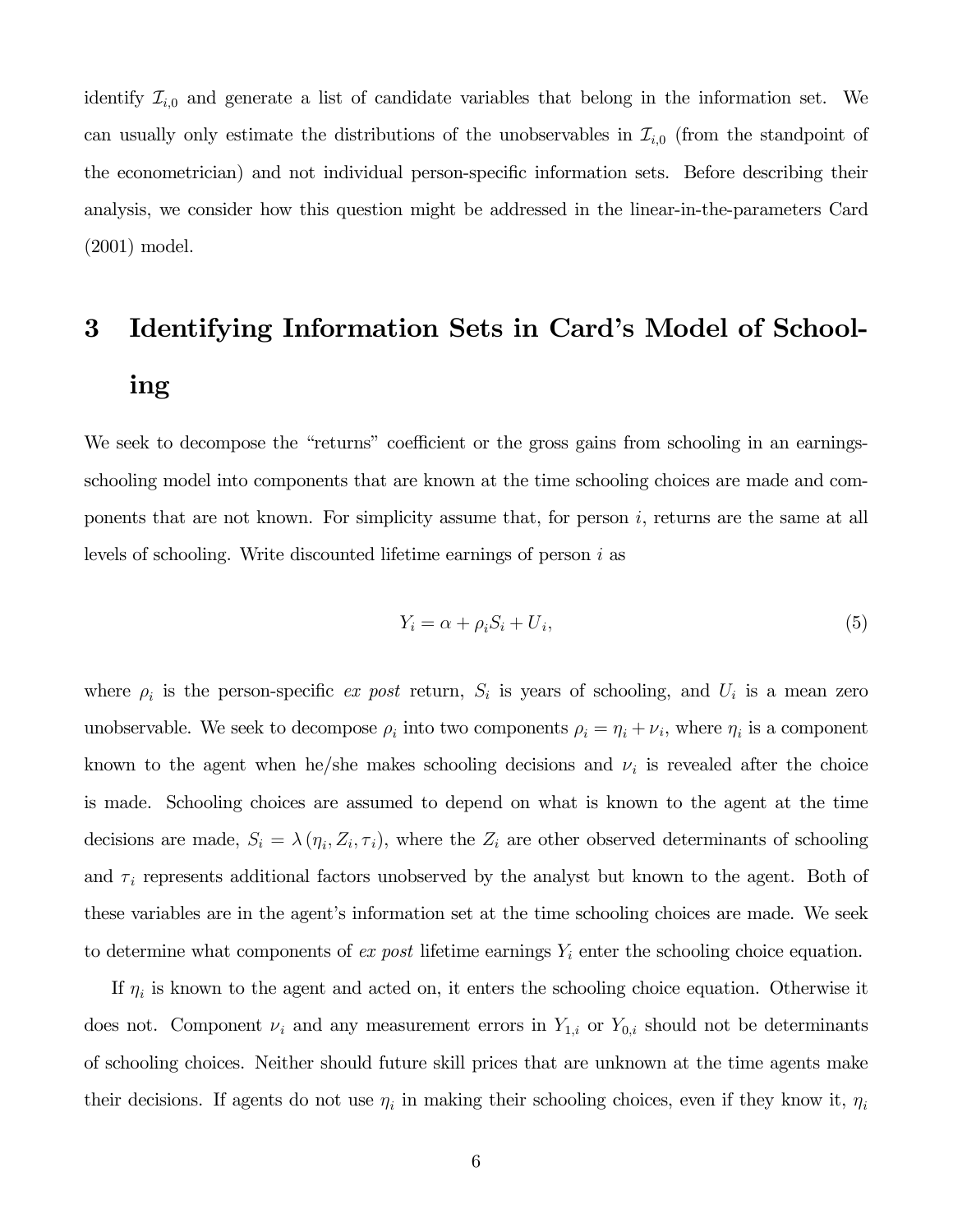would not enter the schooling choice equation. Determining the correlation between realized  $Y_i$  and schooling choices based on *ex ante* forecasts enables economists to identify components known to agents and acted on in making their schooling decisions. Even if we cannot identify  $\rho_i$ ,  $\eta_i$ , or  $\nu_i$  for each person, under conditions specified in this paper we can identify their distributions.

If we correctly specify the  $X$  and the  $Z$  that are known to the agent at the time schooling choices are made, local instrumental variable estimates of the MTE identify ex ante gross gains. Any dependence between the variables in the schooling equation and  $Y_1-Y_0$  arises from information known to the agent at the time schooling choices are made. If the conditioning set is misspecified by using information on  $X$  and  $Z$  that accumulates after schooling choices are made and that predicts realized earnings (but not ex ante earnings), the estimated return is an ex post return relative to that information set. Thus, it is important to specify the conditioning set correctly to obtain the appropriate ex ante return. The question is how to pick the information set? To exposit these ideas we review the Card model.

#### 3.1 The Card Model

A random coefficients model of the economic return to schooling has been an integral part of the human capital literature since the papers by Becker and Chiswick (1966), Chiswick (1974), Chiswick and Mincer (1972) and Mincer (1974). In its most stripped-down form and ignoring work experience terms, the Mincer model writes log earnings for person i with schooling level  $S_i$  as

$$
\ln y_i = \alpha_i + \rho_i S_i,\tag{6}
$$

where the "rate of return"  $\rho_i$  varies among persons as does the intercept,  $\alpha_i$ . For the purposes of this discussion think of  $y_i$  as an annualized flow of lifetime earnings. Unless the only costs of schooling are earnings foregone, and markets are perfect,  $\rho_i$  is a percentage growth rate in earnings with schooling and not a rate of return to schooling. Let  $\alpha_i = \bar{\alpha} + \varepsilon_{\alpha_i}$  and  $\rho_i = \bar{\rho} + \varepsilon_{\rho_i}$  where  $\bar{\alpha}$  and  $\bar{\rho}$  are the means of  $\alpha_i$  and  $\rho_i$ . Thus the means of  $\varepsilon_{\alpha_i}$  and  $\varepsilon_{\rho_i}$  are zero. Earnings equation (6) can be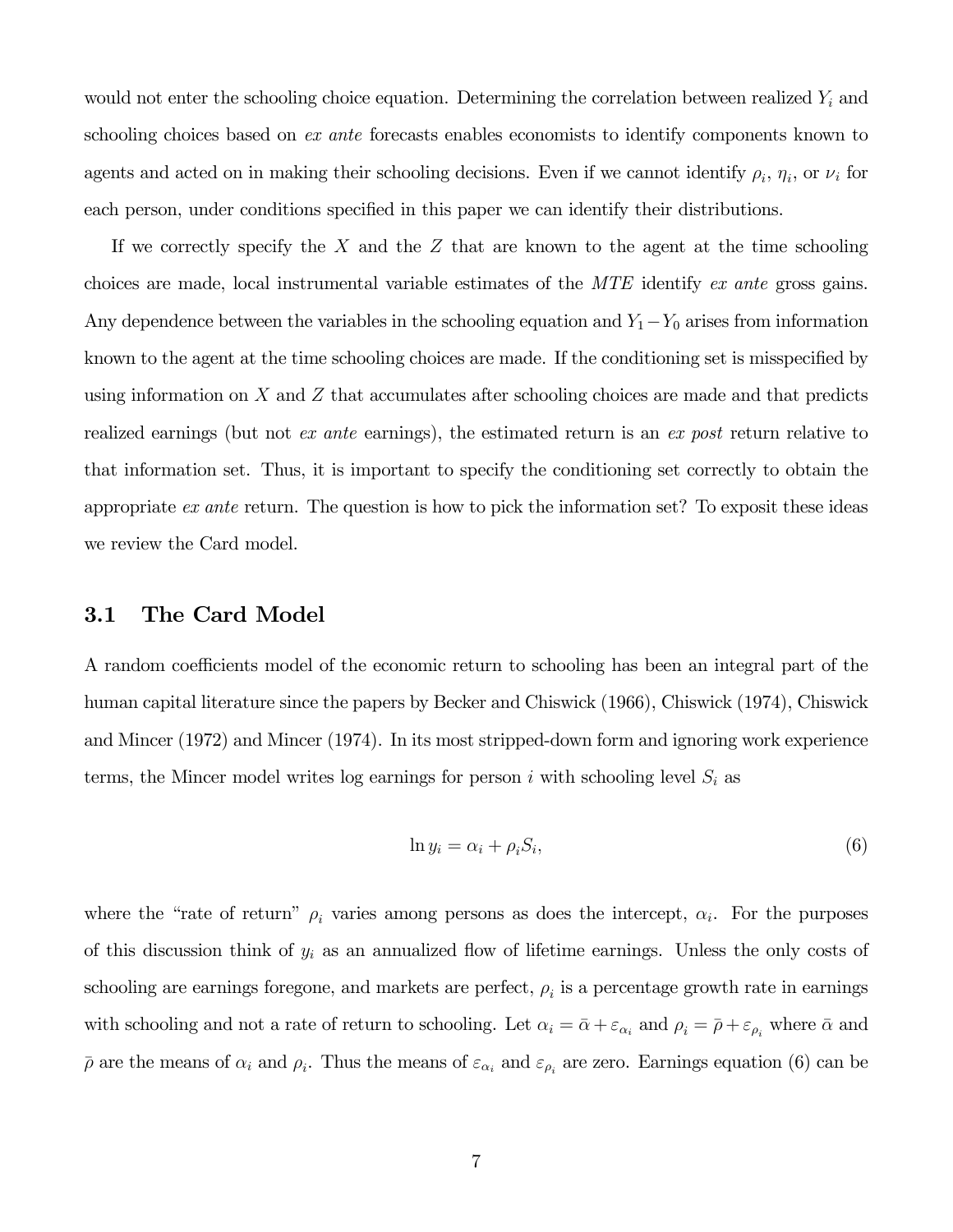written as

$$
\ln y_i = \bar{\alpha} + \bar{\rho} S_i + \{\varepsilon_{\alpha_i} + \varepsilon_{\rho_i} S_i\}.\tag{7}
$$

Equations (6) and (7) are the basis for a human capital analysis of wage inequality in which the variance of log earnings is decomposed into components due to the variance in  $S_i$  and components due to the variation in the growth rate of earnings with schooling (the variance in  $\bar{\rho}$ ), the mean growth rate across regions or time  $(\bar{\rho})$ , and mean schooling levels  $(\bar{S})$ . (See, e.g. Mincer, 1974, and Willis, 1986.)

Given that the growth rate  $\rho_i$  is a random variable, it has become conventional to summarize the distribution of growth rates by the mean, although many other summary measures of the distribution are possible. For the prototypical distribution of  $\rho_i$ , the conventional measure is the "average growth" rate"  $E(\rho_i)$  or  $E(\rho_i|X)$ , where the latter conditions on X, the observed characteristics of individuals. Other means are possible such as the mean growth rates for persons who attain a given level of schooling.

The original Mincer model assumed that the growth rate of earnings with schooling,  $\rho_i$ , is uncorrelated with or is independent of  $S_i$ . This assumption is convenient but is not implied by economic theory. It is plausible that the growth rate of earnings with schooling declines with the level of schooling. It is also plausible that there are unmeasured ability or motivational factors that affect the growth rate of earnings with schooling and are also correlated with the level of schooling. Rosen (1977) discusses this problem in some detail within the context of hedonic models of schooling and earnings. A similar problem arises in analyses of the impact of unionism on relative wages and is discussed in Lewis (1963).

Allowing for correlated random coefficients (so  $S_i$  is correlated with  $\varepsilon_{\rho_i}$ ) raises substantial problems that are just beginning to be addressed in a systematic fashion in the recent literature. Card's (2001) random coefficient model of the growth rate of earnings with schooling is derived from economic theory and is based on the explicit analysis of Becker's model by Rosen  $(1977)^{4}$ . We consider

 $4R$ andom coefficient models with coefficients correlated with the regressors are systematically analyzed in Heckman and Robb (1985, 1986). See also Heckman and Vytlacil (1998). They originate in labor economics with the work of Lewis (1963). Heckman and Robb analyze training programs but their analysis applies to estimating the returns to schooling.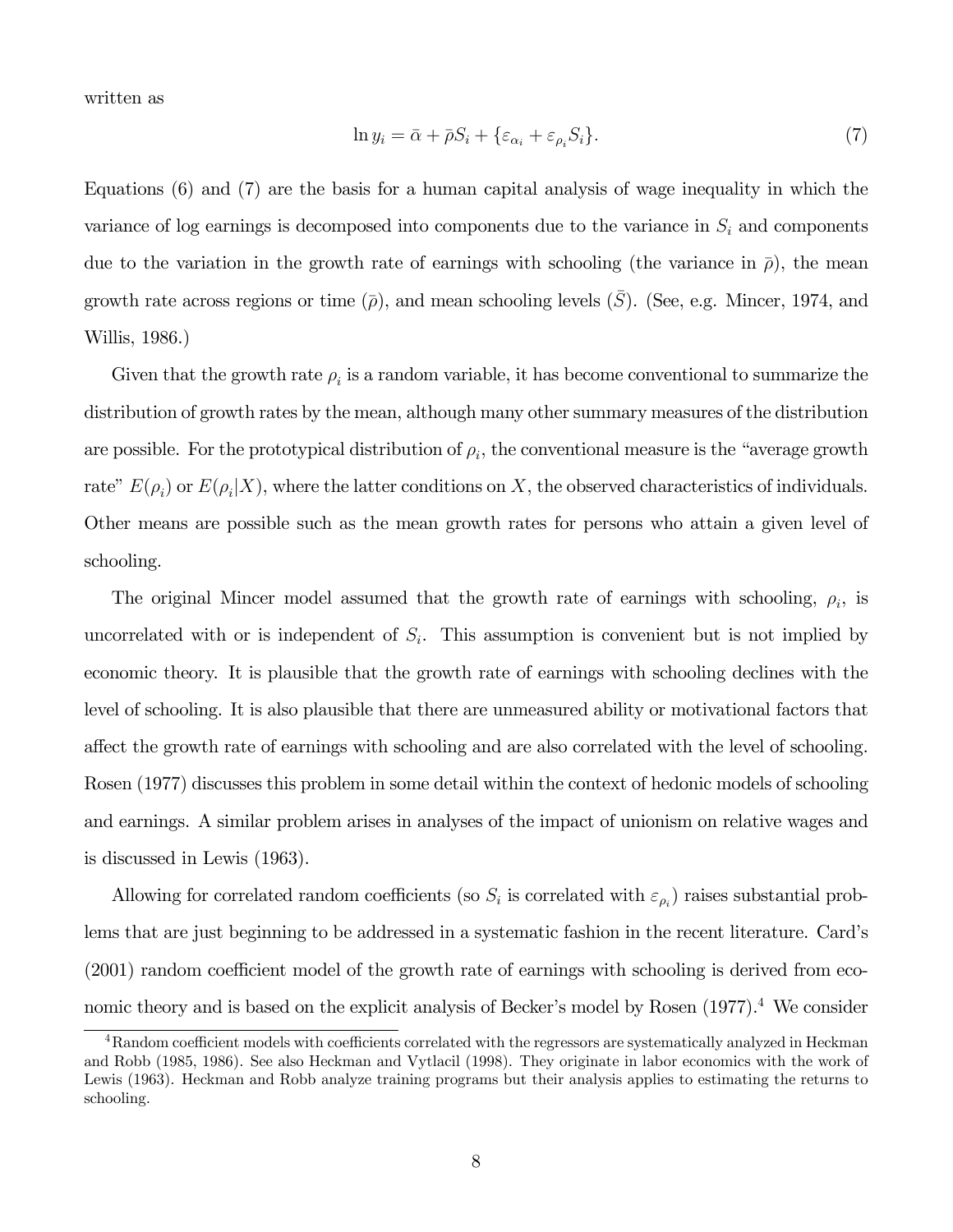conditions under which it is possible to estimate the effect of schooling on the schooled in his model.

In Card's (1999, 2001) model, the preferences of a person over income  $(y)$  and schooling  $(S)$  are

$$
U(y, S) = \ln y(S) - \varphi(S) \qquad \varphi'(S) > 0 \qquad \text{and} \qquad \varphi''(S) > 0.
$$

The schooling-earnings relationship is  $y = g(S)$ . This is a hedonic model of schooling, where  $g(S)$ reveals how schooling is priced out in the labor market. This specification is written in terms of annualized earnings and abstracts from work experience.5 It assumes perfect certainty and abstracts from the sequential resolution of uncertainty that is central to the modern literature. In this formulation, discounting of future earnings is kept implicit. The first order condition for optimal determination of schooling is

$$
\frac{g'(S)}{g(S)} = \varphi'(S). \tag{8}
$$

The term  $\frac{g'(s)}{g(s)}$  is the percentage change of earnings with schooling or the "growth rate" at level s. Card's model reproduces Rosen's  $(1977)$  model if r is the common interest rate at which agents can freely lend or borrow and if the only costs are S years of foregone earnings. In Rosen's setup an agent with an infinite lifetime maximizes  $\frac{1}{r}e^{-rS}g(S)$  so  $\varphi(S) = rS + \ln r$ , and  $\frac{g'(S)}{g(S)} = r$ .

Linearizing the model, we obtain

$$
\frac{g'(S_i)}{g(S_i)} = \beta_i(S_i) = \rho_i - k_1 S_i, \qquad k_1 \ge 0,
$$
  

$$
\varphi'(S_i) = \delta_i(S_i) = r_i + k_2 S_i, \qquad k_2 \ge 0.
$$

Substituting these expressions into the first order condition (8), we obtain that the optimal level of schooling is  $S_i = \frac{(\rho_i - r_i)}{k}$ , where  $k = k_1 + k_2$ . Observe that if both the growth rate and the returns are independent of  $S_i$ ,  $(k_1 = 0, k_2 = 0)$ , then  $k = 0$  and if  $\rho_i = r_i$ , there is no determinate level of schooling at the individual level. This is the original Mincer  $(1958)$  model.<sup>6</sup>

One source of heterogeneity among persons in the model is  $\rho_i$ , the way  $S_i$  is transformed into

<sup>&</sup>lt;sup>5</sup>Adding work experience in a multiplicatively separable way produces the Mincer model.

<sup>&</sup>lt;sup>6</sup>In that model, aggregate allocations of persons to schooling are determined by an arbitrage condition that returns must be equalized across choices.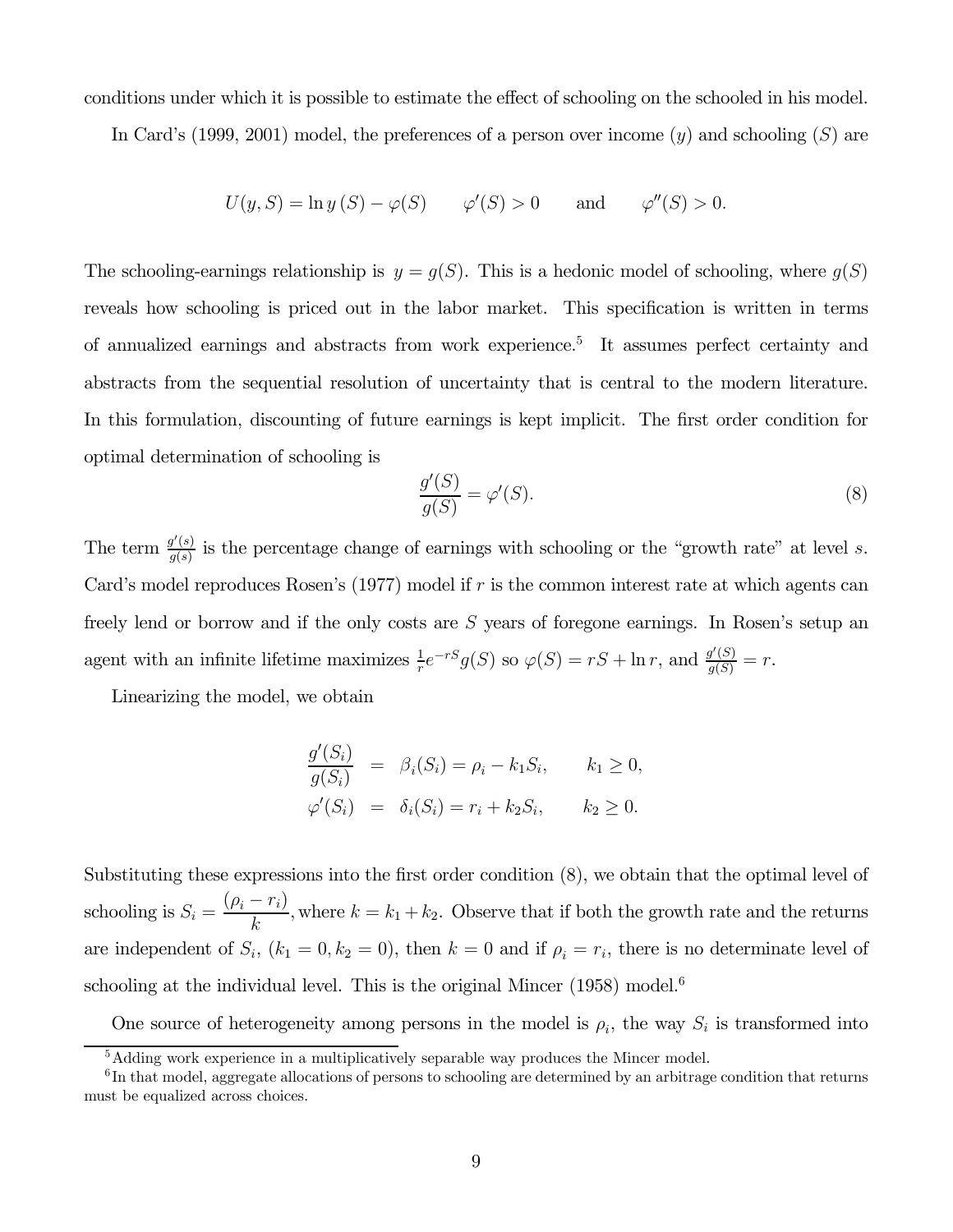earnings. (School quality may operate through the  $\rho_i$  for example, as in Behrman and Birdsall, 1983, and  $\rho_i$  may also differ due to inherent ability differences.) A second source of heterogeneity is  $r_i$ , the "opportunity cost" (cost of schooling) or "cost of funds." Higher ability leads to higher levels of schooling. Higher costs of schooling results in lower levels of schooling.

We integrate the first order condition  $(8)$  to obtain the following hedonic model of earnings,

$$
\ln y_i = \alpha_i + \rho_i S_i - \frac{1}{2} k_1 S_i^2.
$$
\n(9)

To achieve the familiar looking Mincer equation, assume  $k_1 = 0$ .<sup>7</sup> This assumption rules out diminishing "returns" to schooling in terms of years of schooling. Even under this assumption,  $\rho_i$  is the percentage growth rate in earnings with schooling, but is not in general an internal rate of return to schooling. It would be a rate of return if there were no direct costs of schooling and everyone faces a constant borrowing rate. This is a version of the Mincer (1958) model, where  $k_2 = 0$ , and  $r_i$  is constant for everyone but not necessarily the same constant. If  $\rho_i > r_i$ , person i takes the maximum amount of schooling. If  $\rho_i < r_i$ , person i takes no schooling and if  $\rho_i = r_i$ , schooling is indeterminate. In the Card model,  $\rho_i$  is the person-specific growth rate of earnings and overstates the true rate of return if there are direct and psychic costs of schooling.

This simple model is useful in showing the sources of endogeneity in the schooling earnings model. Since schooling depends on  $\rho_i$  and  $r_i$ , any covariance between  $\rho_i - r_i$  (in the schooling equation) and  $\rho_i$  (in the earnings function) produces a random coefficient model. Least squares will not estimate the mean growth rate of earnings with schooling unless,  $COV(\rho_i, \rho_i - r_i) = 0$ .

Suppose that the model for schooling can be written in linear in parameters form, as in Card (2001):

$$
S_i = \lambda_0 + \lambda_1 \eta_i + \lambda_2 \nu_i + \lambda_3 Z_i + \tau_i, \tag{10}
$$

where  $\tau_i$  has mean zero and is assumed to be independent of  $Z_i$ . The  $Z_i$  and the  $\tau_i$  proxy costs and

<sup>&</sup>lt;sup>7</sup>The Card model (1999) produces a Mincer-like model where  $\rho_i$  is the Mincer return for individual i. The mean return in the population is  $E(\rho_i)$ . It is an ex post return derived under the assumption that log earnings are linear in schooling, contrary to the literature, previously discussed, that shows pronounced nonlinearities and sheepskin effects.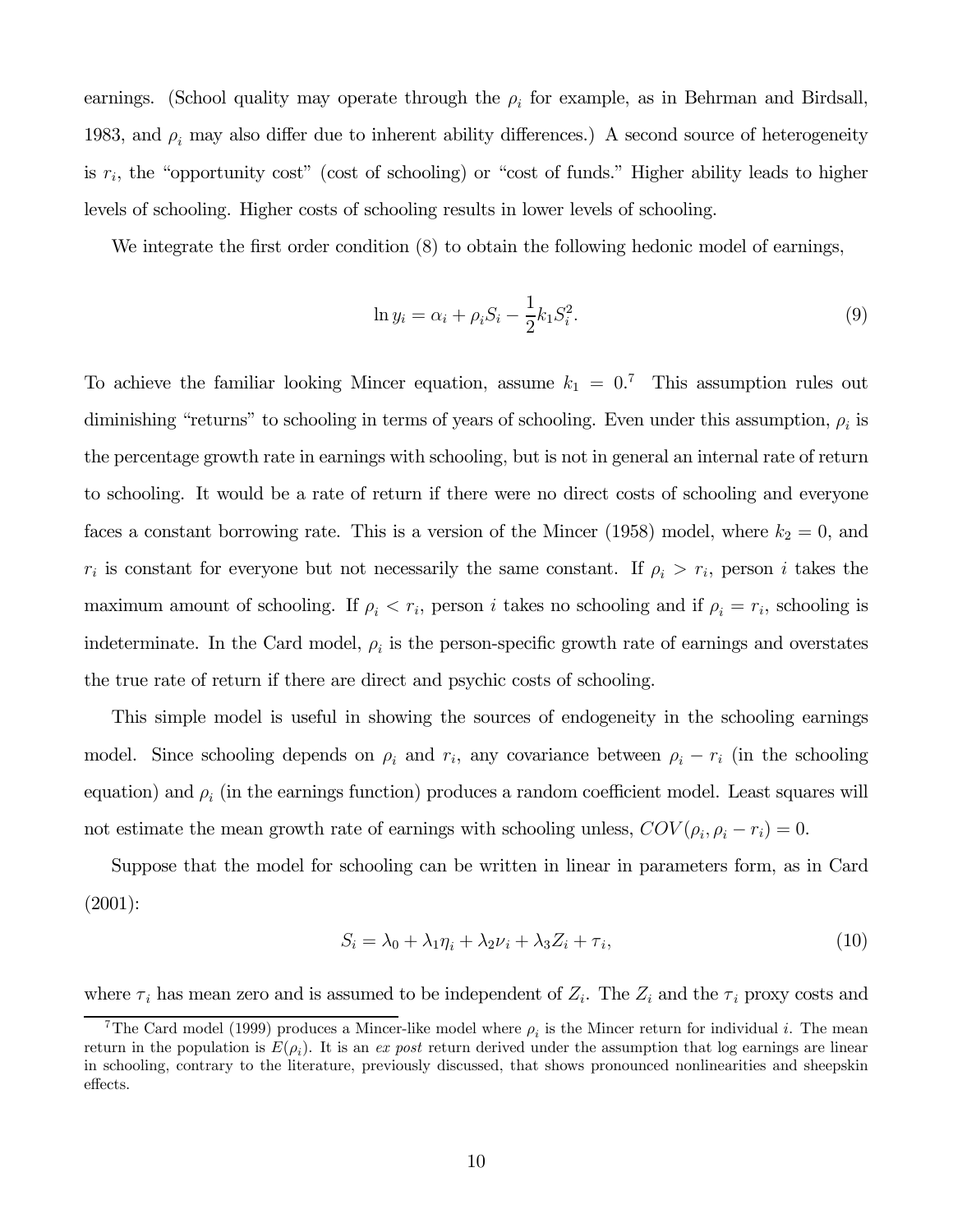may also be correlated with  $U_i$  and  $\eta_i$  and  $\nu_i$  in (5). In this framework, the goal of the analysis is to determine the  $\eta_i$  and  $\nu_i$  components. By definition,  $\lambda_2 = 0$  if  $\nu_i$  is not known when agents make their schooling choices.

As a simple example, suppose we observe the cost of funds,  $r_i$ , and assume  $r_i \perp \!\!\! \perp (\rho_i, \alpha_i)$ . This assumes that the costs of schooling are independent of the "return"  $\rho_i$  and the payment to raw ability,  $\alpha_i$ .

Suppose that agents do not know  $\rho_i$  at the time they make their schooling decisions but instead know  $E(\rho_i)=\bar{\rho}.^8$  If agents act on this expected return to schooling, decisions are given by

$$
S_i = \frac{\bar{\rho} - r_i}{k}
$$

and ex post earnings observed after schooling are

$$
Y_i = \bar{\alpha} + \bar{\rho} S_i + \left\{ (\alpha_i - \bar{\alpha}) + (\rho_i - \bar{\rho}) S_i \right\}.
$$

In the notation introduced in the Card model,  $\eta_i = \overline{\rho}$  and  $\nu_i = \rho_i - \overline{\rho}$ .

In this case,

$$
COV(Y, S) = \bar{\rho}Var(S)
$$

because  $(\rho_i - \overline{\rho})$  is independent of  $S_i$ . Note further that  $(\overline{\alpha}, \overline{\rho})$  can be identified by least squares because  $S_i \perp \!\!\! \perp \left[ (\alpha_i - \bar{\alpha}) , (\rho_i - \bar{\rho}) S_i \right]$  where " $\perp \!\!\! \perp$ " denotes independence.

If, on the other hand, agents know  $\rho_i$  at the time they make their schooling decisions, OLS breaks down for identifying  $\bar{\rho}$  because  $\rho_i$  is correlated with  $S_i$ . We can identify  $\bar{\rho}$  and the distribution of  $\rho_i$ using the method of instrumental variables. Under our assumptions,  $r_i$  is a valid instrument for  $S_i$ .

In this case

$$
COV(Y_i, S) = \overline{\rho}Var(S) + COV(S, (\rho - \overline{\rho})S).
$$

Since we observe S, can identify  $\bar{\rho}$  and can construct  $(\rho - \bar{\rho})$  for each S, we can form both terms

<sup>8</sup>This is a rational expectations assumption. Under rational expectations with the currently specified information set, the mean ex ante return is the same as the mean ex post return, but the distributions of these returns may be very different.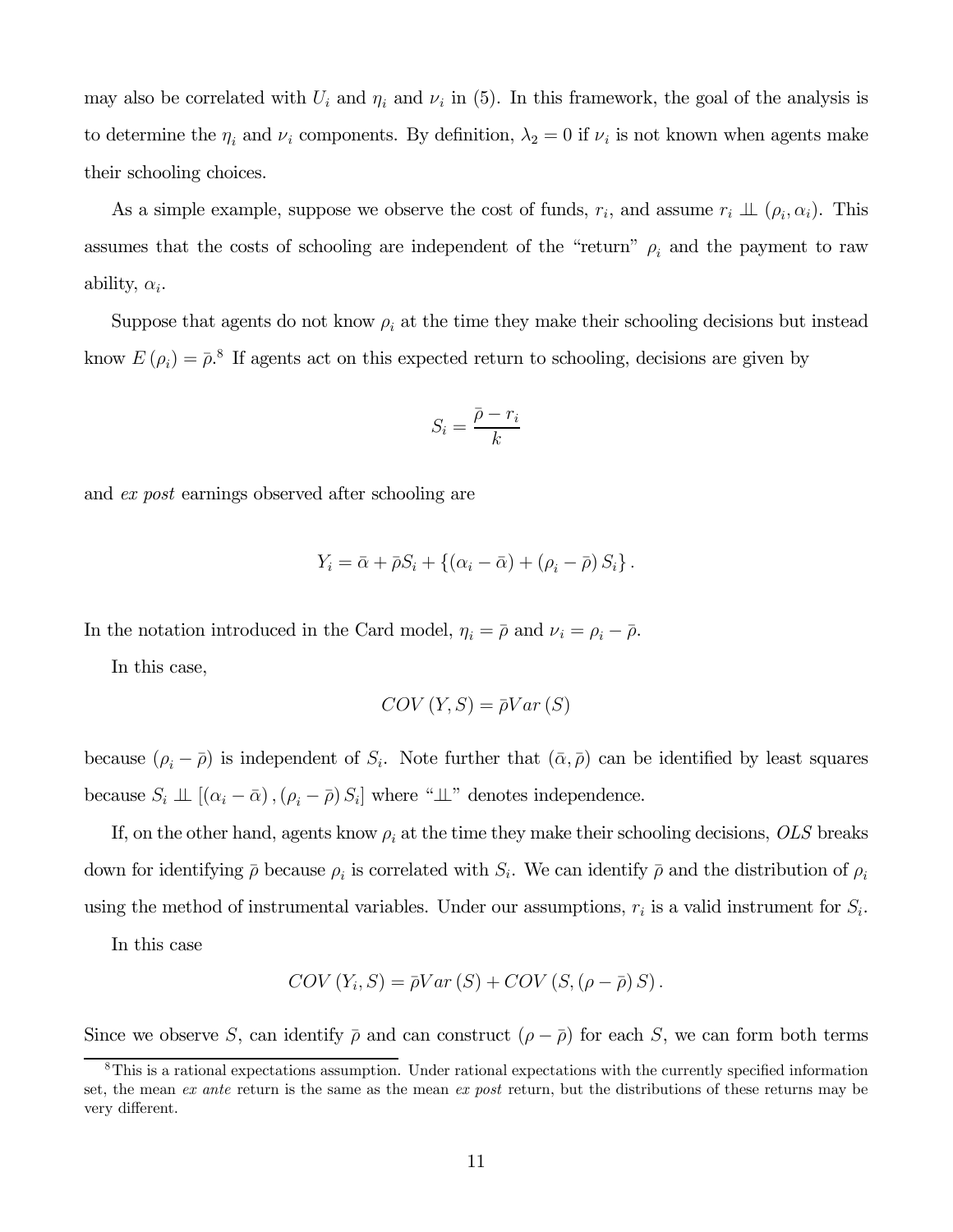on the right hand side. Under the assumption that agents do not know  $\rho$  but forecast it by  $\bar{\rho}$ ,  $\rho$ is independent of S so we can test for independence directly. In this case the second term on the right hand side is zero and does not contribute to the explanation of  $COV(\ln y, S)$ . Note further that a Durbin  $(1954)$  – Wu  $(1973)$  – Hausman  $(1978)$  test can be used to compare the *OLS* and IV estimates, which should be the same under the model that assumes that  $\rho_i$  is not known at the time schooling decisions are made and that agents base their choice of schooling on  $E(\rho_i)=\bar{\rho}$ . If the economist does not observe  $r_i$ , but instead observes determinants of  $r_i$  that are exogenous, we can still conduct the Durbin-Wu-Hausman test to discriminate between the two hypotheses, but we cannot form  $COV(\rho, S)$  directly.

If we add selection bias to the Card model (so  $E(\alpha | S)$  depends on S), we can identify  $\bar{\rho}$  by IV (Heckman and Vytlacil, 1998) but  $OLS$  is no longer consistent even if, in making their schooling decisions, agents forecast  $\rho_i$  using  $\bar{\rho}$ . Selection bias can occur, for example, if fellowship aid is given on the basis of raw ability. In this case the Durbin-Wu-Hausman test is not helpful in assessing what is in the agent's information set.

Even ignoring selection bias, if we misspecify the information set, in the case where  $r_i$  is not observed, the proposed testing approach based on the Durbin-Wu-Hausman test breaks down. Thus if we include the predictors of  $r_i$  that predict ex post gains  $(\rho_i - \overline{\rho})$  and are correlated with  $S_i$ , we do not identify  $\bar{\rho}$ . The Durbin-Wu-Hausman test is not informative on the stated question. For example, if local labor market variables proxy the opportunity cost of school (the  $r_i$ ), and also predict the evolution of ex post earnings  $(\rho_i - \overline{\rho})$ , they are invalid. The question of determining the appropriate information set is front and center and cannot in general be inferred using IV methods.

The method developed by Cunha, Heckman, and Navarro (2005a,b) and Cunha and Heckman (2006) exploits the covariance between S and the realized  $Y_t$  to determine which components of  $Y_t$ are known at the time schooling decisions are made. It explicitly models selection bias and allows for measurement error in earnings. It does not rely on linearity of the schooling relationship in terms of  $\rho - r$ . Their method recognizes the discrete nature of the schooling decision.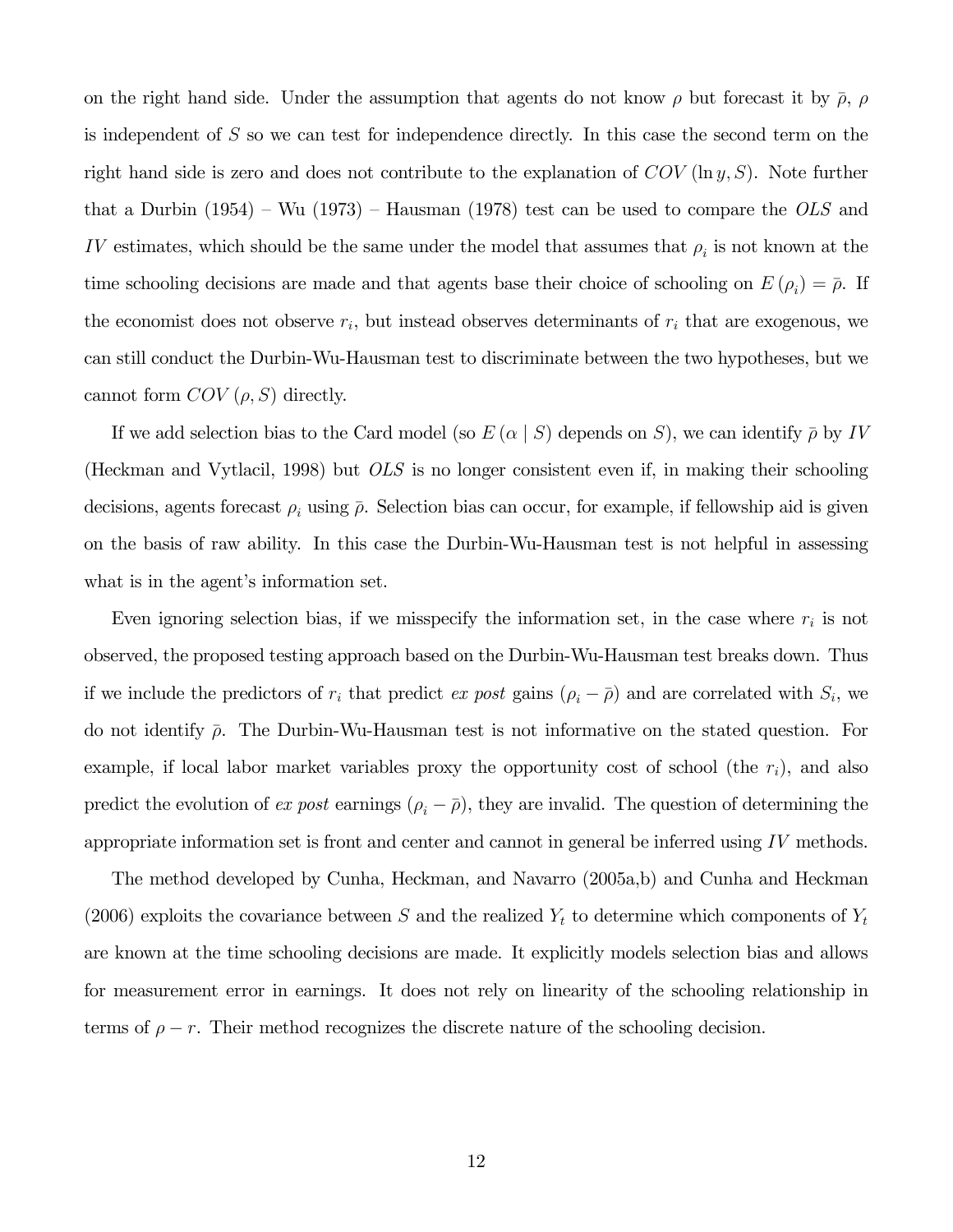### 4 The Method of Cunha, Heckman and Navarro

Cunha, Heckman, and Navarro (2005a,b, henceforth CHN) and Cunha and Heckman (2006), exploit covariances between schooling and realized earnings that arise under different information structures to test which information structure characterizes the data. They build on the analysis of Carneiro, Hansen, and Heckman (2003). To see how the method works, simplify the model to two schooling levels. Heckman and Navarro (2006) extend this analysis to multiple schooling levels.

Suppose, contrary to what is possible, that the analyst observes  $Y_{0,i}$ ,  $Y_{1,i}$ , and  $C_i$ . Such information would come from an ideal data set in which we could observe two different lifetime earnings streams for the same person in high school and in college as well as the costs they pay for attending college. From such information, we could construct  $Y_{1,i} - Y_{0,i} - C_i$ . If we knew the information set  $\mathcal{I}_{i,0}$  of the agent that governs schooling choices, we could also construct  $E(Y_{1,i} - Y_{0,i} - C_i | \mathcal{I}_{i,0}).$ Under the correct model of expectations, we could form the residual

$$
V_{\mathcal{I}_{i,0}} = (Y_{1,i} - Y_{0,i} - C_i) - E(Y_{1,i} - Y_{0,i} - C_i | \mathcal{I}_{i,0}),
$$

and from the ex ante college choice decision, we could determine whether  $S_i$  depends on  $V_{\mathcal{I}_{i,0}}$ . It should not if we have specified  $\mathcal{I}_{i,0}$  correctly. In terms of the model of equations (5) and (10), if there are no direct costs of schooling,  $E(Y_{1,i} - Y_{0,i} | \mathcal{I}_{i,0}) = \eta_i$ , and  $V_{\mathcal{I}_{i,0}} = \nu_i$ .

A test for correct specification of candidate information set  $\mathcal{I}_{i,0}$  is a test of whether  $S_i$  depends on  $V_{\widetilde{\mathcal{I}}_{i,0}}$ , where  $V_{\widetilde{\mathcal{I}}_{i,0}} = (Y_{1,i} - Y_{0,i} - C_i) - E\left(Y_{1,i} - Y_{0,i} - C_i | \widetilde{\mathcal{I}}_{i,0}\right)$ ). More precisely, the information set is valid if  $S_i \perp \!\!\!\perp V_{\widetilde{\mathcal{I}}_{i,0}} \mid \mathcal{I}_{i,0}$ . (A  $\perp \!\!\!\perp B \mid C$  means A is independent of B given C). In terms of the simple linear schooling model of equations (5) and (10), this condition says that  $\nu_i$  should not enter the schooling choice equation  $(\lambda_2 = 0)$ . A test of misspecification of  $\mathcal{I}_{i,0}$  is a test of whether the coefficient of  $V_{\widetilde{\mathcal{I}}_{i,0}}$  is statistically significantly different from zero in the schooling choice equation.

More generally,  $\mathcal{I}_{i,0}$  is the correct information set if  $V_{\widetilde{\mathcal{I}}_{i,0}}$  does not help to predict schooling. One can search among candidate information sets  $\mathcal{I}_{i,0}$  to determine which ones satisfy the requirement that the generated  $V_{\widetilde{\mathcal{I}}_{i,0}}$  does not predict  $S_i$  and what components of  $Y_{1,i} - Y_{0,i} - C_i$  (and  $Y_{1,i} - Y_{0,i}$ )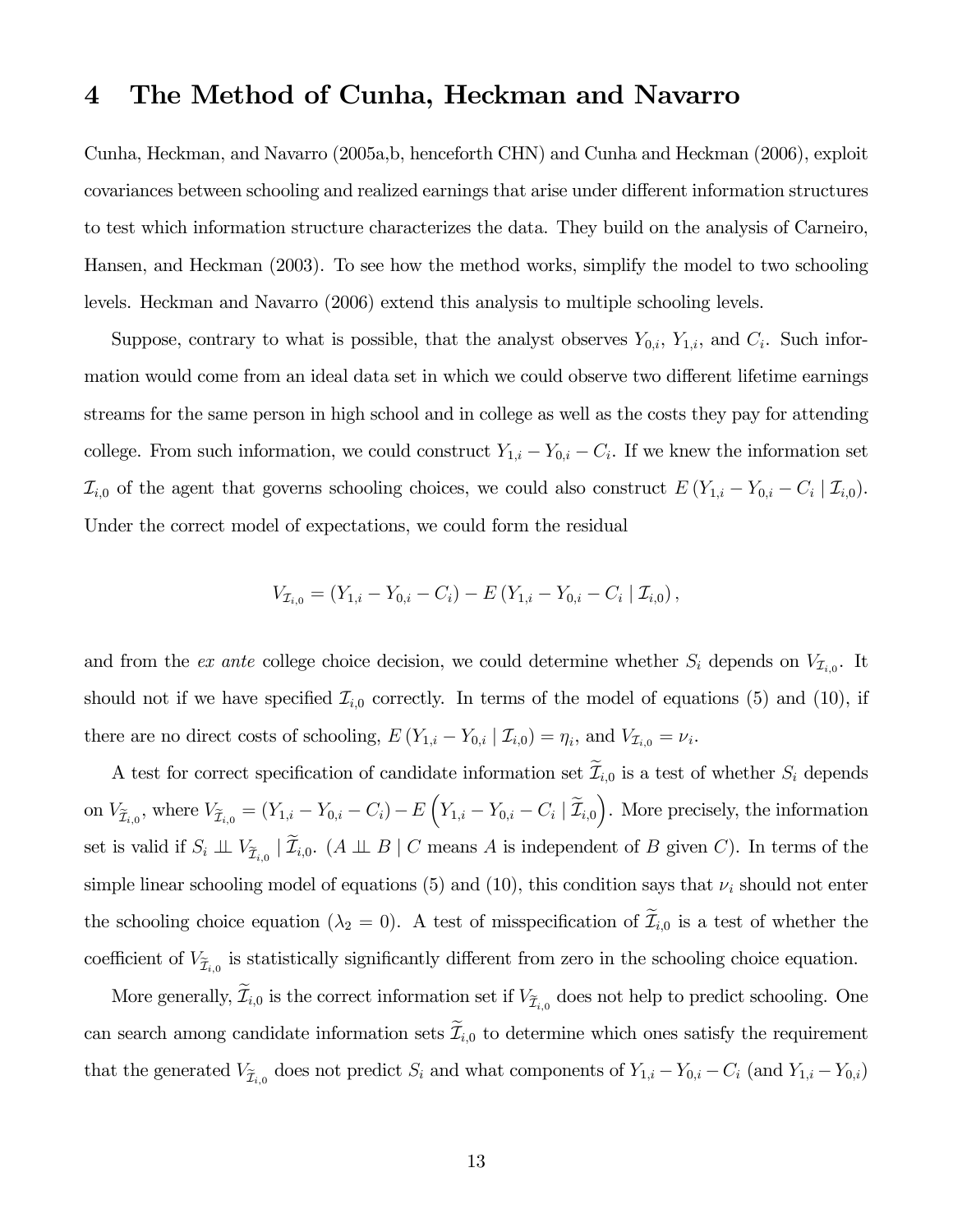are predictable at the age schooling decisions are made for the specified information set.<sup>9</sup> There may be several information sets that satisfy this property.<sup>10</sup> For a properly specified  $\mathcal{I}_{i,0}$ ,  $V_{\mathcal{I}_{i,0}}$  should not cause (predict) schooling choices. The components of  $V_{\tilde{\mathcal{I}}_{i,0}}$  that are unpredictable are called intrinsic components of uncertainty, as defined in this paper.

It is difficult to determine the exact content of  $\mathcal{I}_{i,0}$  known to each agent. If we could, we would perfectly predict  $S_i$  given our decision rule. More realistically, we might find variables that proxy  $\mathcal{I}_{i,0}$  or their distribution. Thus, in the example of equations (5) and (10) we would seek to determine the distribution of  $\nu_i$  and the allocation of the variance of  $\rho_i$  to  $\eta_i$  and  $\nu_i$  rather than trying to estimate  $\rho_i$ ,  $\eta_i$ , or  $\nu_i$  for each person. This strategy is pursued in Cunha, Heckman, and Navarro (2005b, 2006) for a two-choice model of schooling, and generalized by Cunha and Heckman (2006) and Heckman and Navarro (2006).

#### 4.1 An Approach Based on Factor Structures

Consider the following linear in parameters model for T periods. Write earnings in each counterfactual state as

$$
Y_{0,i,t} = X_{i,t}\beta_{0,t} + U_{0,i,t},
$$
  
\n
$$
Y_{1,i,t} = X_{i,t}\beta_{1,t} + U_{1,i,t}, \qquad t = 0, \ldots, T.
$$

We let costs of college be defined as

$$
C_i = Z_i \gamma + U_{i,C}.
$$

Assume that the life cycle of the agent ends after period T. Linearity of outcomes in terms of parameters is convenient but not essential to the method of CHN.

Suppose that there exists a vector of factors  $\theta_i = (\theta_{i,1}, \theta_{i,2}, \dots, \theta_{i,L})$  such that  $\theta_{i,k}$  and  $\theta_{i,j}$  are mutually independent random variables for  $k, j = 1, \ldots, L, k \neq j$ . They represent the error term in

<sup>&</sup>lt;sup>9</sup>This procedure is a Sims (1972) version of a Wiener-Granger causality test.

 $10$ Thus different combinations of variables may contain the same information. The issue of the existence of a smallest information set is a technical one concerning a minimum  $\sigma$ -algebra that satisfies the condition on  $\mathcal{I}_{i,0}$ .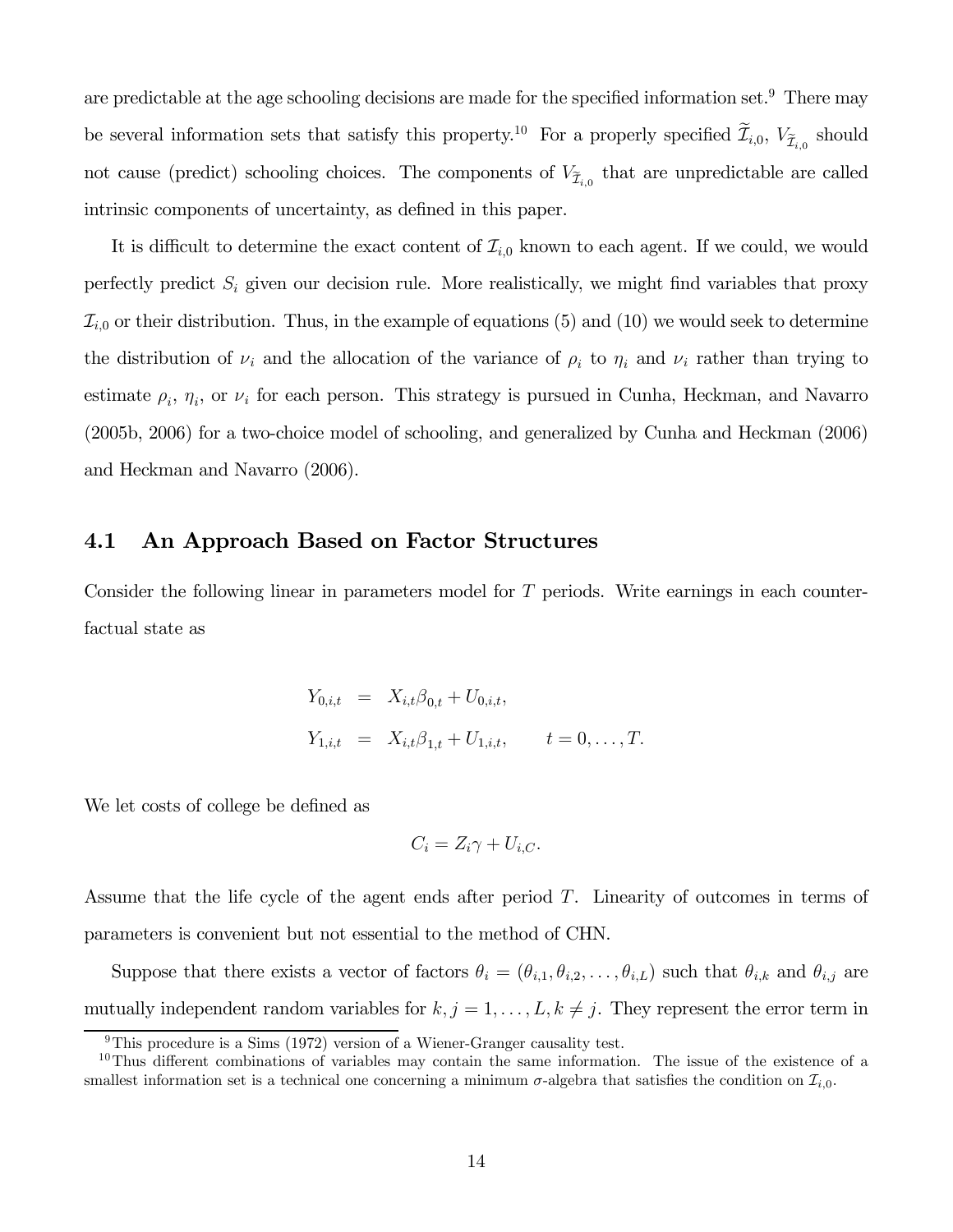earnings at age  $t$  for agent  $i$  in the following manner:

$$
U_{0,i,t} = \theta_i \alpha_{0,t} + \varepsilon_{0,i,t},
$$
  

$$
U_{1,i,t} = \theta_i \alpha_{1,t} + \varepsilon_{1,i,t},
$$

where  $\alpha_{0,t}$  and  $\alpha_{1,t}$  are vectors and  $\theta_i$  is a vector distributed independently across persons. The  $\varepsilon_{0,i,t}$ and  $\varepsilon_{1,i,t}$  are mutually independent of each other and independent of the  $\theta_i$ . We can also decompose the cost function  $C_i$  in a similar fashion:

$$
C_i = Z_i \gamma + \theta_i \alpha_C + \varepsilon_{i,C}.
$$

All of the statistical dependence across potential outcomes and costs is generated by  $\theta$ , X, and Z. Thus, if we could match on  $\theta_i$  (as well as X and Z), we could use matching to infer the distribution of counterfactuals and capture all of the dependence across the counterfactual states through the  $\theta_i$ . However, in general, CHN allow for the possibility that not all of the required elements of  $\theta_i$  are observed.

The parameters  $\alpha_C$  and  $\alpha_{s,t}$  for  $s = 0, 1$ , and  $t = 0, \ldots, T$  are the factor loadings.  $\varepsilon_{i,C}$  is independent of the  $\theta_i$  and the other  $\varepsilon$  components. In this notation, the choice equation can be written as:

$$
S_i^* = E\left(\sum_{t=0}^T \frac{\left(X_{i,t}\beta_{1,t} + \theta_i \alpha_{1,t} + \varepsilon_{1,i,t}\right) - \left(X_{i,t}\beta_{0,t} + \theta_i \alpha_{0,t} + \varepsilon_{0,i,t}\right)}{\left(1+r\right)^t} - \left(Z_i\gamma + \theta_i \alpha_C + \varepsilon_{iC}\right) \middle| \mathcal{I}_{i,0}\right)
$$
  
\n
$$
S_i = 1 \text{ if } S^* \geq 0; S_i = 0 \text{ otherwise.}
$$
\n(11)

The term inside the parentheses is the discounted earnings of agent  $i$  in college minus the discounted earnings of the agent in high school. The second term is the cost of college.

Constructing (11) entails making a counterfactual comparison. Even if the earnings of one schooling level are observed over the lifetime using panel data, the earnings in the counterfactual state are not. After the schooling choice is made, some components of the  $X_{i,t}$ , the  $\theta_i$ , and the  $\varepsilon_{i,t}$ may be revealed (e.g., unemployment rates, macro shocks) to both the observing economist and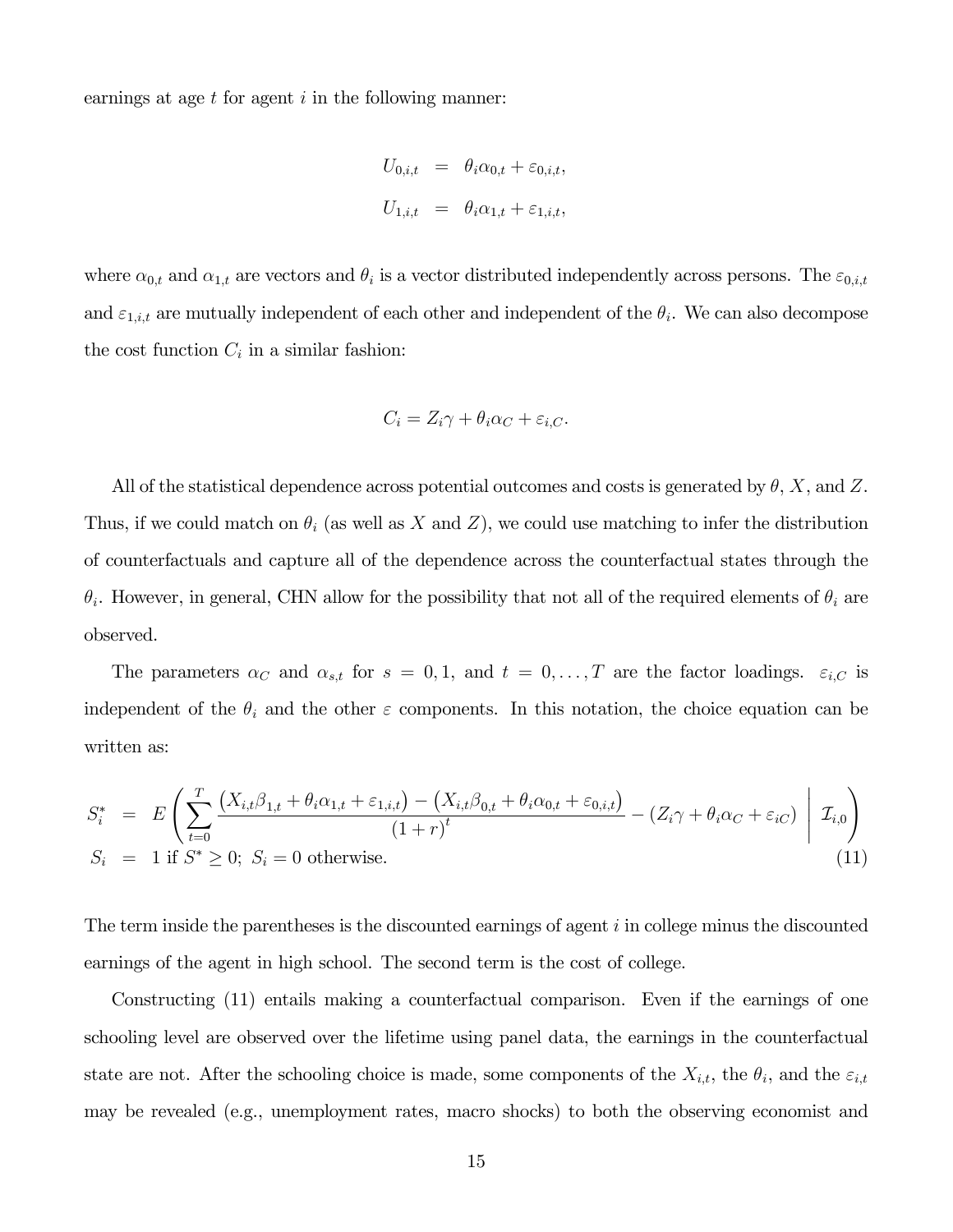the agent, although different components may be revealed to each and at different times. For this reason, application of  $IV$  even in the linear schooling model is problematic. If the wrong information set is used, the IV method will not identify the true ex ante returns.

Examining alternative information sets, one can determine which ones produce models for outcomes that fit the data best in terms of producing a model that predicts date  $t = 0$  schooling choices and at the same time passes the CHN test for misspecification of predicted earnings and costs. Some components of the error terms may be known or not known at the date schooling choices are made. The unforecastable components are intrinsic uncertainty as CHN define it. The forecastable information is called heterogeneity.<sup>11</sup>

To formally characterize the CHN empirical procedure, it is useful to introduce some additional notation. Let  $\odot$  denote the Hadamard product  $(a \odot b = (a_1b_1, \ldots, a_Lb_L))$  for vectors a and b of length L. This is a componentwise multiplication of vectors to produce a vector. Let  $\Delta_{X_t}$ ,  $t = 0, \ldots, T$ ,  $\Delta_Z$ ,  $\Delta_{\theta}$ ,  $\Delta_{\varepsilon_t}$ ,  $\Delta_{\varepsilon_C}$ , denote coefficient vectors associated with the  $X_t$ ,  $t = 0, \ldots, T$ , the Z, the  $\theta$ , the  $\varepsilon_{1,t} - \varepsilon_{0,t}$ , and the  $\varepsilon_C$ , respectively. These coefficients will be estimated to be nonzero in a schooling choice equation if a proposed information set is not the actual information set used by agents. For a proposed information set  $\mathcal{I}_{i,0}$  which may or may not be the true information set on which agents act, CHN define the proposed choice index  $\tilde{S}_i^*$  in the following way:

$$
\tilde{S}_{i}^{*} = \sum_{t=0}^{T} \frac{E\left(X_{i,t} \mid \tilde{\mathcal{I}}_{i,0}\right)}{(1+r)^{t}} \left(\beta_{1,t} - \beta_{0,t}\right) + \sum_{t=0}^{T} \frac{\left[X_{i,t} - E\left(X_{i,t} \mid \tilde{\mathcal{I}}_{i,0}\right)\right]}{(1+r)^{t}} \left(\beta_{1,t} - \beta_{0,t}\right) \odot \Delta_{X_{t}}
$$
\n(12)

$$
+E(\theta_{i} \mid \widetilde{\mathcal{I}}_{i,0})\left[\sum_{t=0}^{T}\frac{(\alpha_{1,t}-\alpha_{0,t})}{(1+r)^{t}}-\alpha_{C}\right]+\left[\theta_{i}-E\left(\theta_{i} \mid \widetilde{\mathcal{I}}_{i,0}\right)\right]\left\{\left[\sum_{t=0}^{T}\frac{(\alpha_{1,t}-\alpha_{0,t})}{(1+r)^{t}}-\alpha_{C}\right]\odot\Delta_{\theta}\right\}
$$

$$
+\sum_{t=0}^{T}\frac{E\left(\varepsilon_{1,i,t}-\varepsilon_{0,i,t} \mid \widetilde{\mathcal{I}}_{i,0}\right)}{(1+r)^{t}}+\sum_{t=0}^{T}\frac{\left[(\varepsilon_{1,i,t}-\varepsilon_{0,i,t})-E\left(\varepsilon_{1,i,t}-\varepsilon_{0,i,t} \mid \widetilde{\mathcal{I}}_{i,0}\right)\right]}{(1+r)^{t}}\Delta_{\varepsilon_{t}}
$$

$$
-E\left(Z_{i} \mid \widetilde{\mathcal{I}}_{i,0}\right)\gamma-\left[Z_{i}-E\left(Z_{i} \mid \widetilde{\mathcal{I}}_{i,0}\right)\right]\gamma\odot\Delta_{Z}-E\left(\varepsilon_{iC} \mid \widetilde{\mathcal{I}}_{i,0}\right)-\left[\varepsilon_{iC}-E\left(\varepsilon_{iC} \mid \widetilde{\mathcal{I}}_{i,0}\right)\right]\Delta_{\varepsilon_{C}}.
$$

To conduct their test, CHN fit a schooling choice model based on the proposed model (12). They

 $11$ The term 'heterogeneity' is somewhat unfortunate. Under this term, CHN include trends common across all people (e.g., macrotrends). The real distinction they are making is between components of realized earnings forecastable by agents at the time they make their schooling choices vs. components that are not forecastable.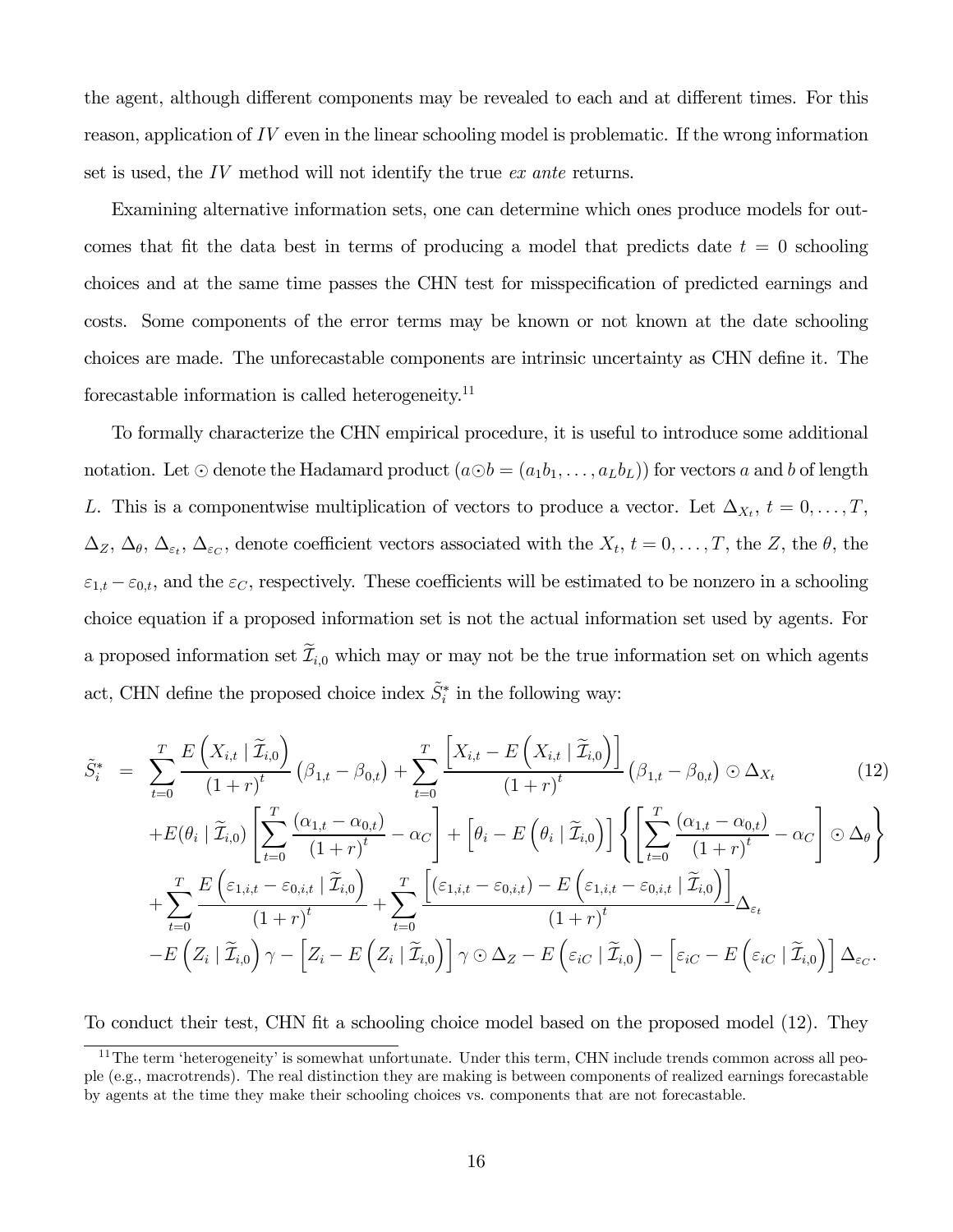estimate the parameters of the model including the  $\Delta$  parameters. This decomposition for  $\tilde{S}_i^*$ assumes that agents know the  $\beta$ , the  $\gamma$ , and the  $\alpha$ .<sup>12</sup> If it is not correct, the presence of additional unforecastable components due to unknown coefficients affects the interpretation of the estimates. A test of no misspecification of information set  $\mathcal{I}_{i,0}$  is a joint test of the hypothesis that the  $\Delta$  are all zero. That is, when  $\mathcal{I}_{i,0} = \mathcal{I}_{i,0}$  then the proposed choice index  $S_i^* = S_i^*$ .

In a correctly specified model, the components associated with zero  $\Delta_j$  are the unforecastable elements or the elements which, even if known to the agent, are not acted on in making schooling choices. To illustrate the application of the method of CHN, assume for simplicity that the  $X_{i,t}$ , the  $Z_i$ , the  $\varepsilon_{i,C}$ , the  $\beta_{1,t}$ ,  $\beta_{0,t}$ , the  $\alpha_{1,t}$ ,  $\alpha_{0,t}$ , and  $\alpha_C$  are known to the agent, and the  $\varepsilon_{j,i,t}$  are unknown and are set at their mean zero values. We can infer which components of the  $\theta_i$  are known and acted on in making schooling decisions if we postulate that some components of  $\theta_i$  are known perfectly at date  $t = 0$  while others are not known at all, and their forecast values have mean zero given  $\mathcal{I}_{i,0}$ .

If there is an element of the vector  $\theta_i$ , say  $\theta_{i,2}$  (factor 2), that has nonzero loadings (coefficients) in the schooling choice equation and a nonzero loading on one or more potential future earnings, then one can say that at the time the schooling choice is made, the agent knows the unobservable captured by factor 2 that affects future earnings. If  $\theta_{i,2}$  does not enter the choice equation but explains future earnings, then  $\theta_{i,2}$  is unknown (not predictable by the agent) at the age schooling decisions are made. An alternative interpretation is that the second component of  $\left[\sum_{t=0}^{T} \frac{(\alpha_{1,t}-\alpha_{0,t})}{(1+r)^t}\right]$  $\frac{a_{1,t}-\alpha_{0,t}}{(1+r)^t} - \alpha_C$  is zero, i.e., that even if the component is known, it is not acted on. CHN can only test for what the agent knows and acts on.

One plausible scenario case is that for their model  $\varepsilon_{i,C}$  is known (since schooling costs are incurred up front), but the future  $\varepsilon_{1,i,t}$  and  $\varepsilon_{0,i,t}$  are not, have mean zero, and are insurable. If there are components of the  $\varepsilon_{j,i,t}$  that are predictable at age  $t = 0$ , they will induce additional dependence between  $S_i$  and future earnings that will pick up additional factors beyond those initially specified. The CHN procedure can be generalized to consider all components of (12). With it, the analyst can test the predictive power of each subset of the overall possible information set at the date the

<sup>12</sup>CHN and Cunha and Heckman (2006) relax this assumption.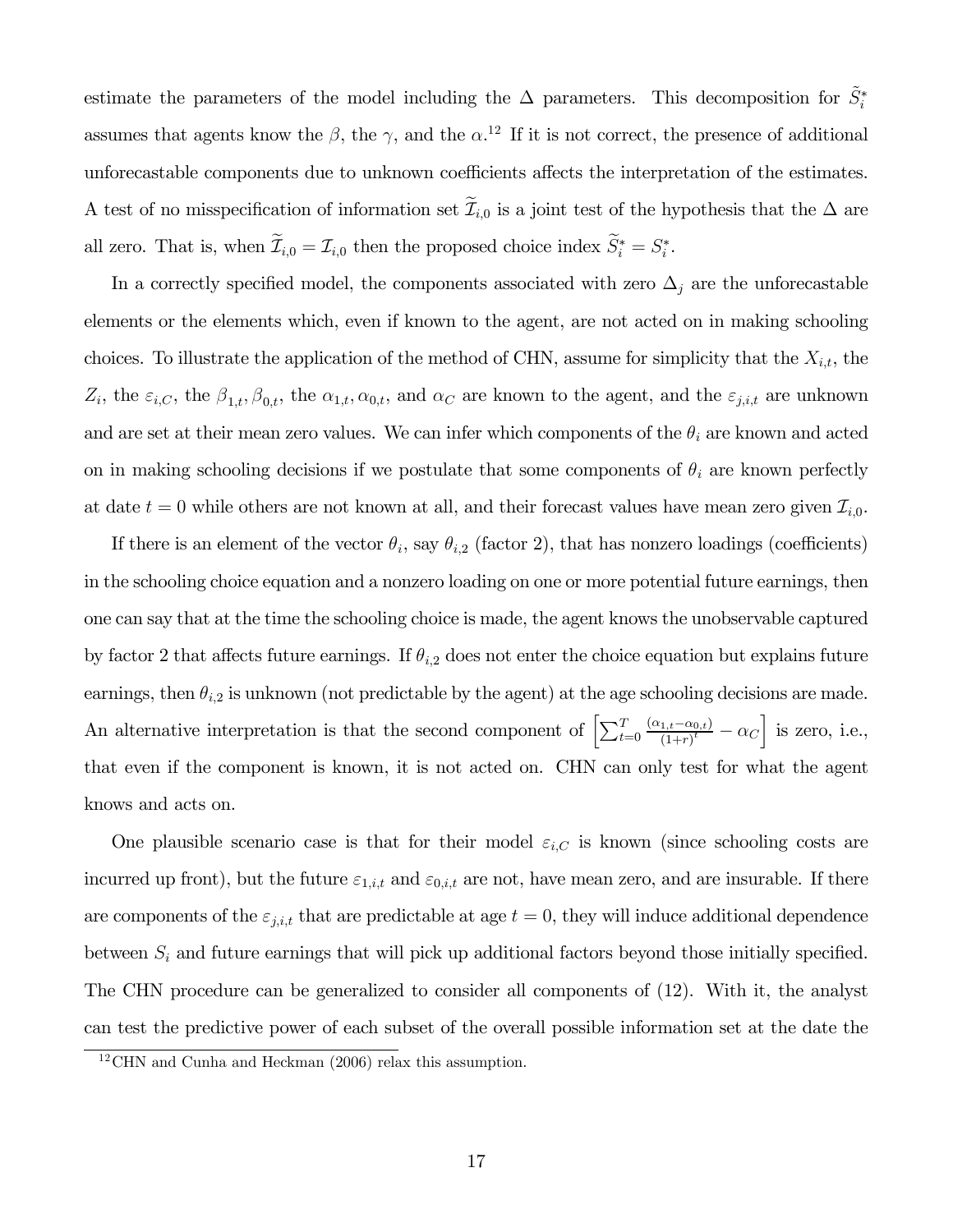schooling decision is being made.<sup>13,14</sup>

In the context of the factor structure representation for earnings and costs, the contrast between the CHN approach to identifying components of intrinsic uncertainty and the approach followed in the literature is as follows. The traditional approach, as exemplified by Keane and Wolpin (1997), assumes that the  $\theta_i$  are known to the agent while the  $\{\varepsilon_{0,i,t}, \varepsilon_{1,i,t}\}_{t=0}^T$  are not.<sup>15</sup> The CHN approach allows the analyst to determine which components of  $\theta_i$  and  $\{\varepsilon_{0,i,t}, \varepsilon_{1,i,t}\}_{t=0}^T$  are known and acted on at the time schooling decisions are made.

Statistical decompositions do not tell us which components of (3) are known at the time agents make their schooling decisions. A model of expectations and schooling is needed. If some of the components of  $\{\varepsilon_{0,i,t}, \varepsilon_{1,i,t}\}_{t=0}^T$  are known to the agent at the date schooling decisions are made and enter (12), then additional dependence between  $S_i$  and future  $Y_{1,i} - Y_{0,i}$  due to the  $\{\varepsilon_{0,i,t}, \varepsilon_{1,i,t}\}_{t=0}^T$ , beyond that due to  $\theta_i$ , would be estimated.

It is helpful to contrast the dependence between  $S_i$  and future  $Y_{0,i,t}$ ,  $Y_{1,i,t}$  arising from  $\theta_i$  and the dependence between  $S_i$  and the  $\{\varepsilon_{0,i,t}, \varepsilon_{1,i,t}\}_{t=0}^T$ . Some of the  $\theta_i$  in the ex post earnings equation may not appear in the choice equation. Under other information sets, some additional dependence between  $S_i$  and  $\{\varepsilon_{0,i,t}, \varepsilon_{1,i,t}\}_{t=0}^T$  may arise. The contrast between the sources generating realized earnings outcomes and the sources generating dependence between  $S_i$  and realized earnings is the essential idea in the analysis of CHN. The method can be generalized to deal with nonlinear prefer-

<sup>&</sup>lt;sup>13</sup>This test has been extended to a nonlinear setting, allowing for credit constraints, preferences for risk, and the like. See Cunha, Heckman, and Navarro (2005a) and Navarro (2004).

 $14A$  similar but distinct idea motivates the Flavin (1981) test of the permanent income hypothesis and her measurement of unforecastable income innovations. She picks a particular information set  $\mathcal{I}_{i,0}$  (permanent income constructed from an assumed ARMA  $(p, q)$  time series process for income, where she estimates the coefficients given a specified order of the AR and MA components) and tests if  $V_{\tilde{\mathcal{I}}_{i,0}}$  (our notation) predicts consumption. Her test of 'excess sensitivity' can be interpreted as a test of the correct specification of the ARMA process that she assumes generates  $\mathcal{I}_{i,0}$  which is unobserved (by the economist), although she does not state it that way. Blundell and Preston (1998) and Blundell, Pistaferri, and Preston (2004) extend her analysis but, like her, maintain an a priori specification of the stochastic process generating  $\mathcal{I}_{i,0}$ . Blundell, Pistaferri, and Preston (2004) claim to test for 'partial insurance.' In fact their procedure can be viewed as a test of their specification of the stochastic process generating the agent's information set. More closely related to the analysis of CHN is the analysis of Pistaferri (2001), who uses the distinction between expected starting wages (to measure expected returns) and realized wages (to measure innovations) in a consumption analysis.

<sup>&</sup>lt;sup>15</sup>Keane and Wolpin assume one factor where the  $\theta$  is a discrete variable and they assume all factor loadings are identical across periods. However, their specification of the uniquenesses or innovations is more general than that used in factor analysis. The analysis of Hartog and Vijverberg (2002) is another example and uses variances of ex post income to proxy ex ante variability, removing "fixed effects" (person specific  $\theta$ ).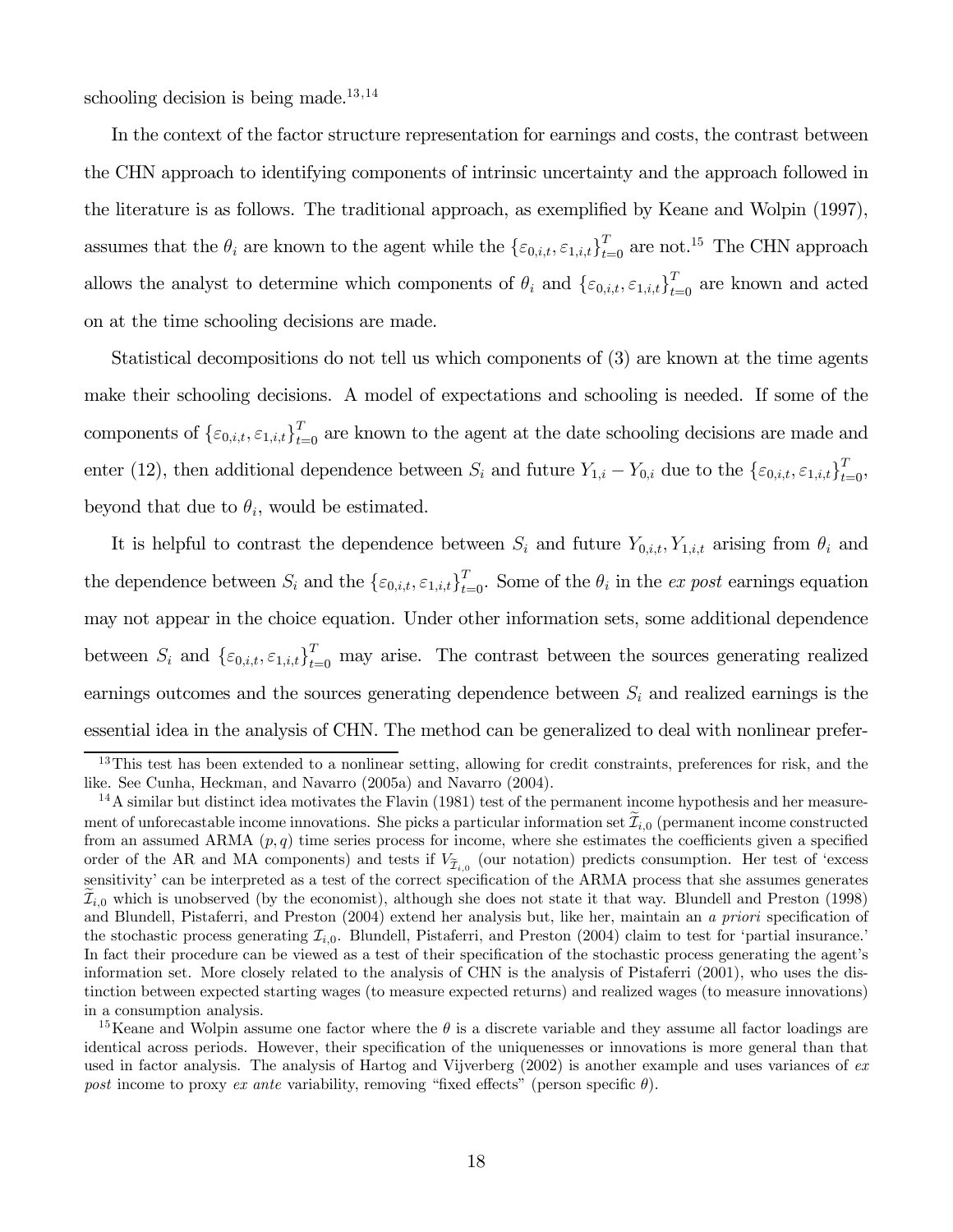ences and imperfect market environments.<sup>16</sup> A central issue, discussed next, is how far one can go in identifying income information processes without specifying preferences, insurance, and market environments.

### 5 More general preferences and market settings

To focus on the main ideas in the literature, we have used the simple market structures of complete contingent claims markets. What can be identified in more general environments? In the absence of perfect certainty or perfect risk sharing, preferences and market environments also determine schooling choices. The separation theorem allowing consumption and schooling decisions to be analyzed in isolation that has been used thus far breaks down.

If we postulate information processes a priori, and assume that preferences are known up to some unknown parameters as in Flavin (1981), Blundell and Preston (1998) and Blundell, Pistaferri, and Preston (2004), we can identify departures from specified market structures. Cunha, Heckman, and Navarro (2005a) postulate an Aiyagari (1994) — Laitner (1992) economy with one asset and parametric preferences to identify the information processes in the agent's information set. They take a parametric position on preferences and a nonparametric position on the economic environment and the information set.

An open question, not yet fully resolved in the literature, is how far one can go in nonparamet-<sup>16</sup>In a model with complete autarky with preferences  $\Psi$ , ignoring costs,

$$
I_i = \sum_{t=0}^T E\left[\frac{\Psi\left(X_{i,t}\beta_{1,t} + \theta_i\alpha_{1,t} + \varepsilon_{1,i,t}\right) - \Psi\left(X_{i,t}\beta_{0,t} + \theta_i\alpha_{0,t} + \varepsilon_{0,i,t}\right)}{\left(1+\rho\right)^t}\middle|\widetilde{\mathcal{I}}_{i,0}\right],
$$

where  $\rho$  is the time rate of discount, we can make a similar decomposition but it is more complicated given the nonlinearity in  $\Psi$ . For this model we could do a Sims noncausality test where

$$
V_{\widetilde{\mathcal{I}}_{i,0}} = \sum_{t=0}^{T} \frac{\Psi\left(X_{i,t}\beta_{1,t} + \theta_i \alpha_{1,t} + \varepsilon_{1,i,t}\right) - \Psi\left(X_{i,t}\beta_{0,t} + \theta_i \alpha_{0,t} + \varepsilon_{0,i,t}\right)}{(1+\rho)^t} - \sum_{t=0}^{T} E\left[\frac{\Psi\left(X_{i,t}\beta_{1,t} + \theta_i \alpha_{1,t} + \varepsilon_{1,i,t}\right) - \Psi\left(X_{i,t}\beta_{0,t} + \theta_i \alpha_{0,t} + \varepsilon_{0,i,t}\right)}{(1+\rho)^t} \middle| \widetilde{\mathcal{I}}_{i,0}\right].
$$

This requires some specification of  $\Psi$ . See Carneiro, Hansen, and Heckman (2003), who assume  $\Psi(Y) = \ln Y$  and that the equation for  $\ln Y$  is linear in parameters. Cunha, Heckman, and Navarro (2005a) and Navarro (2004) generalize that framework to a model with imperfect capital markets where some lending and borrowing is possible.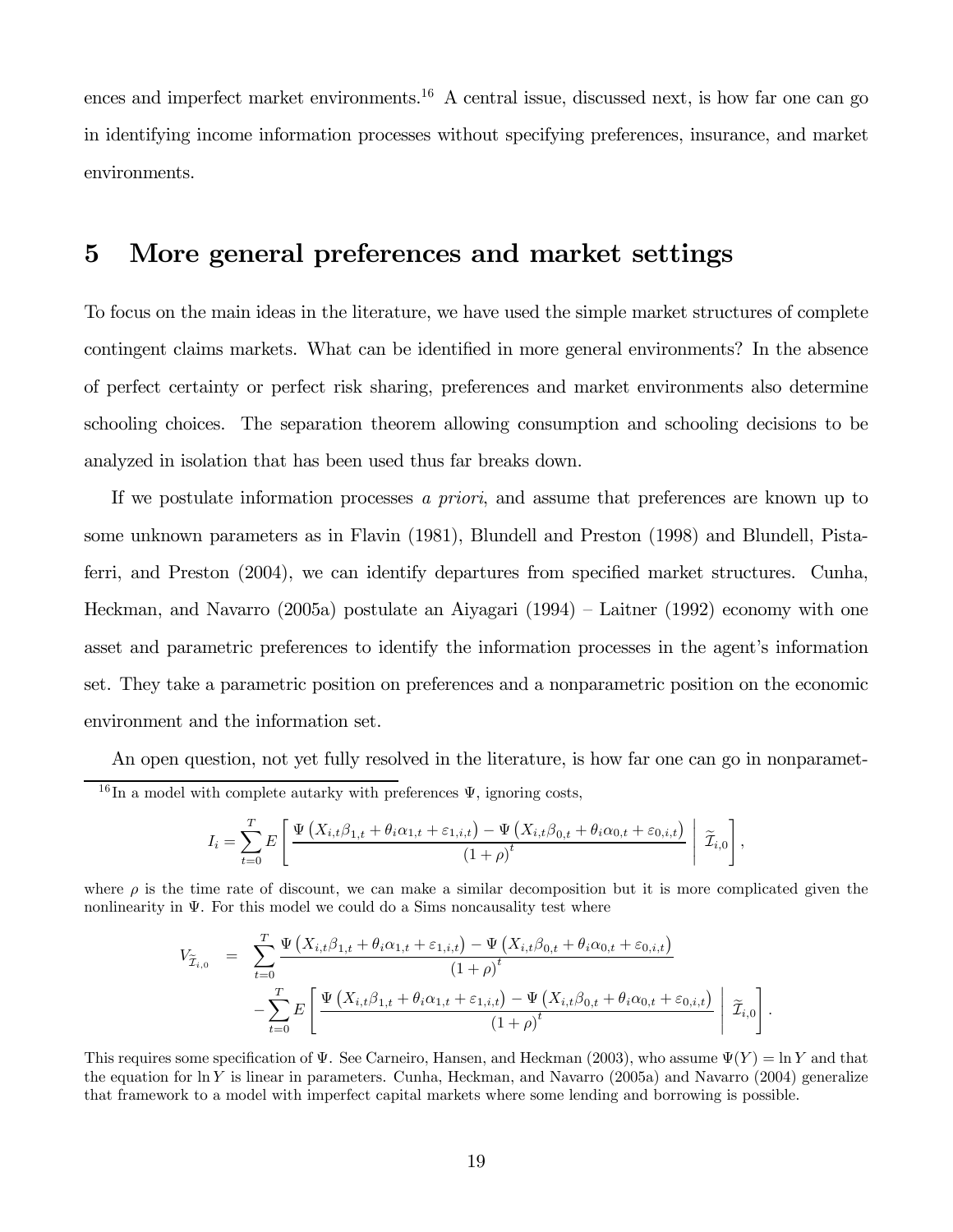rically jointly identifying preferences, market structures and information sets. Cunha, Heckman, and Navarro (2005a) add consumption data to the schooling choice and earnings data to secure identification of risk preference parameters (within a parametric family) and information sets, and to test among alternative models for market environments. Alternative assumptions about what analysts know produce different interpretations of the same evidence. The lack of full insurance interpretation given to the empirical results by Flavin (1981) and Blundell, Pistaferri, and Preston (2004) may be a consequence of their misspecification of the agent's information set generating process. We now present some evidence on ex ante vs. ex post returns based on the analysis of Cunha and Heckman (2006).

### 6 Evidence on Uncertainty and Heterogeneity of Returns

Few data sets contain the full life cycle of earnings along with the test scores and schooling choices needed to directly estimate the CHN model and extract components of uncertainty. It is necessary to pool data sets. See CHN who combine NLSY and PSID data sets. We summarize the analysis of Cunha and Heckman (2006) in this subsection. See their paper for their exclusions and identification conditions.

Following the preceding theoretical analysis, they consider only two schooling choices: high school and college graduation.<sup>17</sup> For simplicity and familiarity, we focus on their results based on complete contingent claims markets. Because they assume that all shocks are idiosyncratic and the operation of complete markets, schooling choices are made on the basis of expected present value income maximization. Carneiro, Hansen, and Heckman (2003) assume the absence of any credit markets or insurance. Cunha, Heckman, and Navarro (2005a) check whether their empirical findings about components of income inequality are robust to different assumptions about the availability of credit markets and insurance markets. They estimate an Aiyagari-Laitner economy with a single asset and borrowing constraints and discuss risk aversion and the relative importance of uncertainty. We summarize the evidence from alternative assumptions about market structures below.

 $17$  Heckman and Navarro (2006) present a model with multiple schooling levels.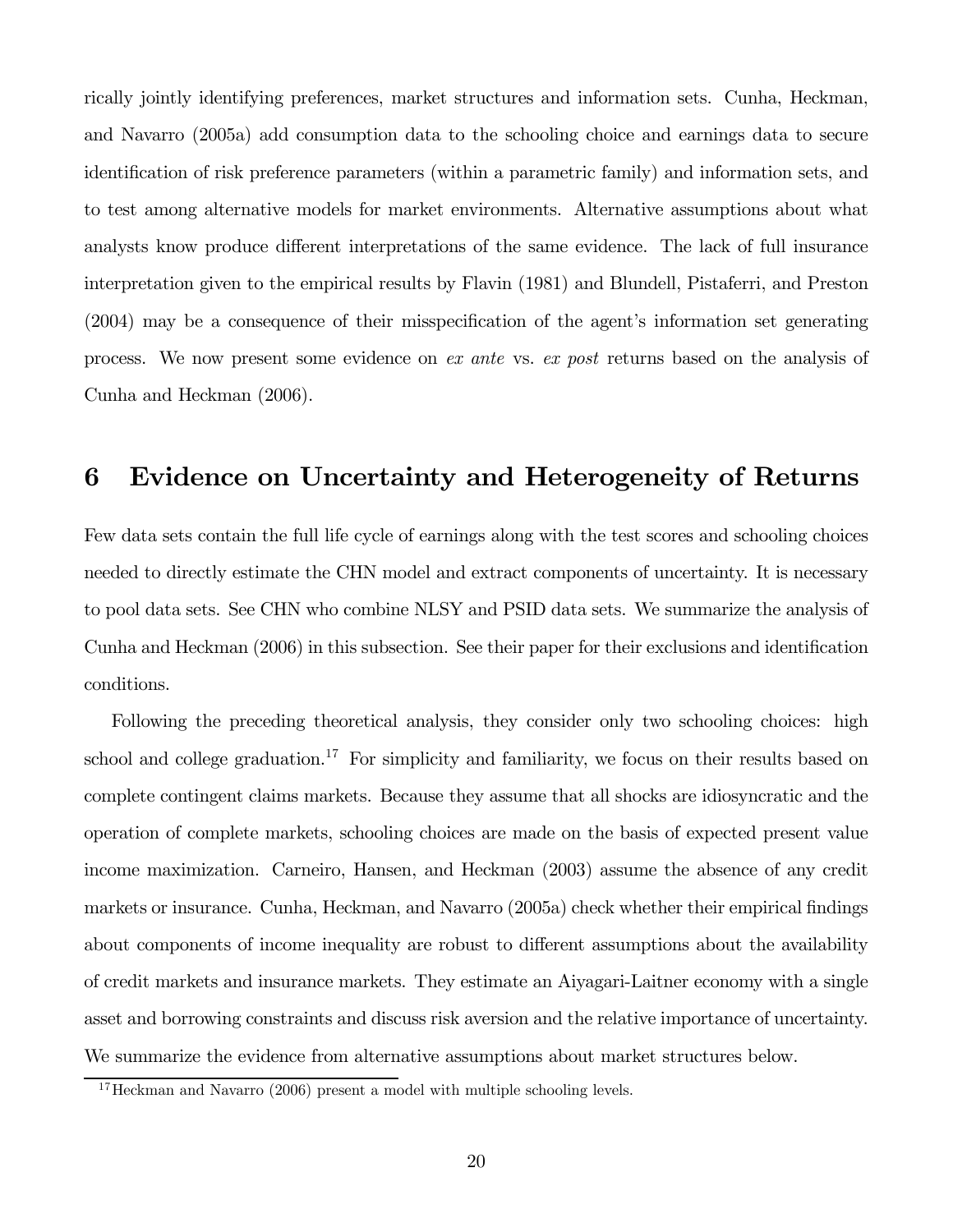### 6.1 Identifying Joint Distributions of Counterfactuals and the Role of Costs and Ability as Determinants of Schooling

Suppose that the error term for  $Y_{s,t}$  is generated by a two factor model,

$$
Y_{s,t} = X\beta_{s,t} + \theta_1 \alpha_{s,t,1} + \theta_2 \alpha_{s,t,2} + \varepsilon_{s,t}.
$$
\n(13)

We omit the "i" subscripts to eliminate notational burden. Cunha and Heckman (2006) report that two factors are all that is required to fit the data.

They use a test score system of  $K$  ability tests:

$$
T_{jT} = X_T \omega_{jT} + \theta_1 \alpha_{jT} + \varepsilon_{jT}, \qquad j = 1, \dots, K
$$
\n(14)

Thus factor 1 is identified as an ability component. The cost function  $C$  is specified by:

$$
C = Z\gamma + \theta_1 \alpha_{C,1} + \theta_2 \alpha_{C,2} + \varepsilon_C. \tag{15}
$$

They assume that agents know the coefficients of the model and  $X, Z, \varepsilon_C$  and some, but not necessarily all, components of  $\theta$ . Let the components known to the agent be  $\bar{\theta}$ . The decision rule for attending college is based on:

$$
S^* = E\left(\sum_{t=0}^T \frac{Y_{1,t} - Y_{0,t}}{(1+r)^t} \mid X, \bar{\theta}\right) - E\left(C \mid Z, X, \bar{\theta}, \varepsilon_C\right) S = \mathbf{1}(S^* \ge 0).
$$
 (16)

Cunha and Heckman  $(2006)$  report evidence that the estimated factors are highly nonnormal.<sup>18</sup>

$$
\theta_k \sim \sum_{j=1}^{J_k} p_{k,j} \phi \left( f_k \mid \mu_{k,j}, \tau_{k,j} \right),
$$

where the  $p_{k,j}$  are the weights on the normal components.

<sup>&</sup>lt;sup>18</sup>They assume that each factor  $k \in \{1,2\}$  is generated by a mixture of  $J_k$  normal distributions,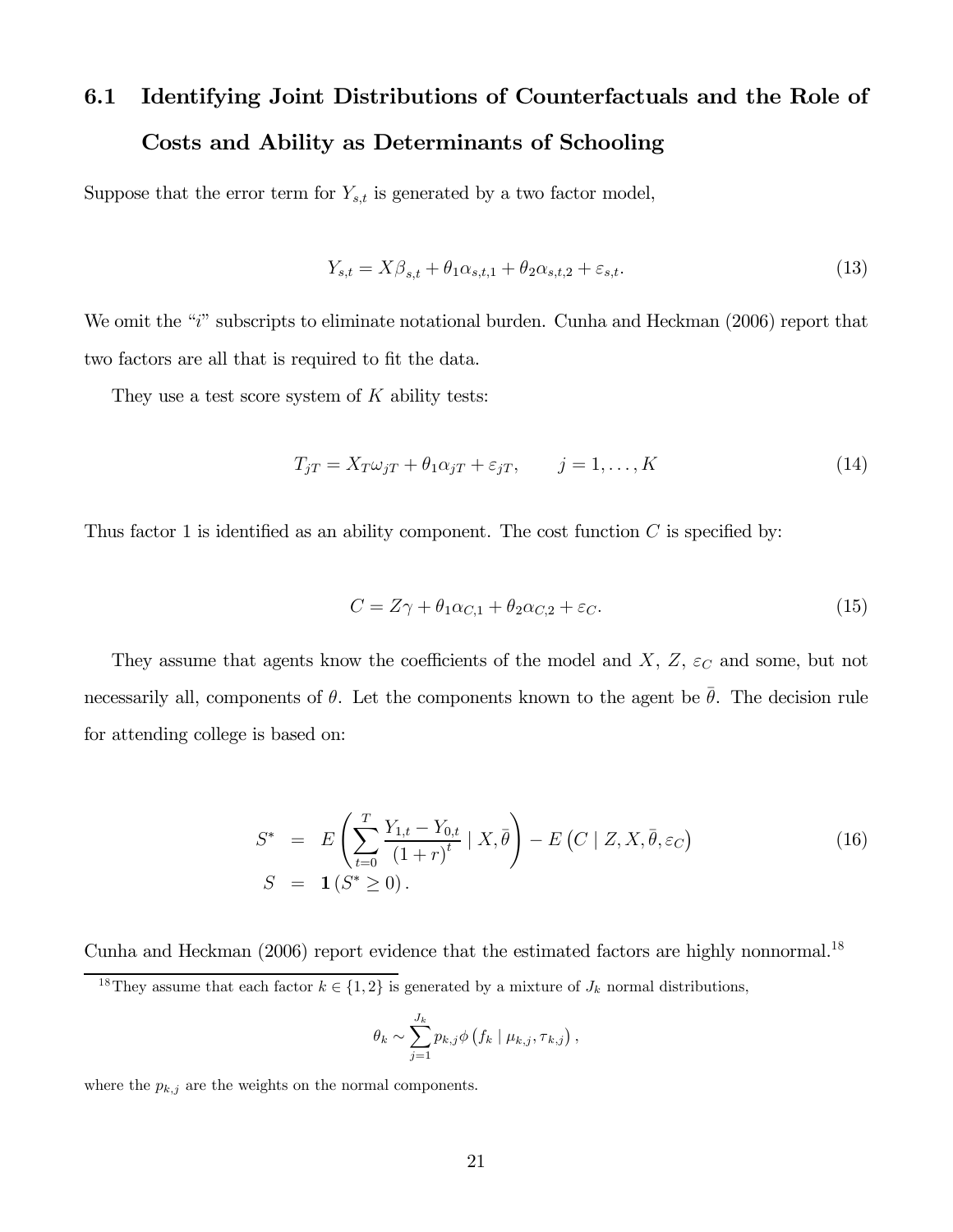Table 1 presents the conditional distribution of ex post potential college earnings given ex post potential high school earnings, decile by decile, as reported by Cunha and Heckman (2006). The table displays a positive dependence between the relative positions of individuals in the two distributions. However, the dependence is far from perfect. For example, about 10% of those who are at the first decile of the high school distribution would be in the fourth decile of the college distribution. Note that this comparison is not being made in terms of positions in the overall distribution of earnings. CHN can determine where individuals are located in the distribution of population potential high school earnings and the distribution of potential college earnings although in the data we only observe them in either one or the other state. Their evidence shows that the assumption of perfect dependence across components of counterfactual distributions that is maintained in much of the recent literature (e.g. Juhn, Murphy, and Pierce, 1993) is far too strong.

Figure 1 presents the marginal densities of predicted (actual) earnings for high school students and counterfactual college earnings for actual high school students. When we compare the densities of present value of earnings in the college sector for persons who choose college against the counterfactual densities of college earnings for high school graduates we can see that many high school graduates would earn more as college graduates. In Figure 2 we repeat the exercise, this time for college graduates.

Table 2 from Cunha and Heckman (2006) reports the fitted and counterfactual present value of earnings for agents who choose high school. The typical high school student would earn \$968.51 thousand dollars over the life cycle. She would earn \$1,125.78 thousand if she had chosen to be a college graduate.<sup>19</sup> This implies a return of  $20\%$  to a college education over the whole life cycle (i.e., a monetary gain of \$157.28 thousand dollars). In table 3, from Cunha and Heckman (2006), the typical college graduate earns \$1,390.32 thousand dollars (above the counterfactual earnings of what a typical high school student would earn in college), and would make only \$1,033.72 thousand dollars over her lifetime if she chose to be a high school graduate instead. The returns to college education for the typical college graduate (which in the literature on program evaluation is referred to as the effect of Treatment on the Treated) is around 38% above that of the return for a high

<sup>&</sup>lt;sup>19</sup>These numbers may appear to be large but are a consequence of using a  $3\%$  discount rate.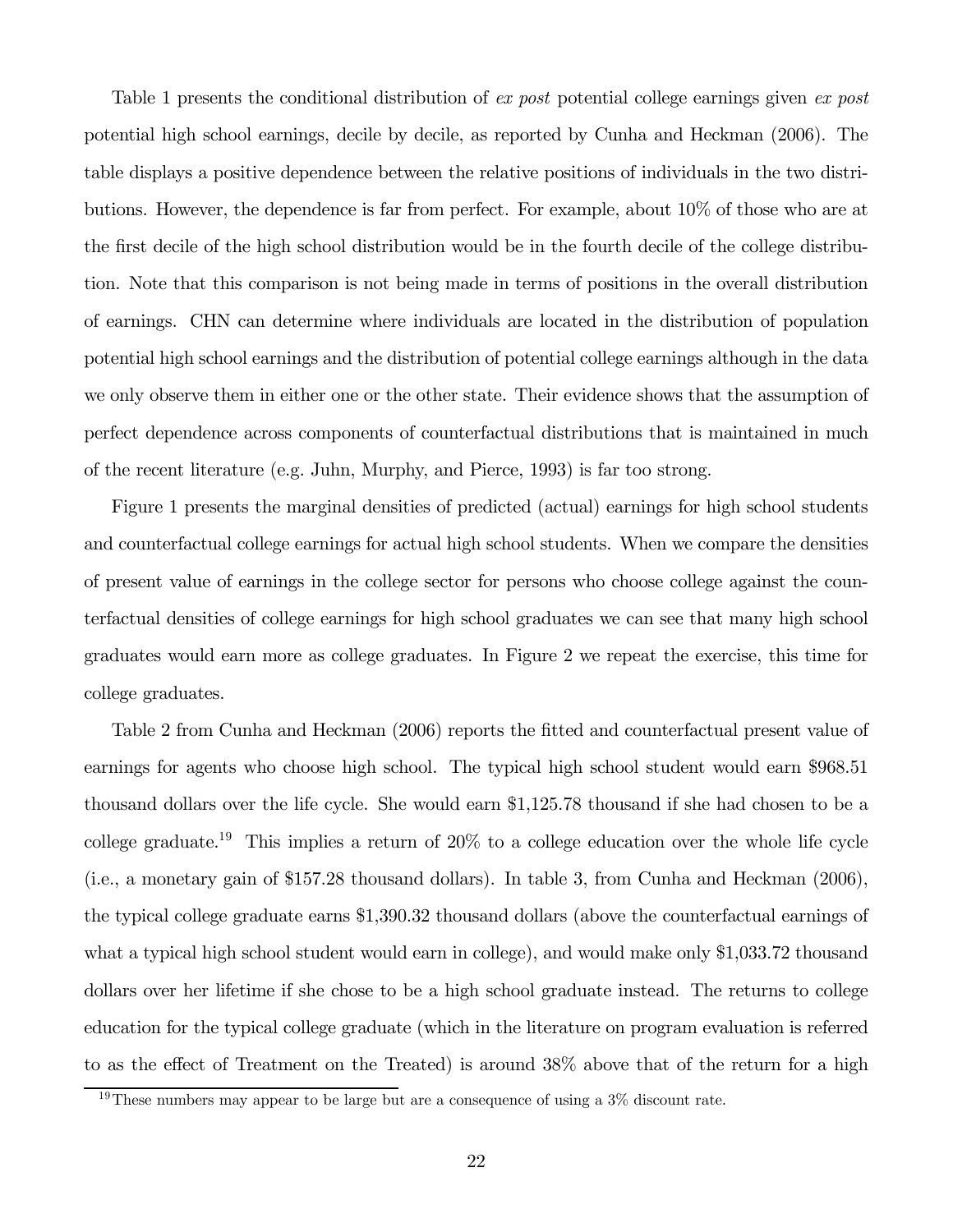school graduate.

Figure 3 plots the density of ex post gross returns to education excluding direct costs and psychic costs for agents who are high school graduates (the solid curve), and the density of returns to education for agents who are college graduates (the dashed curve). In reporting our estimated returns, CHN follow conventions in the literature on the returns to schooling and present growth rates in terms of present values, and not true rates of return. Thus they insure option values. These figures thus report the growth rates in present values  $\left(\frac{PV(1)-PV(0)}{PV(0)}\right)$  where "1" and "0" refer to college and high school and all present values are discounted to a common benchmark level. Tuition and psychic costs are ignored. College graduates have returns distributed somewhat to the right of high school graduates, so the difference is not only a difference for the mean individual but is actually present over the entire distribution. An economic interpretation of figure 3 is that agents who choose a college education are the ones who tend to gain more from it.

With their methodology, CHN can also determine returns to the marginal student. Table 4 reveals that the average individual who is just indifferent between a college education and a high school diploma earns \$976.04 thousand dollars as a high school graduate or \$1,208.26 thousand dollars as a college graduate. This implies a return of 28%. The returns to people at the margin are above those of the typical high school graduate, but below those for the typical college graduate. Since persons at the margin are more likely to be affected by a policy that encourages college attendance, their returns are the ones that should be used in order to compute the marginal benefit of policies that induce people into schooling.

#### 6.2 Ex ante and Ex post Returns: Heterogeneity versus Uncertainty

Figures 4 through 6, from Cunha and Heckman (2006) separate the effect of heterogeneity from uncertainty in earnings. The figures plot the distribution of ex ante and ex post outcomes. The information set of the agent is  $\mathcal{I} = \{X, Z, X_T, \varepsilon_C, \Theta\}$ ,  $\Theta$  contains some or all of the factors. In their papers, the various information sets consist of different components of  $\theta$ . We first consider figure 4. It presents results for a variety of information sets. First assume that agents do not know their factors; consequently,  $\Theta = \emptyset$ . This is the case in which all of the unobservables are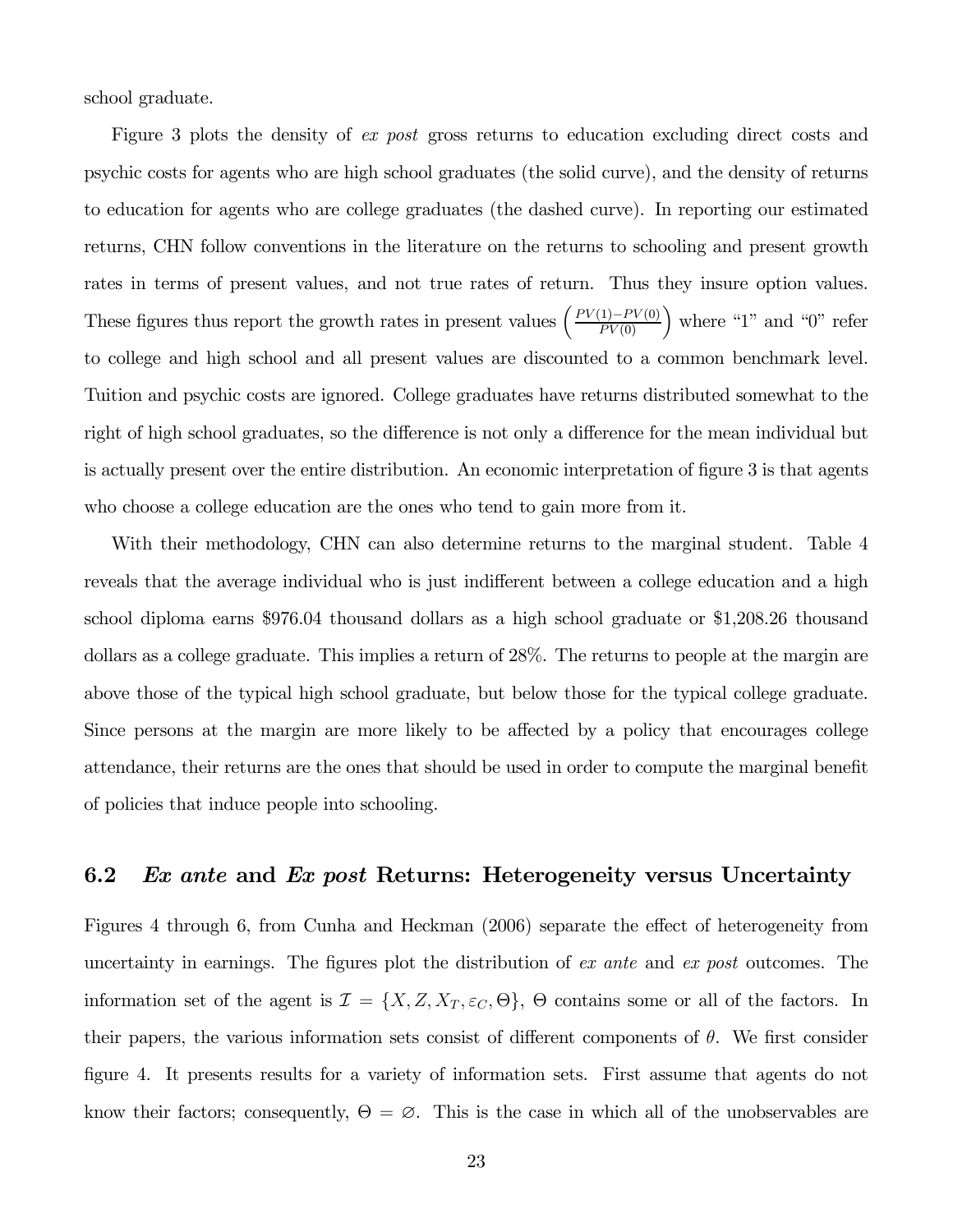treated as unknown by the agent, and, as a result, the density has a large variance. If we assume that the agents know factor 1 but not factor 2,<sup>20</sup> so that  $\Theta = {\theta_1}$ , there is a reduction in the forecast variance, but it is small. Factor 1, which is associated with cognitive ability, is important for forecasting educational choices, but does not do a very good job in forecasting earnings. The third case is the one in which the agent knows both factors, which is the case we test and cannot reject. The agent is able to substantially reduce the forecast variance of earnings in high school. Note the the variance in this case is much smaller than in the other two cases. Figure 6 reveals much the same story about the college earnings distribution.

Table 5 presents the variance of potential earnings in each state, and returns under different information sets available to the agent. We conduct this exercise for lifetime earnings, and report baseline variances and covariances without conditioning and state the remaining uncertainty as a fraction of the baseline no-information state variance when different components of  $\theta$  are known to the agents. CHN—who estimate a three factor model—show that both  $\theta_1$  and  $\theta_2$  are known to the agents at the time they make their schooling decisions, but not  $\theta_3$ .

This discussion sheds light on the issue of distinguishing predictable heterogeneity from uncertainty. CHN demonstrate that there is a large dispersion in the distribution of the present value of earnings. This dispersion is largely due to heterogeneity, which is forecastable by the agents at the time they are making their schooling choices. CHN provide tests that determine that agents know  $\theta_1$  and  $\theta_2$ . The remaining dispersion is due to luck, or uncertainty or unforecastable factors as of age 17. Its contribution is smaller.

It is interesting to note that knowledge of the factors enables agents to make better forecasts. Figure 6 presents an exercise for returns to college  $(Y_1 - Y_0)$  similar to that presented in figures 4 and 5 regarding information sets available to the agent. Knowledge of factor 2 also greatly improves the forecastability of returns. 56% of the variability in returns is forecastable at age 18. The levels also show high predictability (65% for high school; 56% for college). Most variability across people is due to heterogeneity and not uncertainty. However there is still a lot of variability in agent earnings after accounting for what is in the agent's information set. This is intrinsic uncertainty at

<sup>&</sup>lt;sup>20</sup>As opposed to the econometrician who never gets to observe either  $\theta_1$  or  $\theta_2$ .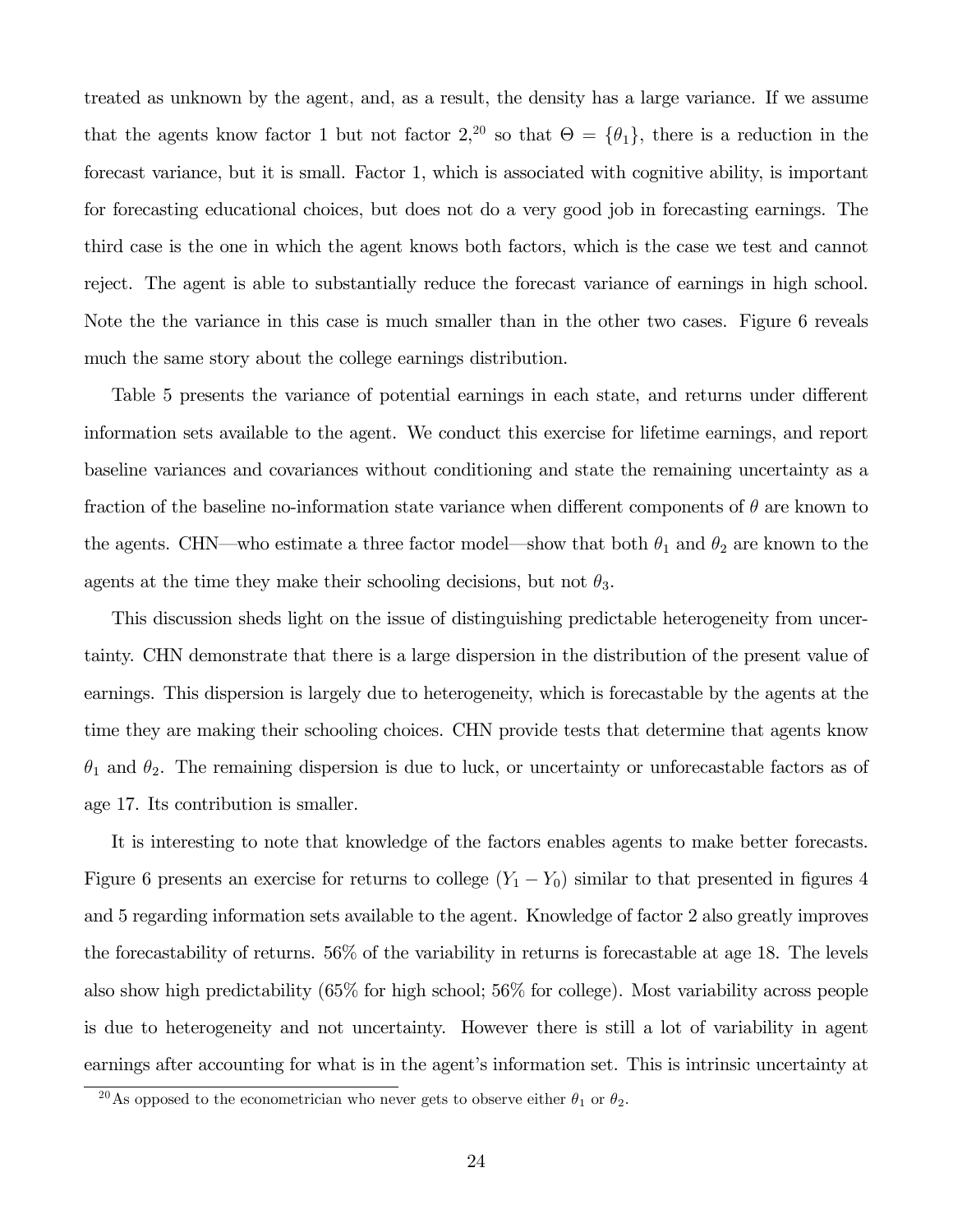the time agents make their schooling choices.

#### 6.3 Ex Ante versus Ex Post

Once the distinction between heterogeneity and uncertainty is made, it is possible to be precise about the distinction between ex ante and ex post decision making. From their analysis, CHN conclude that, at the time agents pick their schooling, the  $\varepsilon$ 's in their earnings equations are unknown to them. These are the components that correspond to "luck." It is clear that decision making would be different, at least for some individuals, if the agent knew these chance components when choosing schooling levels, since the decision rule would be based on (4) where all components of  $Y_{1,i}$ ,  $Y_{0,i}$ , and  $C_i$  are known, and no expectation need be taken.

If individuals could pick their schooling level using their ex post information (i.e., after learning their luck components in earnings) 13.81% of high school graduates would rather be college graduates and 17.15% of college graduates would have stopped their schooling at the high school level. Using the estimated counterfactual distributions, it is possible to consider a variety of policy counterfactuals on distributions of outcomes locating persons in pre- and post-policy distributions. They analyze for example, how tuition subsidies move people from one quantile of a  $Y_0$  distribution to another quantile of a  $Y_1$  distribution. See Carneiro, Hansen, and Heckman (2001, 2003), Cunha, Heckman, and Navarro (2005b, 2006) and Cunha and Heckman (2006) for examples of this work.

#### 7 Extensions and Alternative Specifications

Carneiro, Hansen, and Heckman (2003) estimate a version of the model just presented for an environment of complete autarky. Individuals have to live within their means each period. Cunha, Heckman, and Navarro (2005a) estimate a version of this model with restriction on intertemporal trade as in the Aiyagari-Laitner economy. Different assumptions about credit markets and preferences produce a range of estimates of the proportion of the total variability of returns to schooling that are unforecastable, ranging from 37% (Carneiro, Hansen, and Heckman, 2003) for a model with complete autarky and log preferences, to 53% (CHN) for complete markets, to 44% (Cunha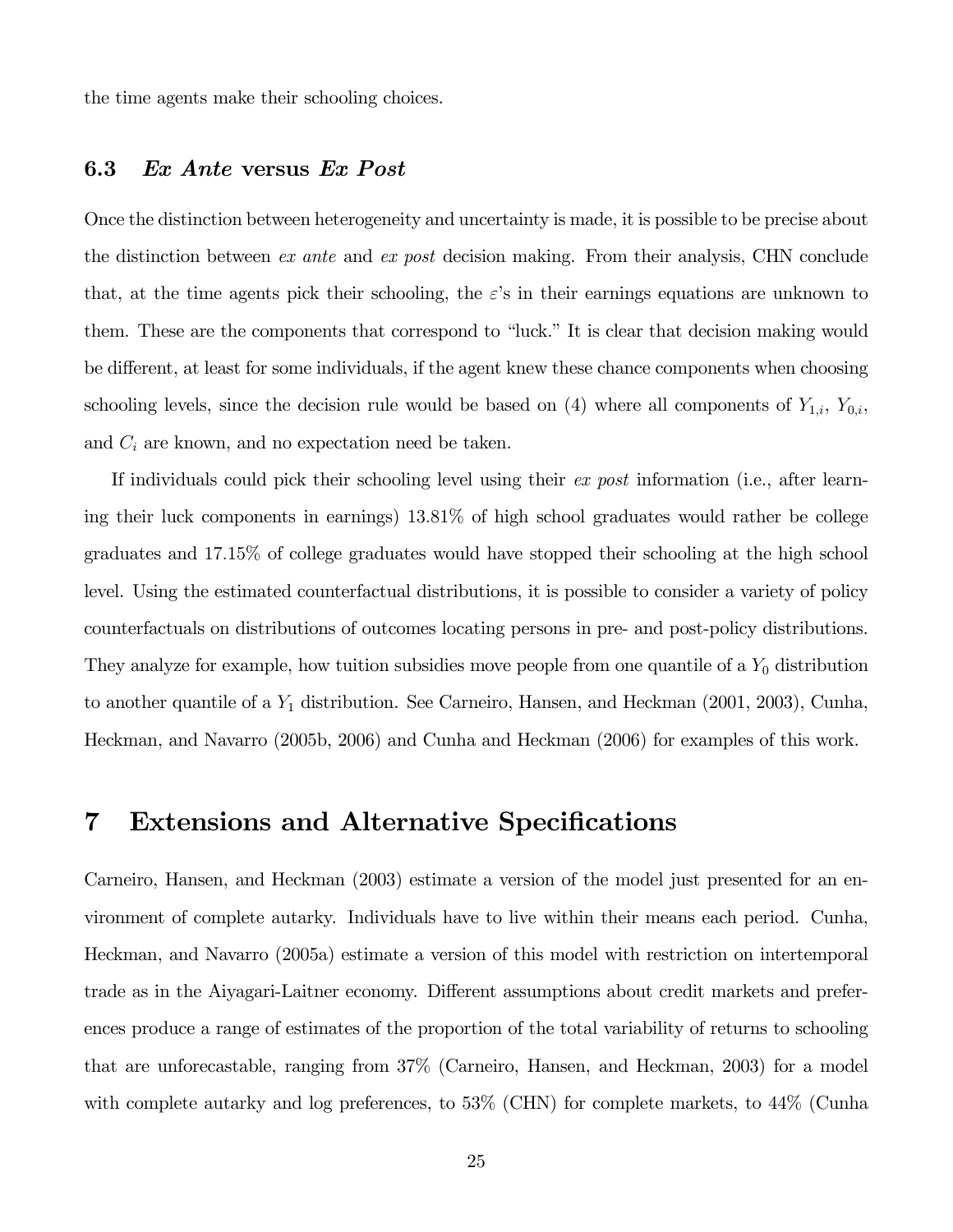and Heckman, 2006) for another complete market economy.

This line of work has just begun. It shows what is possible with rich panel data. The empirical evidence on the importance of uncertainty is not yet settled. Yet most of the papers developed within this research program suggest a substantial role for uncertainty in producing returns. Accounting for uncertainty and psychic costs may help to explain the sluggish response of schooling enrollment rates to rising returns to schooling that is documented in Ellwood and Kane (2000) and Card and Lemieux (2001) because of the wedge between utility and money returns.

#### 8 Models with Sequential Updating of Information

We have thus far discussed one shot models of schooling choice. In truth, schooling is a sequential decision process made with increasingly richer information sets at later stages of the choice process. Keane and Wolpin (1997) and Eckstein and Wolpin (1999) pioneered the estimation of dynamic discrete choice models for analyzing schooling choices. They assume a complete market environment and do not consider the range of possible alternative market structures facing agents. In the notation of this paper, they assume a one (discrete) factor model with factor loadings that are different across different counterfactual states, but are constant over time  $(\alpha_{s,t} = \alpha_s, s = 1, \ldots, \overline{S}$  where there are  $\bar{S}$  states).<sup>21</sup> At a point in time, t,  $\varepsilon_{s,t}$ ,  $s = 1, \ldots, \bar{S}$  are assumed to be multivariate normal random variables. Over time the  $\varepsilon_t = (\varepsilon_{1,t}, \ldots, \varepsilon_{s,t})$  are assumed to be independent and identically distributed. They assume agents know  $\theta$  but not the  $\varepsilon_t$ ,  $t = 0, \ldots, T$ . The unobservables are thus equicorrelated over time (age) because the factor loadings are assumed equal over time and  $\varepsilon_t$  is independent and identically distributed over time. They make parametric normality assumptions in estimating their models. They impose and do not test the particular information structure that they use.<sup>22</sup> In their model, about  $90\%$  of the variance in lifetime returns is predictable at age 16. Their estimate is at the extreme boundary of the estimates produced from the CHN analysis.

<sup>&</sup>lt;sup>21</sup>Thus instead of assuming that  $\theta$  is continuous, as do CHN, they impose that  $\theta$  is a discrete-valued random variable that assumes a finite, known number of values.

 $22$ Keane and Wolpin (1997) impose their discrete factor in the schooling choice and outcome equations rather than testing for whether or not the factor appears in both sets of equations in the fashion of CHN as previously described.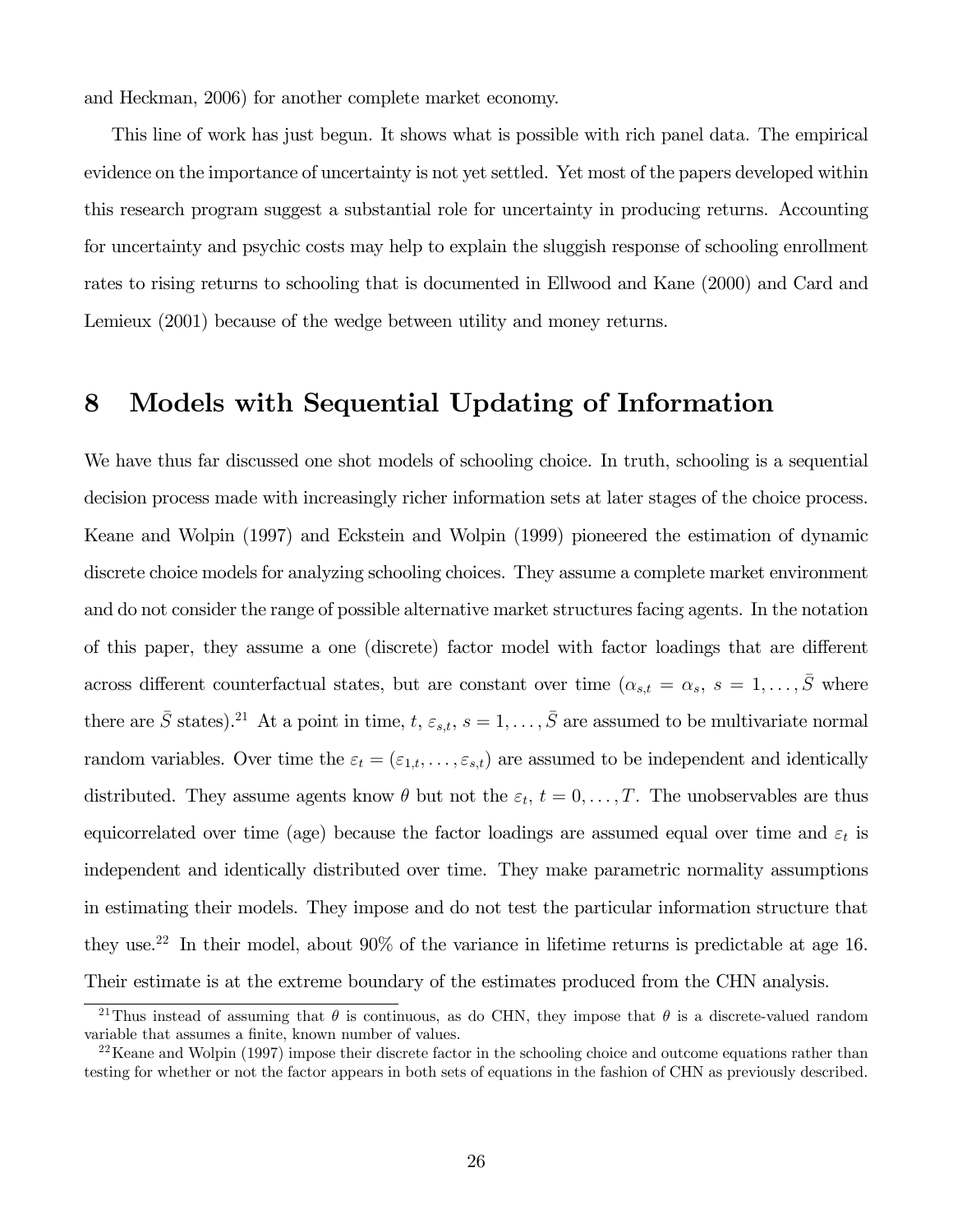Heckman and Navarro (2006) formulate and identify semiparametric sequential schooling models based on the factor structures exposited in this paper. Like Keane and Wolpin, they assume that a complete contingent claims market governs the data. They report substantial effects on empirical estimates from relaxing normality assumptions. Using their framework, it is possible to test among alternative information structures about the arrival of information on the components of vector  $\theta$  at different stages of the life cycle. Preliminary analysis based on their model supports the analysis of CHN in finding a sizable role for heterogeneity (predictable variability) in accounting for measured variability. They estimate the sequential reduction of uncertainty as information is acquired. Their analysis shows that estimated option values for attending college are relatively small (at most 2% of the total return). This is consistent with a lot of information known about future returns at the time schooling decisions are being made. If their results hold up in subsequent analyses and replications, they imply that the theoretical possibilities that arise from accounting for option values may be empirically unimportant in computing rates of return.<sup>23</sup>

### 9 Summary and Conclusions

This paper surveys the main models and methods developed in Carneiro, Hansen, and Heckman  $(2003)$ , Cunha, Heckman, and Navarro  $(2005a,b, 2006)$ , Cunha and Heckman  $(2006)$  and Heckman and Navarro (2006) for estimating models of heterogeneity and uncertainty in the returns to schooling. The goal of this work is to separate variability from uncertainty and to estimate the distributions of ex ante and ex post returns to schooling. The key idea in the recent literature is to exploit the relationship between realized earnings and schooling choice equations to determine which components of realized earnings are in agent information sets at the time they make their schooling decisions. For a variety of market environments and assumptions about preferences, a robust empirical regularity is that over 50% of the ex post variance in the returns to schooling are forecastable at the time students make their college choices.

 $^{23}$ Assuming that initial conditions are known by agents, the estimates of Keane and Wolpin (1997) are consistent with small option values although they do not report the option values implicit in their estimates.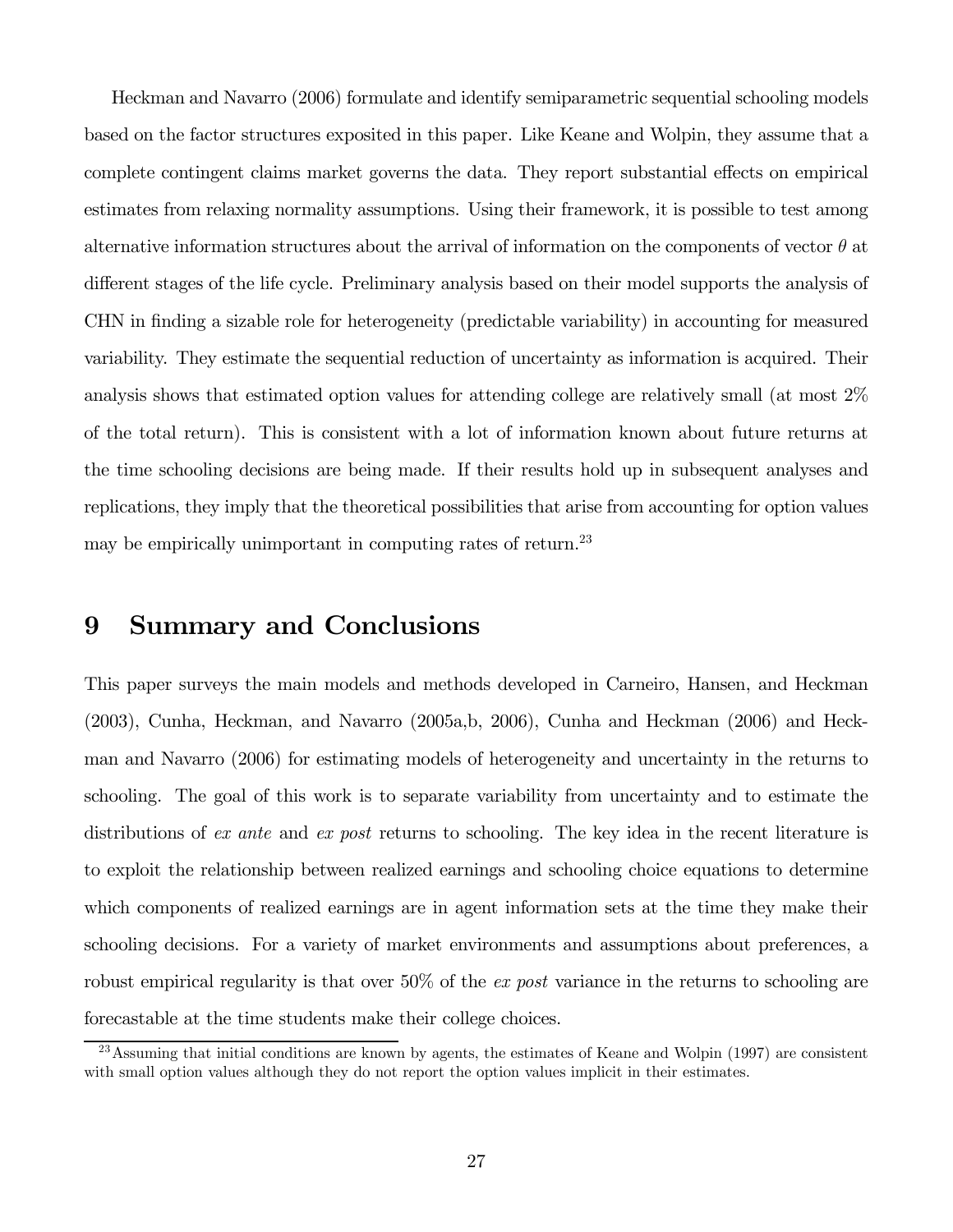### References

- Aiyagari, S. R. (1994, August). Uninsured Idiosyncratic Risk and Aggregate Saving. Quarterly Journal of Economics 109(3), 659—684.
- Becker, G. S. and B. R. Chiswick (1966, March). Education and the Distribution of Earnings. The American Economic Review 56(1/2), 358—369.
- Behrman, J. R. and N. Birdsall (1983, December). The Quality of Schooling: Quantity Alone is Misleading. American Economic Review 73(5), 928—946.
- Blundell, R., L. Pistaferri, and I. Preston (2004, October). Consumption inequality and partial insurance. Technical Report WP04/28, Institute for Fiscal Studies.
- Blundell, R. and I. Preston (1998, May). Consumption Inequality and Income Uncertainty. Quarterly Journal of Economics  $113(2)$ , 603-640.
- Card, D. (1999). The Causal Effect of Education on Earnings. In O. Ashenfelter and D. Card (Eds.), Handbook of Labor Economics, Volume 5, pp. 1801—1863. New York: North-Holland.
- Card, D. (2001, September). Estimating the Return to Schooling: Progress on Some Persistent Econometric Problems. Econometrica 69(5), 1127—1160.
- Card, D. and T. Lemieux (2001, May). Can Falling Supply Explain the Rising Return to College for Younger Men? A Cohort-Based Analysis. Quarterly Journal of Economics 116(2), 705—746.
- Carneiro, P., K. Hansen, and J. J. Heckman (2001, Fall). Removing the Veil of Ignorance in Assessing the Distributional Impacts of Social Policies. Swedish Economic Policy Review 8(2), 273—301.
- Carneiro, P., K. Hansen, and J. J. Heckman (2003, May). Estimating Distributions of Treatment Effects with an Application to the Returns to Schooling and Measurement of the Effects of Uncertainty on College Choice. International Economic Review 44(2), 361—422. 2001 Lawrence R. Klein Lecture.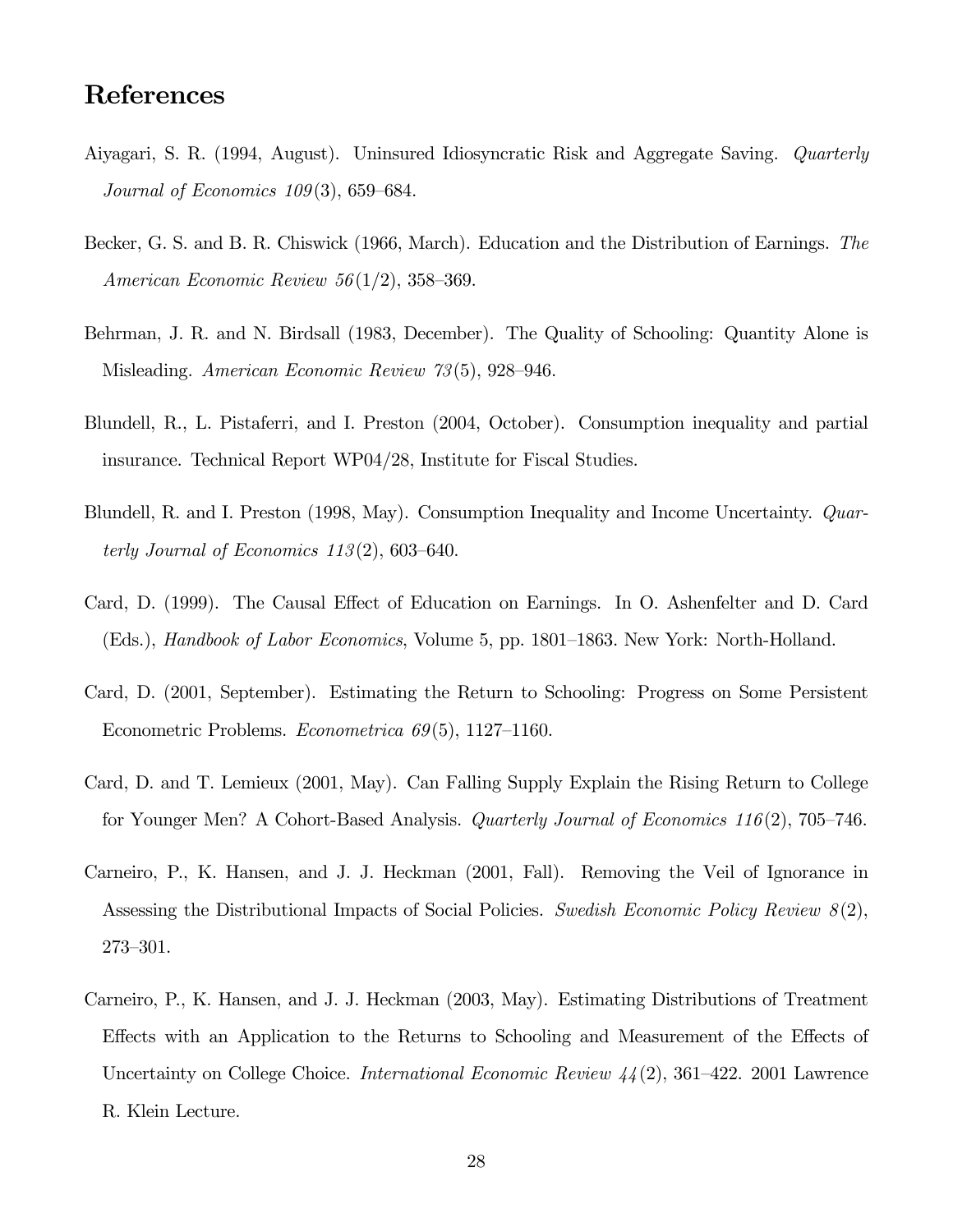- Chiswick, B. R. (1974). Income Inequality: Regional Analyses Within a Human Capital Framework. New York: National Bureau of Economic Research.
- Chiswick, B. R. and J. Mincer (1972, May/June). Time-Series Changes in Personal Income Inequality in the United States from 1939, with Projections to 1985. Journal of Political Economy 80(3 (Part II)), S34—S66.
- Cunha, F. and J. J. Heckman (2006). A Framework for the Analysis of Inequality. Journal of Macroeconomics, forthcoming.
- Cunha, F., J. J. Heckman, and S. Navarro (2005a, August). The Evolution of Earnings Risk in the US Economy. Presented at the 9th World Congress of the Econometric Society, London. Previously "Separating Heterogeneity from Uncertainty in an Aiyagari-Laitner Economy," presented at the Goldwater Conference on Labor Markets, Arizona State University, March 2004.
- Cunha, F., J. J. Heckman, and S. Navarro (2005b, April). Separating Uncertainty from Heterogeneity in Life Cycle Earnings, The 2004 Hicks Lecture. Oxford Economic Papers 57(2), 191—261.
- Cunha, F., J. J. Heckman, and S. Navarro (2006). Counterfactual Analysis of Inequality and Social Mobility. In S. L. Morgan, D. B. Grusky, and G. S. Fields (Eds.), *Mobility and Inequality:* Frontiers of Research from Sociology and Economics, Chapter 4. Palo Alto: Stanford University Press. Forthcoming.
- Durbin, J. (1954). Errors in Variables. Review of the International Statistical Institute 22, 23—32.
- Eckstein, Z. and K. I. Wolpin (1999, November). Why Youths Drop Out of High School: The Impact of Preferences, Opportunities, and Abilities. Econometrica 67(6), 1295—1339.
- Ellwood, D. T. and T. J. Kane (2000). Who Is Getting a College Education? Family Background and the Growing Gaps in Enrollment. In S. Danziger and J. Waldfogel (Eds.), Securing the Future: Investing in Children from Birth to College, pp. 283—324. New York: Russell Sage Foundation.
- Flavin, M. A. (1981, October). The Adjustment of Consumption to Changing Expectations About Future Income. Journal of Political Economy 89(5), 974—1009.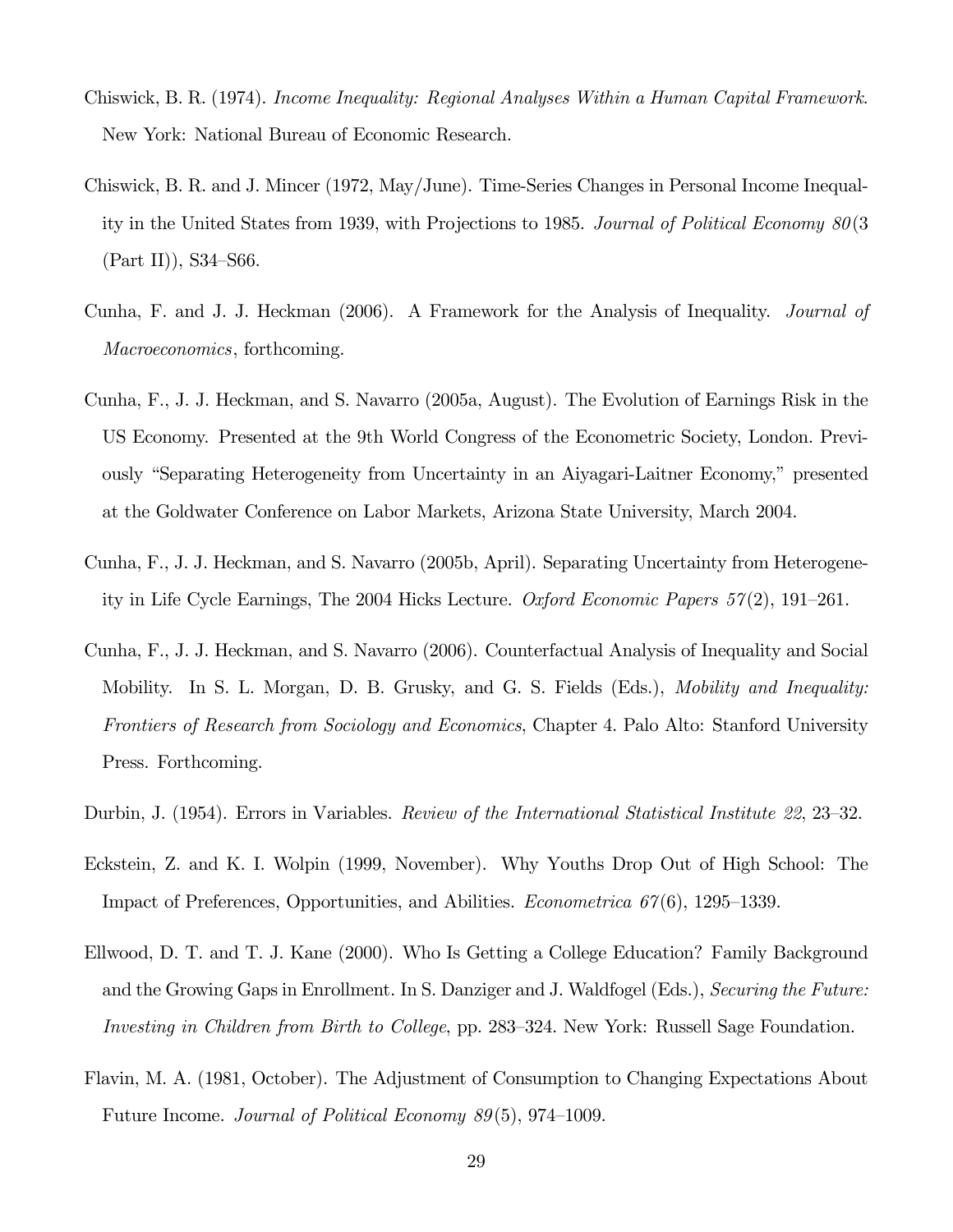- Hartog, J. and W. Vijverberg (2002, February). Do Wages Really Compensate for Risk Aversion and Skewness Affection? Technical Report IZA DP No. 426, IZA, Bonn, Germany.
- Hause, J. C. (1980, May). The Fine Structure of Earnings and the On-the-Job Training Hypothesis. Econometrica 48(4), 1013—1029.
- Hausman, J. A. (1978, November). Specification Tests in Econometrics. Econometrica 46, 1251— 1272.
- Heckman, J. J. (1990, May). Varieties of Selection Bias. American Economic Review  $80(2)$ , 313– 318.
- Heckman, J. J., L. J. Lochner, and P. E. Todd (2006). Earnings Equations and Rates of Return: The Mincer Equation and Beyond. In E. A. Hanushek and F. Welch (Eds.), *Handbook of the* Economics of Education. Amsterdam: North-Holland. forthcoming.
- Heckman, J. J. and S. Navarro (2006). Dynamic Discrete Choice and Dynamic Treatment Effects. Journal of Econometrics, forthcoming.
- Heckman, J. J. and R. Robb (1985). Alternative Methods for Evaluating the Impact of Interventions. In J. Heckman and B. Singer (Eds.), Longitudinal Analysis of Labor Market Data, Volume 10, pp. 156—245. New York: Cambridge University Press.
- Heckman, J. J. and R. Robb (1986). Alternative Methods for Solving the Problem of Selection Bias in Evaluating the Impact of Treatments on Outcomes. In H. Wainer (Ed.), Drawing Inferences from Self-Selected Samples, pp. 63—107. New York: Springer-Verlag. Reprinted in 2000, Mahwah, NJ: Lawrence Erlbaum Associates.
- Heckman, J. J. and J. Scheinkman (1987, April). The Importance of Bundling in a Gorman-Lancaster Model of Earnings. Review of Economic Studies 54(2), 243—355.
- Heckman, J. J. and J. A. Smith (1998). Evaluating the Welfare State. In S. Strom (Ed.), Econometrics and Economic Theory in the Twentieth Century: The Ragnar Frisch Centennial Symposium, pp. 241—318. New York: Cambridge University Press.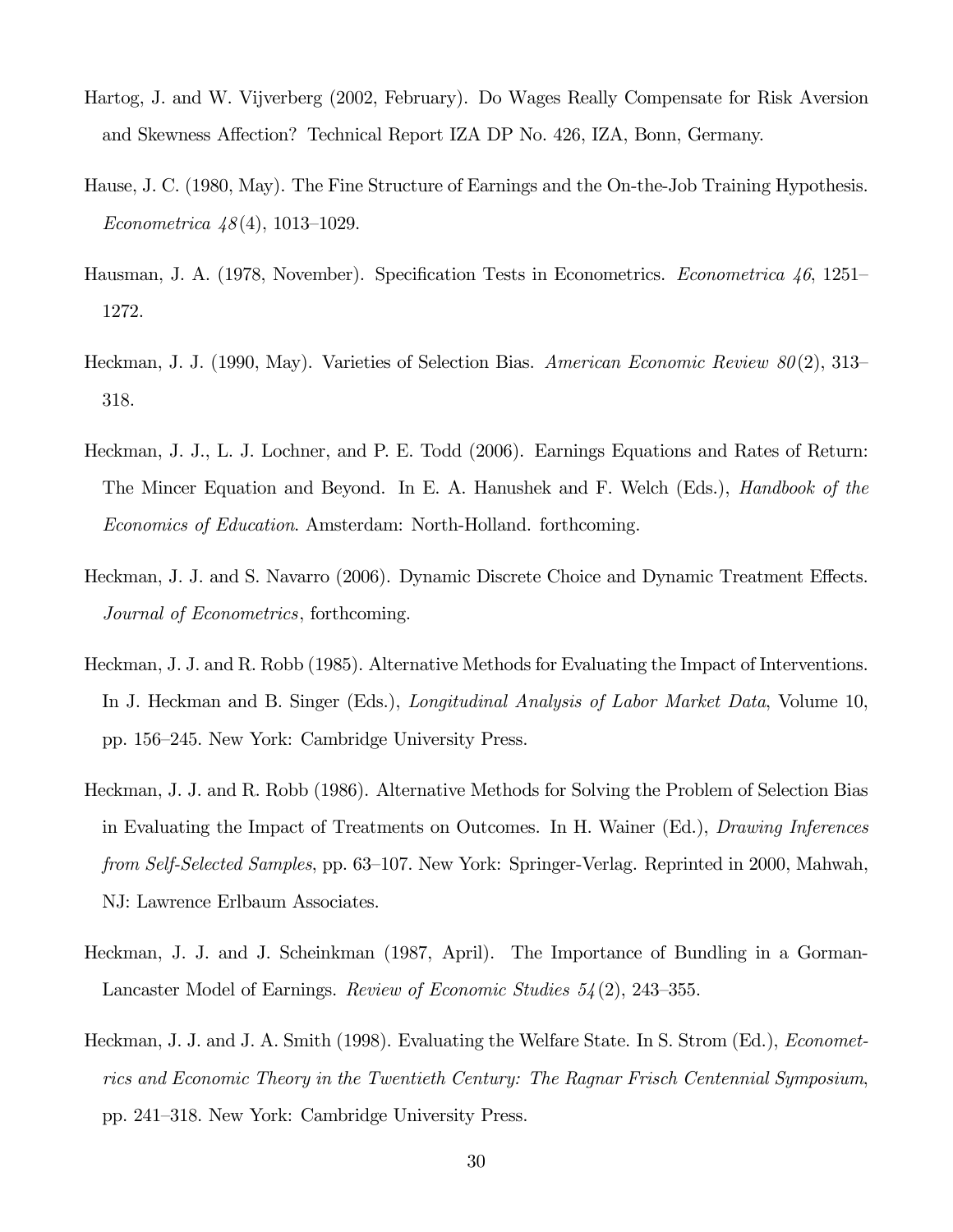- Heckman, J. J. and E. J. Vytlacil (1998, Fall). Instrumental Variables Methods for the Correlated Random Coefficient Model: Estimating the Average Rate of Return to Schooling When the Return Is Correlated with Schooling. Journal of Human Resources 33(4), 974—987.
- Juhn, C., K. M. Murphy, and B. Pierce (1993, June). Wage Inequality and the Rise in Returns to Skill. Journal of Political Economy 101(3), 410—442.
- Keane, M. P. and K. I. Wolpin (1997, June). The Career Decisions of Young Men. Journal of Political Economy 105(3), 473—522.
- Laitner, J. (1992, December). Random Earnings Differences, Lifetime Liquidity Constraints, and Altruistic Intergenerational Transfers. Journal of Economic Theory 58(2), 135—170.
- Lewis, H. G. (1963). Unionism and Relative Wages in the United States: An Empirical Inquiry. Chicago: University of Chicago Press.
- Lillard, L. A. and R. J. Willis (1978, September). Dynamic Aspects of Earning Mobility. Econometrica  $46(5)$ , 985-1012.
- MaCurdy, T. E. (1982, January). The Use of Time Series Processes to Model the Error Structure of Earnings in a Longitudinal Data Analysis. Journal of Econometrics 18(1), 83—114.
- Manski, C. F. (2004, September). Measuring Expectations. Econometrica 72(5), 1329—1376.
- Mincer, J. (1958, August). Investment in Human Capital and Personal Income Distribution. Journal of Political Economy  $66(4)$ , 281–302.
- Mincer, J. (1974). Schooling, Experience and Earnings. New York: Columbia University Press for National Bureau of Economic Research.
- Navarro, S. (2004). Understanding Schooling: Using Observed Choices to Infer Agent's Information in a Dynamic Model of Schooling Choice when Consumption Allocation is Subject to Borrowing Constraints. Unpublished manuscript, University of Chicago, Department of Economics.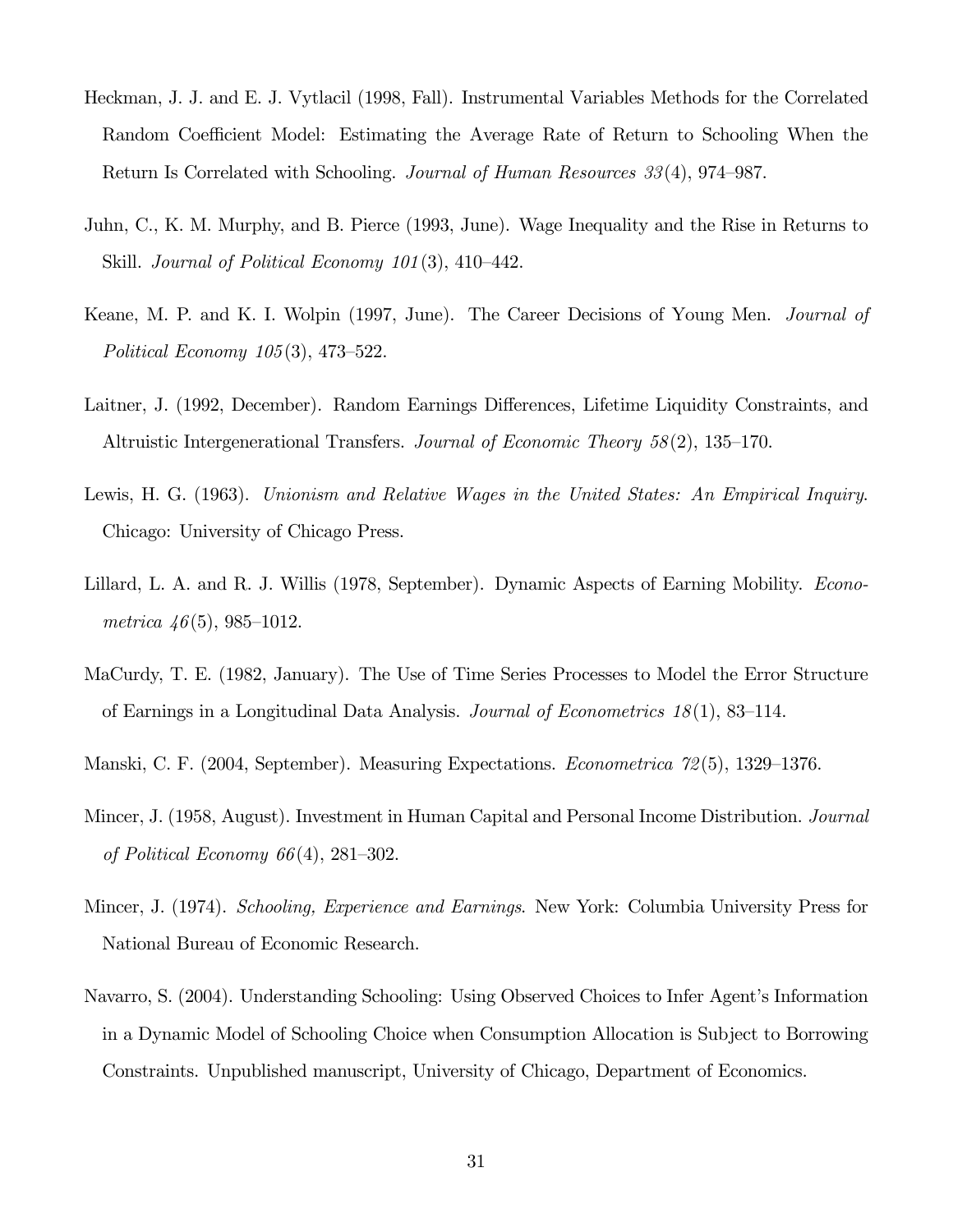- Pistaferri, L. (2001, August). Superior Information, Income Shocks, and the Permanent Income Hypothesis. Review of Economics and Statistics 83(3), 465—476.
- Rosen, S. (1977). Human Capital: A Survey of Empirical Research. In R. Ehrenberg (Ed.), Research in Labor Economics, Volume 1, pp. 3—40. Greenwich, CT: JAI Press.
- Roy, A. (1951, June). Some Thoughts on the Distribution of Earnings. Oxford Economic Pa*pers*  $3(2)$ , 135–146.
- Sims, C. A. (1972, September). Money, Income, and Causality. American Economic Review 62(4), 540—552.
- Willis, R. J. (1986). Wage Determinants: A Survey and Reinterpretation of Human Capital Earnings Functions. In O. Ashenfelter and R. Layard (Eds.), Handbook of Labor Economics, Volume, pp. 525—602. New York: North-Holland.
- Wu, D. (1973, July). Alternative Tests of Independence between Stochastic Regressors and Disturbances. Econometrica 41, 733—750.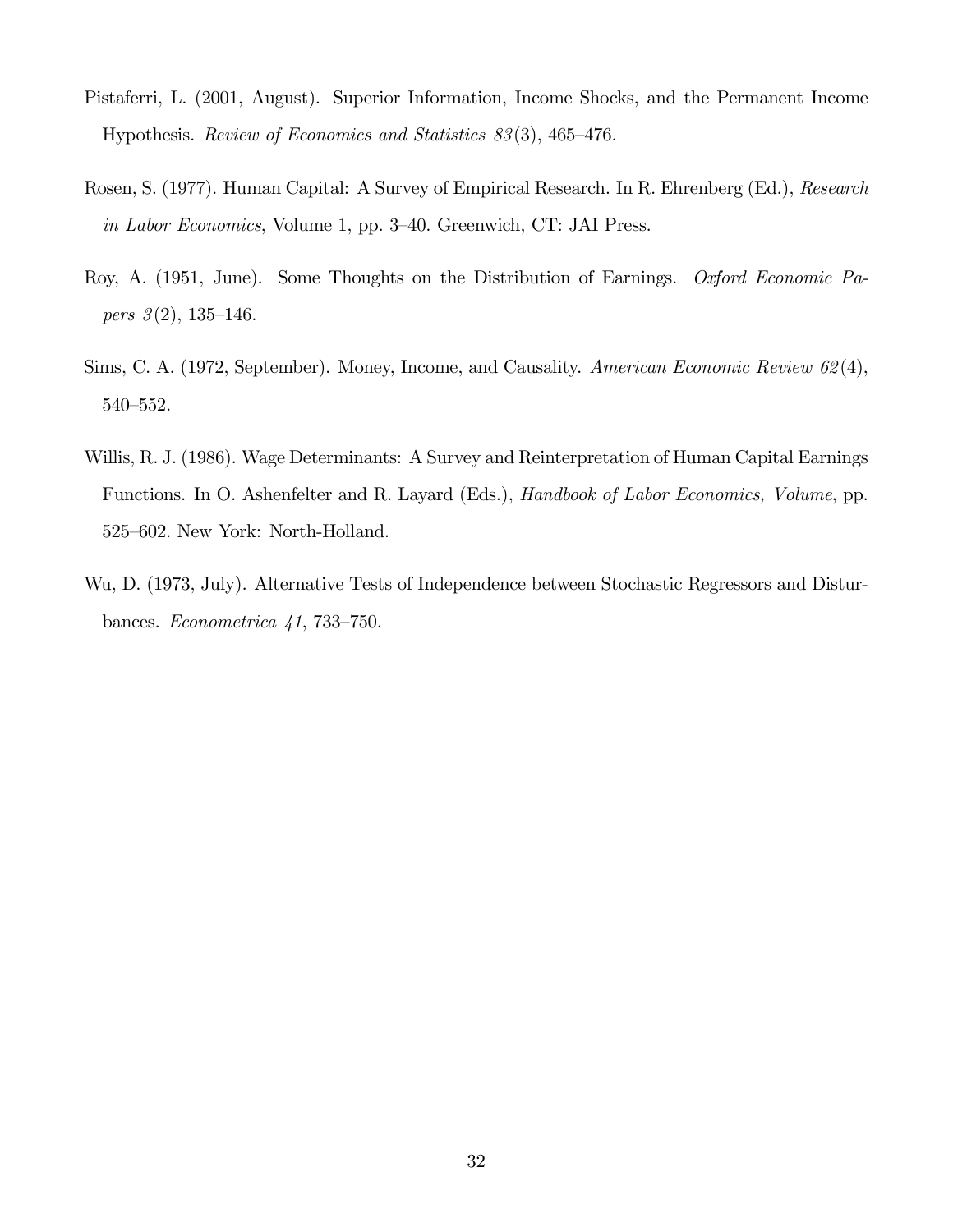| Corrrelation( $Y_C, Y_H$ ) = 0.4083 |        |        |        |        |        |          |        |        |          |        |
|-------------------------------------|--------|--------|--------|--------|--------|----------|--------|--------|----------|--------|
| College                             |        |        |        |        |        |          |        |        |          |        |
| High School                         |        | 2      | 3      | 4      | 5      | $\sigma$ |        | 8      | $\Omega$ | 10     |
|                                     | 0.1833 | 0.1631 | 0.1330 | 0.1066 | 0.0928 | 0.0758   | 0.0675 | 0.0630 | 0.0615   | 0.0535 |
| 2                                   | 0.1217 | 0.1525 | 0.1262 | 0.1139 | 0.1044 | 0.0979   | 0.0857 | 0.0796 | 0.0683   | 0.0498 |
|                                     | 0.1102 | 0.1263 | 0.1224 | 0.1198 | 0.1124 | 0.0970   | 0.0931 | 0.0907 | 0.0775   | 0.0506 |
| 4                                   | 0.0796 | 0.1083 | 0.1142 | 0.1168 | 0.1045 | 0.1034   | 0.1121 | 0.1006 | 0.0953   | 0.0652 |
|                                     | 0.0701 | 0.0993 | 0.1003 | 0.1027 | 0.1104 | 0.1165   | 0.1086 | 0.1112 | 0.1043   | 0.0768 |
| $\sigma$                            | 0.0573 | 0.0932 | 0.1079 | 0.1023 | 0.1110 | 0.1166   | 0.1130 | 0.1102 | 0.1059   | 0.0825 |
|                                     | 0.0495 | 0.0810 | 0.0950 | 0.1021 | 0.1101 | 0.1162   | 0.1202 | 0.1174 | 0.1134   | 0.0950 |
| 8                                   | 0.0511 | 0.0754 | 0.0770 | 0.1006 | 0.1006 | 0.1053   | 0.1244 | 0.1212 | 0.1297   | 0.1147 |
| 9                                   | 0.0411 | 0.0651 | 0.0841 | 0.0914 | 0.1039 | 0.1117   | 0.1162 | 0.1216 | 0.1442   | 0.1206 |
| 10                                  | 0.0590 | 0.0599 | 0.0622 | 0.0645 | 0.0697 | 0.0782   | 0.0770 | 0.1028 | 0.1181   | 0.3087 |

**of the High School Ex-Ante Lifetime Earnings Distribution**

**Pr(di<Yc<di+1 | dj<Yh<dj+1) where di is the ith decile of the Colle ge Lifetime Ex-Ante Earnin gs Distribution and dj is the jth decile** 

Individual fixes known  $\theta$  at their means, so Information Set={ $\theta_1$ = $0,\theta_2$ = $0\}$ 

**Table 1: Ex-Ante Conditional Distributions for the NLSY/1979 (College Earnings Conditional on High School Earnings)**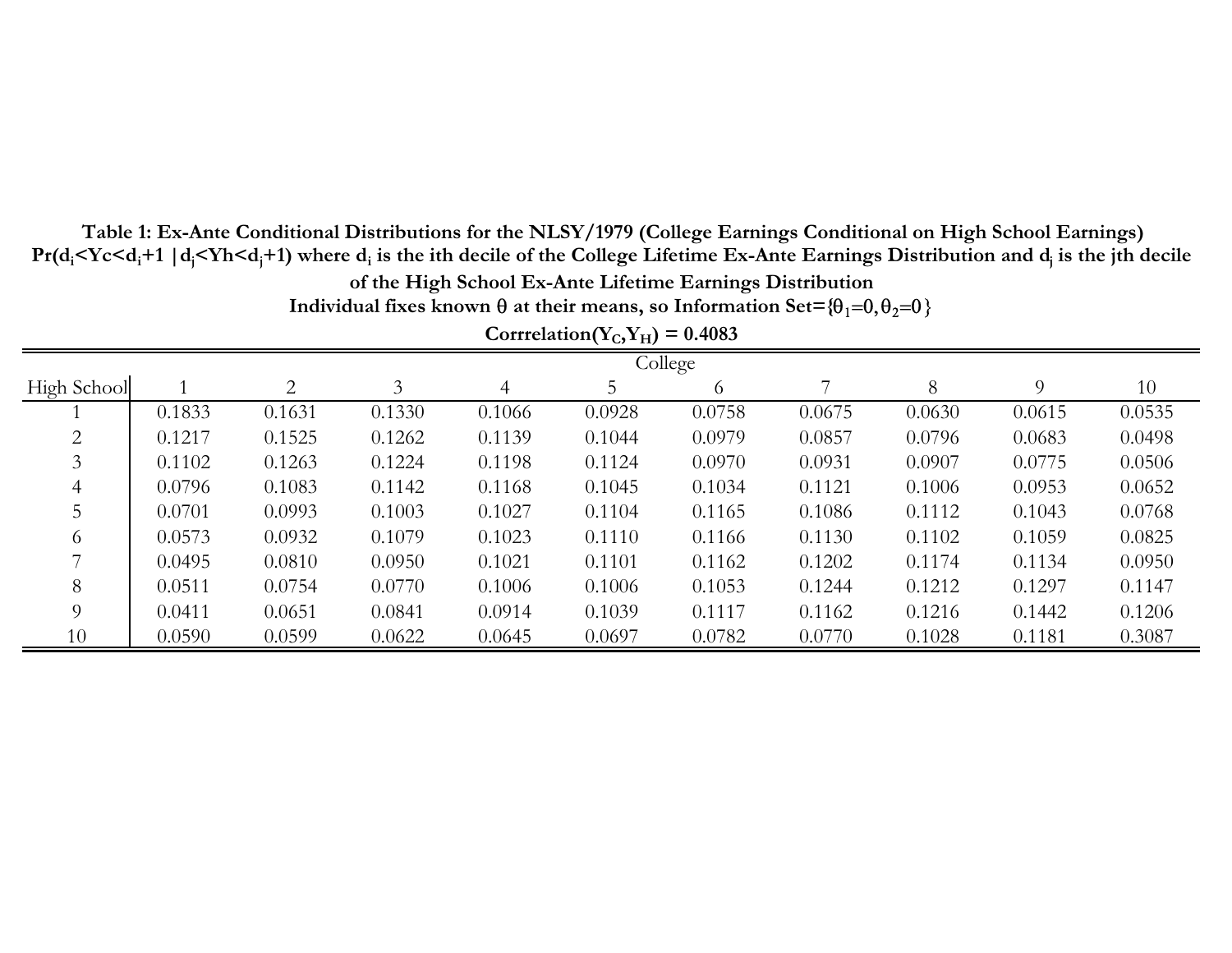## **Table 2 Average present value of ex post earnings<sup>1</sup> for high school graduates Fitted and Counterfactual<sup>2</sup> White males from NLSY79**

| $\mathbf{v}$ muy many n vm $\mathbf{v}$ nd $\mathbf{v}$ |                      |                  |                      |  |  |
|---------------------------------------------------------|----------------------|------------------|----------------------|--|--|
|                                                         | High School (Fitted) | College          | Returns <sup>3</sup> |  |  |
|                                                         |                      | (Counterfactual) |                      |  |  |
| Average                                                 | 968.5100             | 1125.7870        | 0.2055               |  |  |
| Std. Err.                                               | 7.9137               | 9.4583           | 0.0113               |  |  |

 $1$  Thousands of dollars. Discounted using a  $3\%$  interest rate.

<sup>2</sup> The counterfactual is constructed using the estimated college outcome equation applied to the population of persons selecting high school.

<sup>3</sup> As a fraction of the base state, ie (PVearnings(Col)-PVearnings(HS))/PVearnings(HS).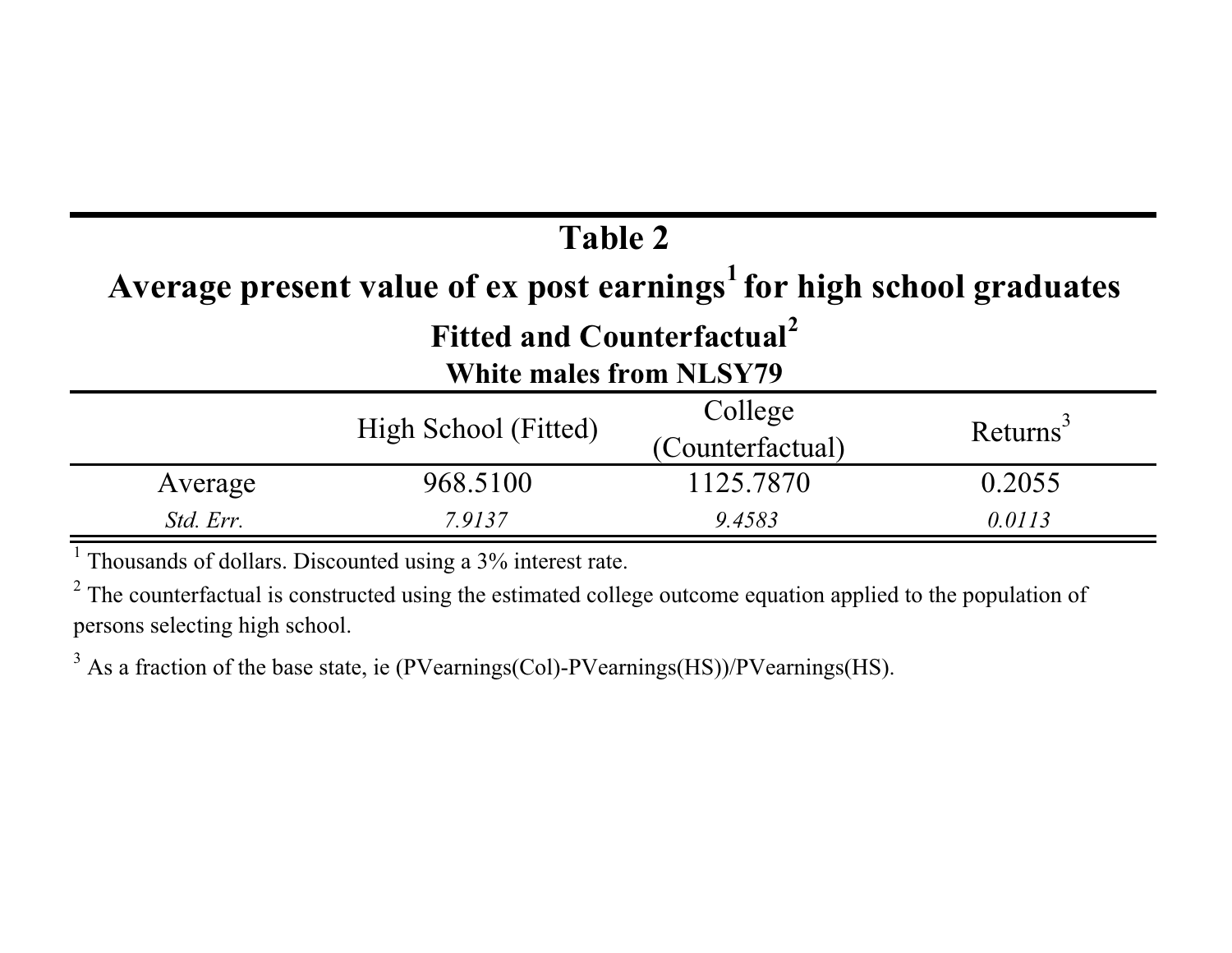# **Table 3 Average present value of ex post earnings<sup>1</sup> for college graduates**

## **Fitted and Counterfactual<sup>2</sup>**

|  |  |  |  | White males from NLSY79 |
|--|--|--|--|-------------------------|
|--|--|--|--|-------------------------|

|           | High School<br>(Counterfactual) | College (fitted) | Returns |
|-----------|---------------------------------|------------------|---------|
| Average   | 1033.721                        | 1390.321         | 0.374   |
| Std. Err. | 14.665                          | 30.218           | 0.280   |

 $1$  Thousands of dollars. Discounted using a  $3\%$  interest rate.

 $2$  The counterfactual is constructed using the estimated high school outcome equation applied to the population of persons selecting college

<sup>3</sup> As a fraction of the base state, ie (PVearnings(Col)-PVearnings(HS))/PVearnings(HS).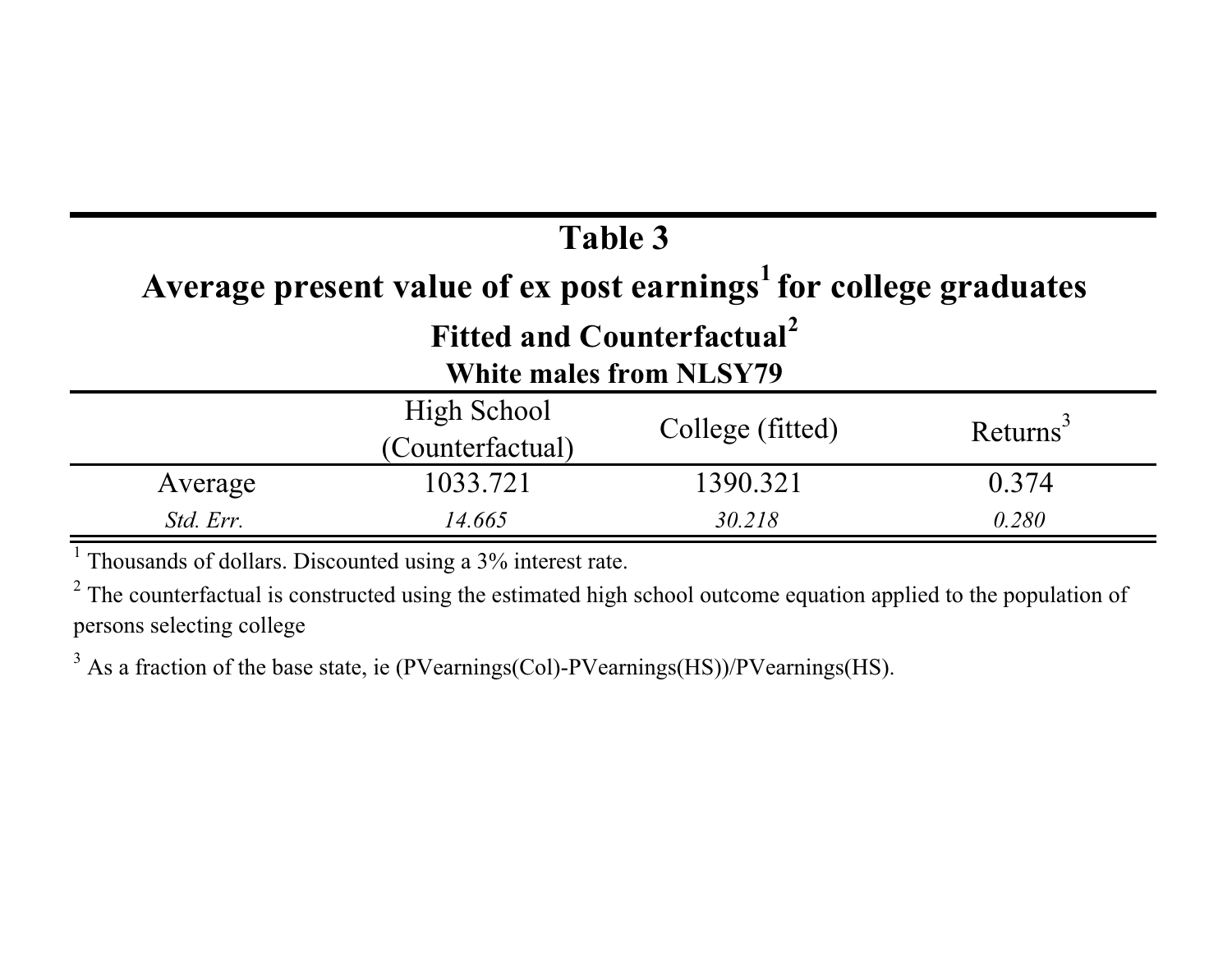## **Table 4**

## **Average present value of ex post earnings<sup>1</sup> for individuals at margin**

## **Fitted and Counterfactual<sup>2</sup>**

### **White males from NLSY79**

|           | High School | College | Returns |
|-----------|-------------|---------|---------|
| Average   | 976.04      | 1208.26 | 0.2828  |
| Std. Err. | 21.503      | 33.613  | 0.0457  |

 $1$  Thousands of dollars. Discounted using a  $3\%$  interest rate.

 $2$  2 It defines the result of taking a person at random from the population regardless of his schooling choice.

 $3$  As a fraction of the base state, ie (PVearnings(Col)-PVearnings(HS))/PVearnings(HS).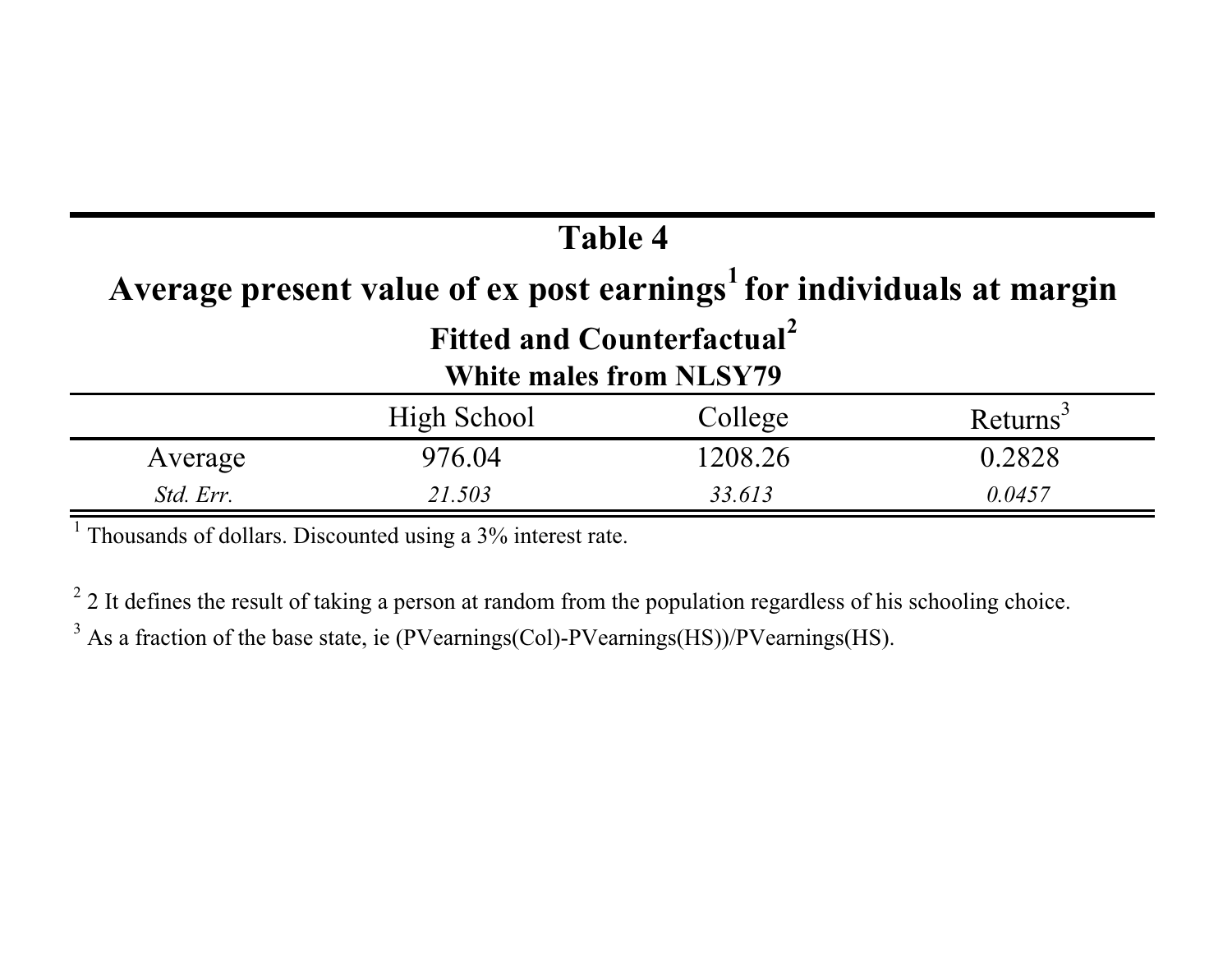### Table 5 Agent's Forecast Variance of Present Value of Earnings\* Under Different Information Sets - NLSY/1979

|                                                          | $Var(Y_c)$ | $Var(Y_h)$ | $Var(Y_c-Y_h)$ |
|----------------------------------------------------------|------------|------------|----------------|
| For lifetime:                                            |            |            |                |
| Total Residual Variance                                  | 290.84     | 103.13     | 334.02         |
| Share of Total Variance due to Forecastable Components   | $65.13\%$  | 55.94\%    | $56.04\%$      |
| Share of Total Variance due to Unforecastable Components | 34.87\%    | 44.06\%    | $43.94\%$      |

\*We use a discount rate  $\rho$  of 3% to calculate the present value of earnings.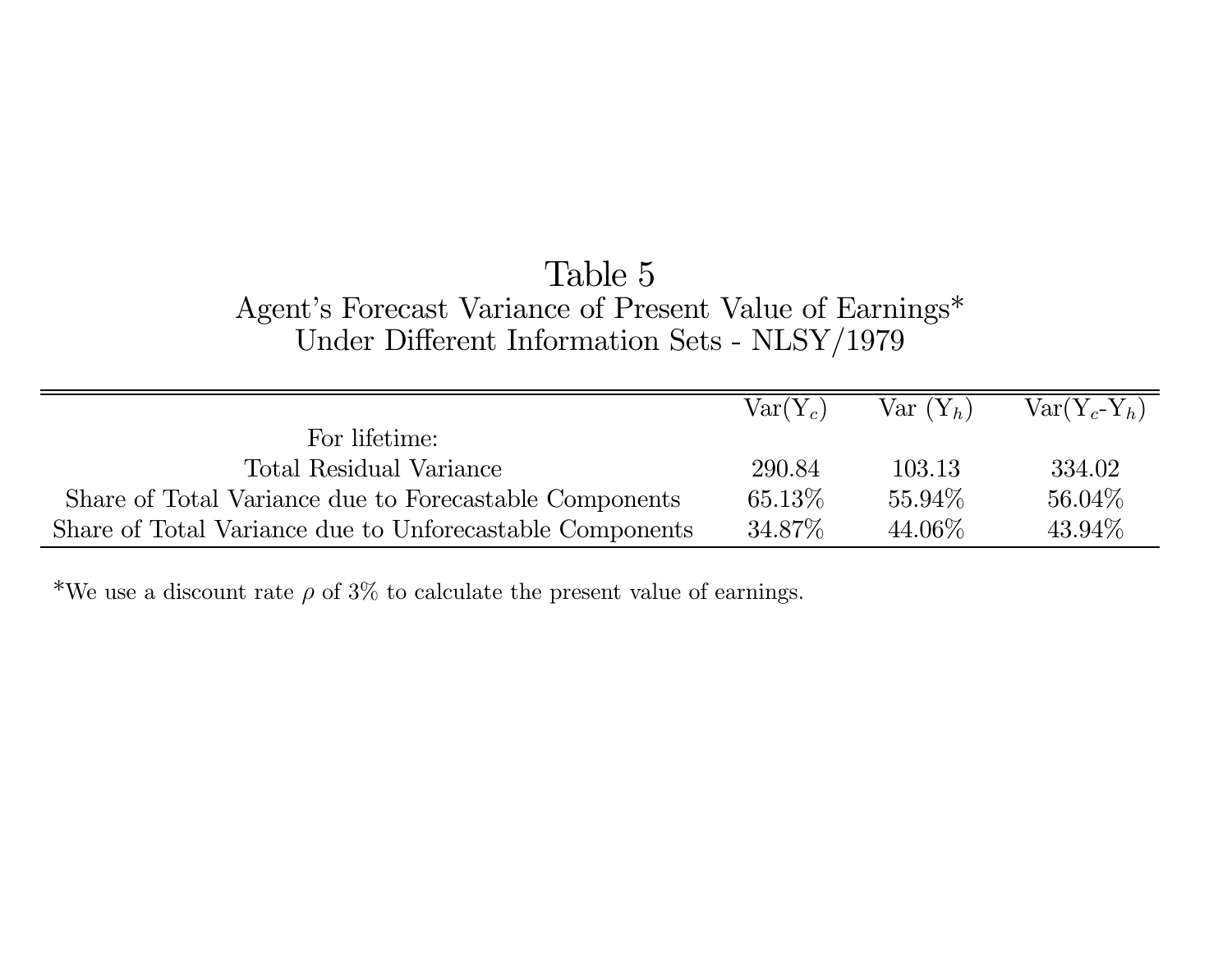Figure 1 Densities of presen<sup>t</sup> value of lifetime earnings for High School Graduates Factual and Counterfactual NLSY/1979 Sample



Present Value of Lifetime Earnings from age 18 to 65 for high school graduates using a discount rate of 3%. Let  $Y_0$  denote present value of earnings in high school sector. Let  $Y_1$  denote present value of earnings in college sector. In this graph we plot the factual density function  $f(y_0 | S=0)$  (the solid line), against the counterfactual density function  $f(y_1 | S=0)$ . We use kernel density estimation to smooth these functions.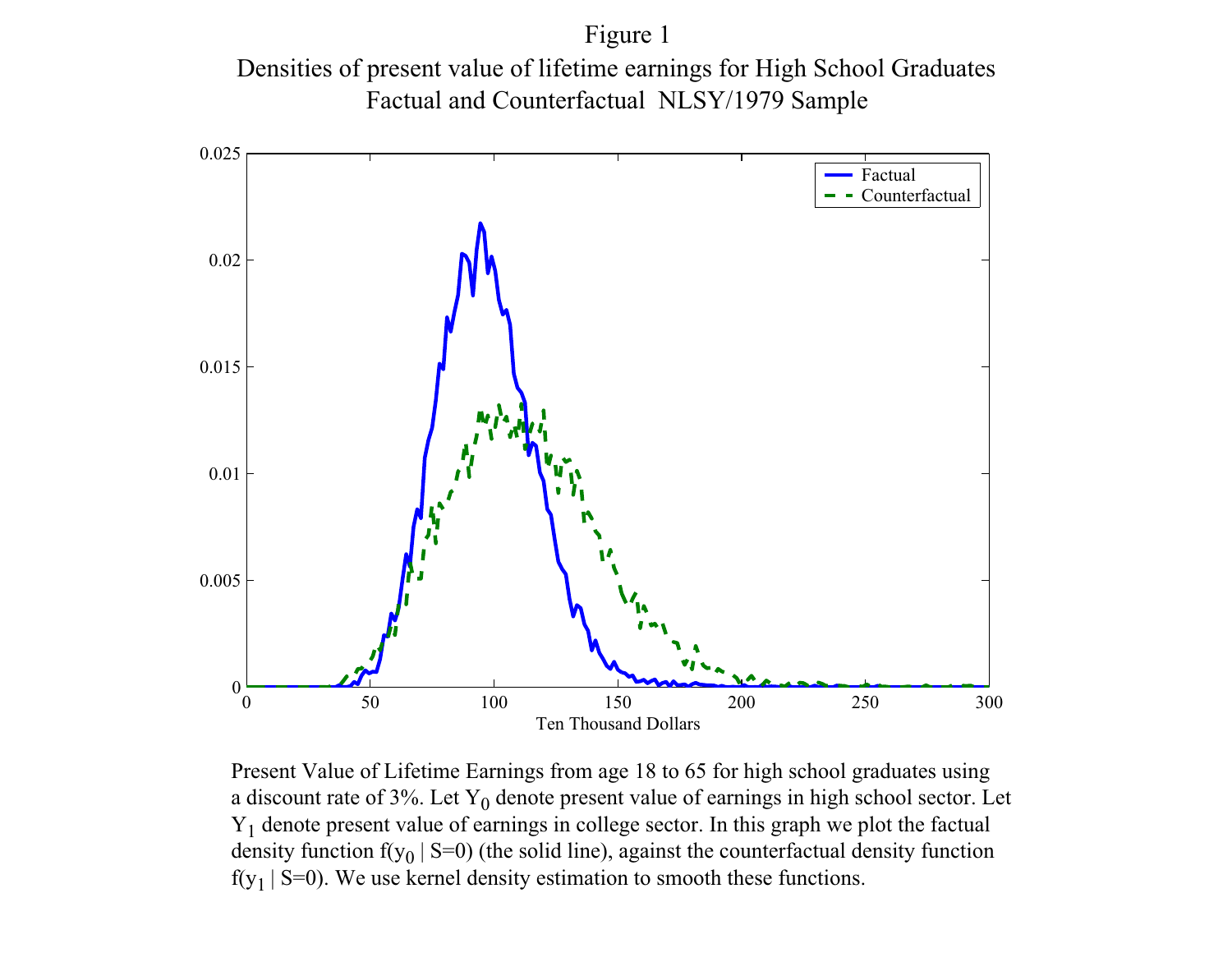Figure 2

Densities of presen<sup>t</sup> value of earnings for College Graduates Factual and Counterfactual NLSY/1979 Sample



Present Value of Lifetime Earnings from age 18 to 65 for high school graduates using a discount rate of 3%. Let  $Y_0$  denote present value of earnings in high school sector. Let  $Y_1$  denote present value of earnings in college sector. In this graph we plot the counterfactual density function  $f(y_1 | S=0)$  (the dashed line), against the factual density function  $f(y_1 | S=0)$ . We use kernel density estimation to smooth these functions.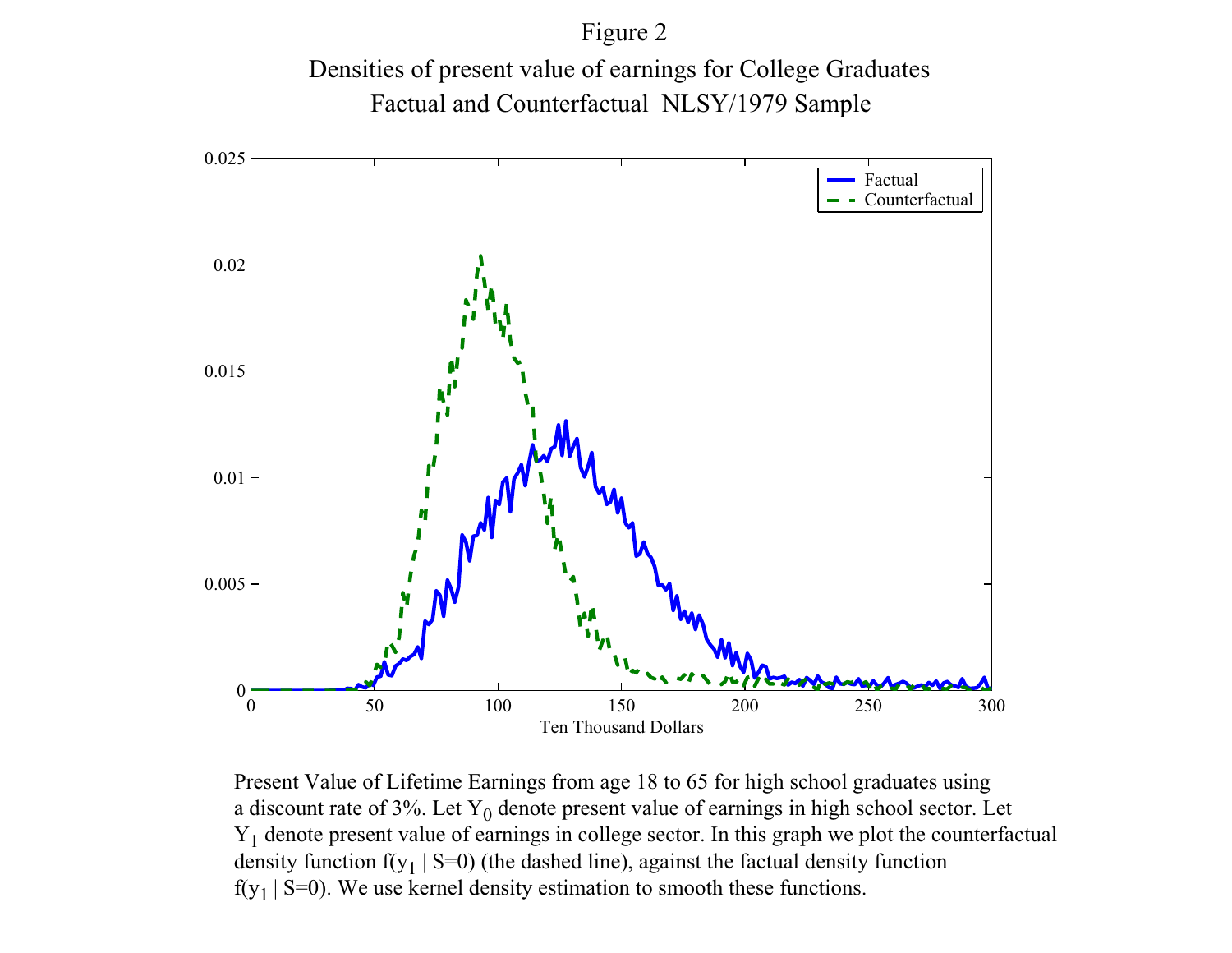

Let  $Y_0$  denote present value of earnings in high school sector. Let  $Y_1$  denote present value of earnings in college sector. Let  $R = (Y_1 - Y_0)/Y_0$  denote the gross rate of return to college. In this graph we plot the density function of the returns to college conditional on being <sup>a</sup> high school graduate,  $f(r \mid S=0)$  (the solid line), against the density function of returns to college conditional on being a college graduate,  $f(r | S=1)$ . We use kernel density estimation to smooth these functions.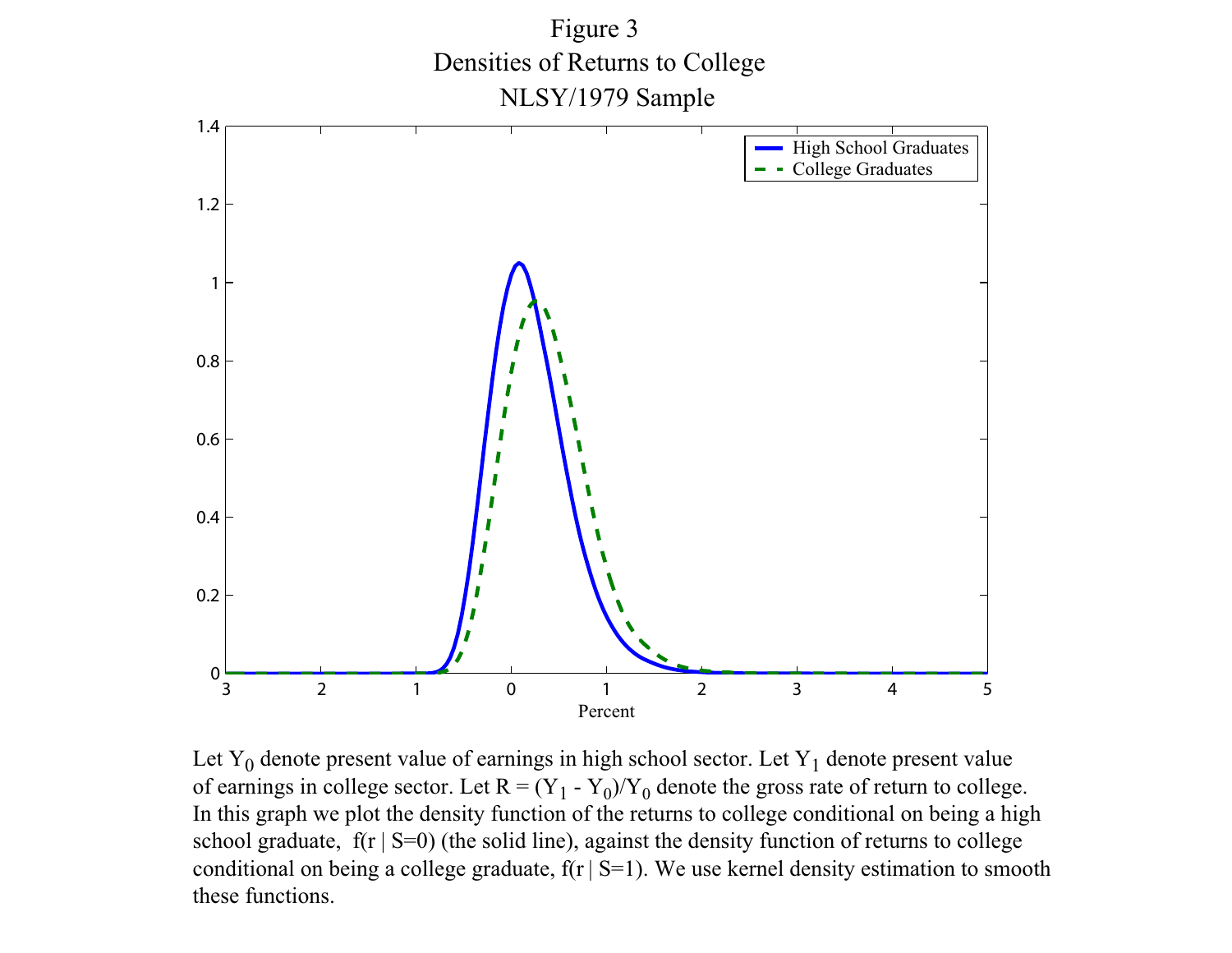

Figure 4 densities of presen<sup>t</sup> value of returns - NLSY/1979

Ten Thousand Dollars Let  $\Theta$  denote the information set of the agent. Let Y<sub>0</sub> denote the present value of returns (discounted at a 3% interest rate). Let  $f(y_0|\Theta)$  denote the density of  $Y_0$ conditional on information set Θ. The solid line plots the density of  $Y_0$  when Θ=φ.

The dashed line plots the density of Y<sub>0</sub> when  $\Theta = {\theta_1}$ . The dotted and dashed line plots the density of of Y<sub>0</sub> when  $\Theta = {\theta_1, \theta_2}$ . The X variables are in the information set of the agent. The factors  $\theta$ , when known, are evaluated at their mean, which is zero.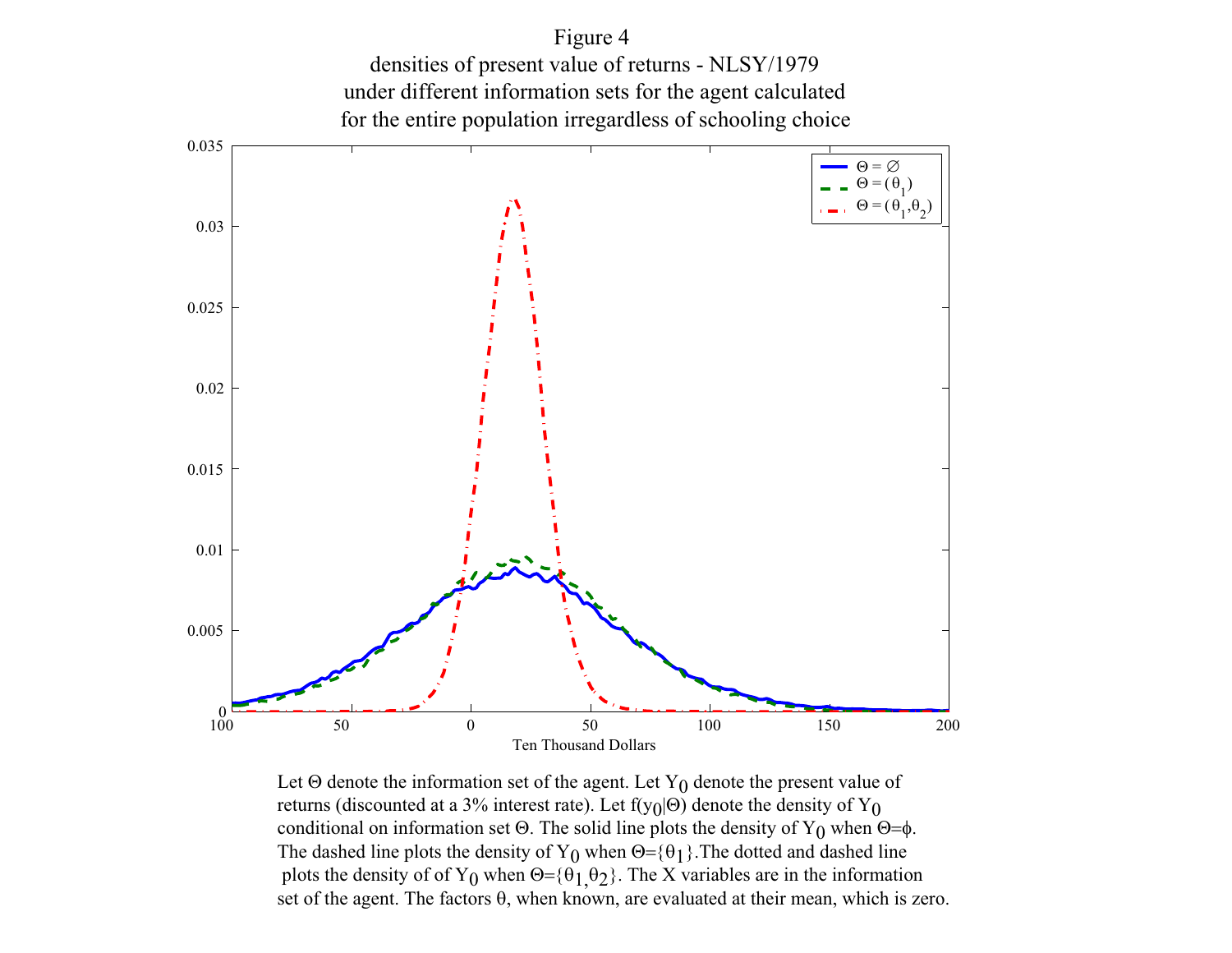Figure 5

densities of presen<sup>t</sup> value of high school earnings - NLSY/1979 under different information sets for the agen<sup>t</sup> calculated for the entire population irregardless of schooling choice



Let  $\Theta$  denote the information set of the agent. Let Y<sub>0</sub> denote the present value of earnings in the high school sector (discounted at a 3% interest rate). Let  $f(y_0|\Theta)$ denote the density of  $Y_0$  conditional on information set  $\Theta$ . The solid line plots the density of Y<sub>0</sub> when Θ=φ. The dashed line plots the density of Y<sub>0</sub> when Θ={θ<sub>1</sub>}. The dotted and dashed line plots the density of of Y<sub>0</sub> when Θ={θ<sub>1</sub> θ<sub>2</sub>}. The X variables are in the information set of the agent. The factors θ, when known, are evaluated at their mean, which is zero.